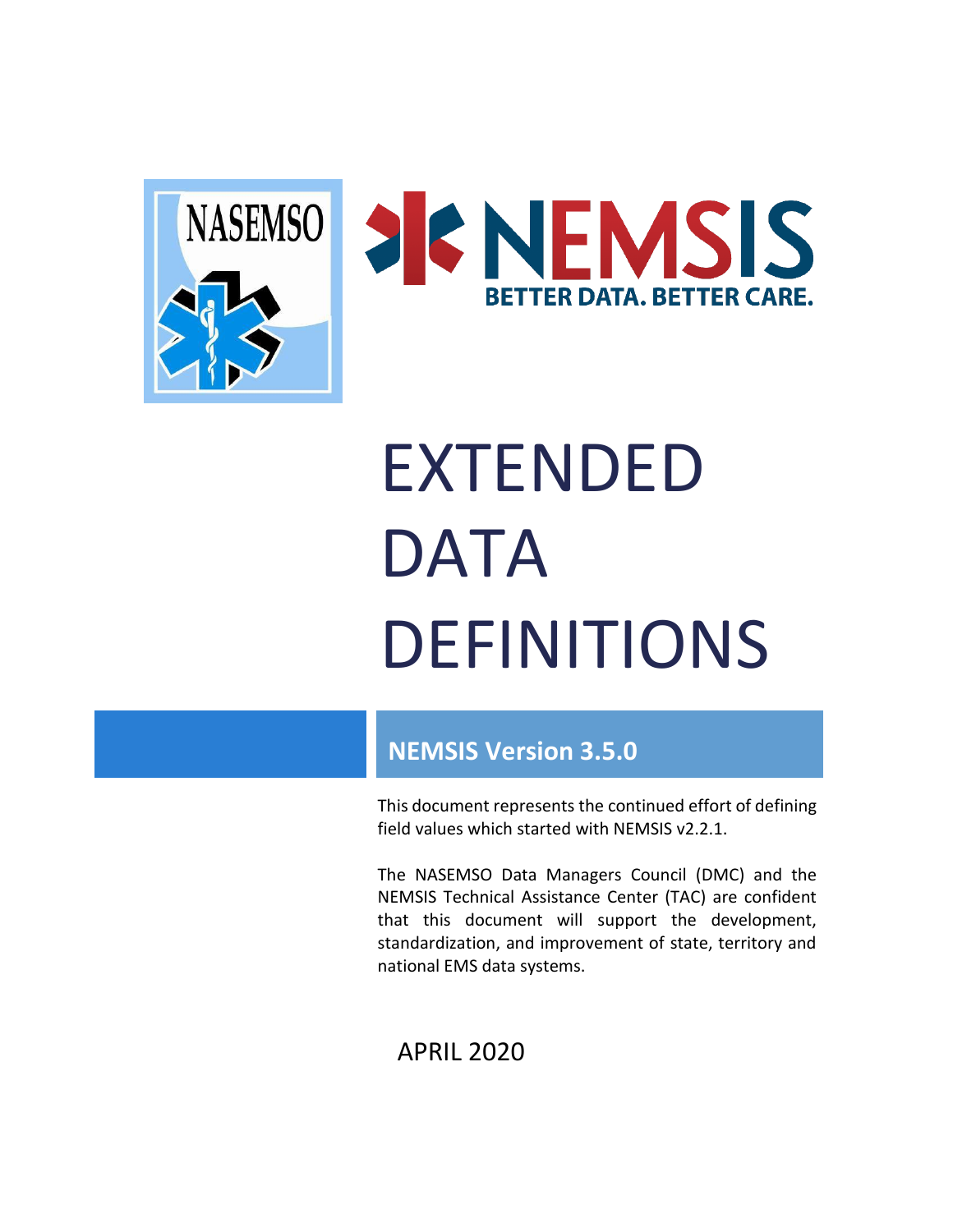# **TABLE OF CONTENTS**

<span id="page-1-0"></span>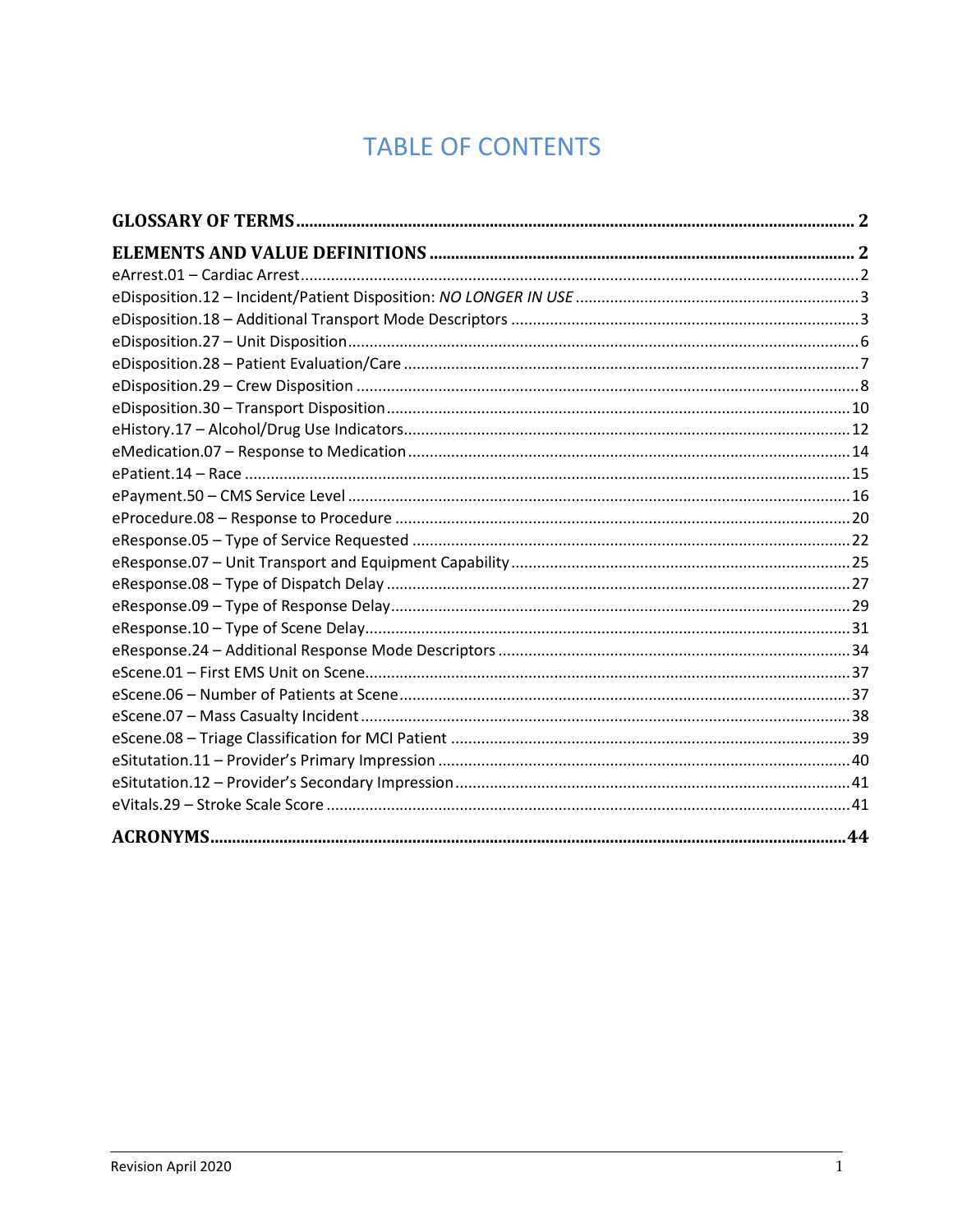# GLOSSARY OF TERMS

<span id="page-2-0"></span>

| <b>ACTIVATION, EVENT:</b> | An occurrence which initiates an EMS response with the potential<br>of patient medical care. This is also referred to as an EMS "call" or<br>"run". |
|---------------------------|-----------------------------------------------------------------------------------------------------------------------------------------------------|
| <b>PATIENT:</b>           | Refer to your local definition or as defined by law                                                                                                 |
| <b>SERVICE:</b>           | The EMS unit or agency                                                                                                                              |
| <b>SCENE:</b>             | The location to which EMS responded                                                                                                                 |
| <b>TREATMENT:</b>         | Encompasses both evaluation and/or care                                                                                                             |
| UNIT:                     | Depending on context of the Value, could be Vehicle or<br>Service/Agency                                                                            |

# ELEMENTS AND VALUE DEFINITIONS

#### <span id="page-2-2"></span><span id="page-2-1"></span>**eArrest.01 – Cardiac Arrest**

*Definition:* Indication of the presence of a cardiac arrest at any time during this EMS event.

*Usage:* Must complete Select only one Allows for NOT values

#### **Pertinent Negatives (PN):**

None

#### **Code List (Values)**

| Code    | <b>Description</b>                                                             |
|---------|--------------------------------------------------------------------------------|
| 3001001 | Nο                                                                             |
| 3001003 | Yes, Prior to Any EMS Arrival (includes Transport EMS & Medical First          |
|         | Responders)                                                                    |
| 3001005 | Yes, After Any EMS Arrival (includes Transport EMS & Medical First Responders) |

#### **Extended Definitions**

#### <span id="page-2-3"></span>**YES, PRIOR TO ANY EMS ARRIVAL**:

If this EMS event is for an interfacility transfer of a patient with a recent history of a cardiac arrest with ROSC, and who does not experience another cardiac arrest during transport, then do **NOT** document Cardiac Arrest (eArrest.01) with "Yes, Prior to Any EMS Arrival (includes Transport EMS & Medical First Responders)".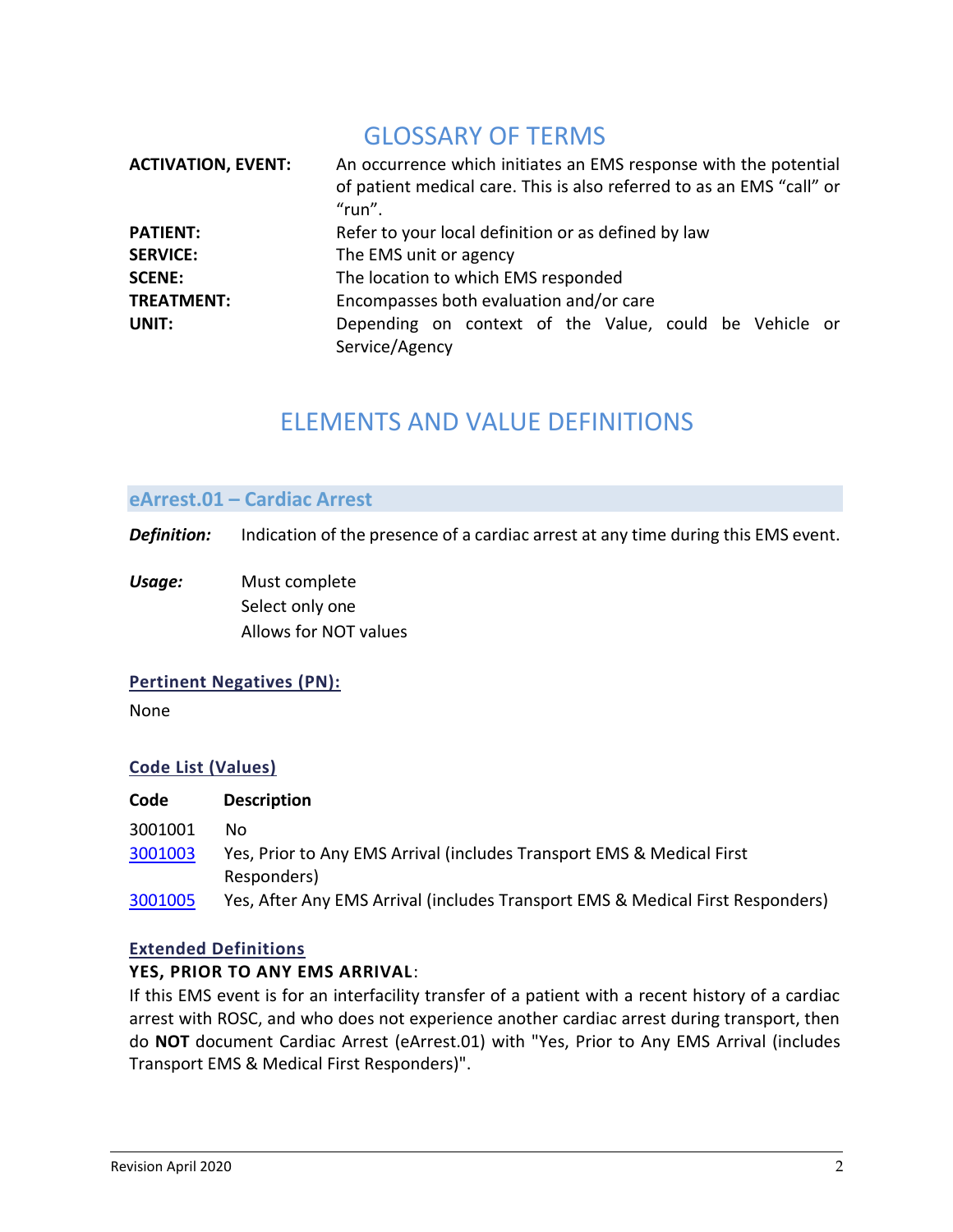## <span id="page-3-2"></span>**YES, AFTER ANY EMS ARRIVAL:**

EMS is defined as Emergency Medical Services personnel and Medical First Responder personnel who respond to a medical emergency in an official capacity as part of an organized medical response team. By this definition, physicians, nurses, or paramedics who witness a cardiac arrest and initiate CPR, but are not part of the organized medical response team are characterized as bystanders and are not part of the EMS system.

Medical First Responders are defined as personnel who are dispatched through the 9- 1-1 system, respond in an official capacity, have the capability and/or training to provide emergency medical care, but are not the designated transporter of the patient. Thus, law enforcement officers who respond in an official capacity to a cardiac arrest, have the capability and/or training to provide emergency medical care (e.g., carry AEDs in their patrol vehicles, hold EMR licensure, are CPR certified, etc.) are considered Medical First Responders for the purposes of this data element.

Responders dispatched through the 9-1-1 system with no capability of providing emergency medical care are not considered Medical First Responders. For example, towing and wrecking responding to a vehicle crash, or law enforcement officers who do not provide any emergency medical care would not be considered Medical First Responders.

# <span id="page-3-0"></span>**eDisposition.12 – Incident/Patient Disposition:** *NO LONGER IN USE*

*NEMSIS Comment: This element was deprecated. The following elements were added to improve accuracy and provide clarity in describing the EMS activation: eDisposition.27: Unit Disposition, eDisposition.28: Patient Evaluation/Care, eDisposition.29: Crew Disposition, eDisposition.30: Transport Disposition, and eDisposition.31: Reason for Refusal/Release.* 

# <span id="page-3-1"></span>**eDisposition.18 – Additional Transport Mode Descriptors**

*Definition:* The documentation of transport mode techniques for this EMS response.

*Usage:* Must complete Select all applicable Allows for NOT values

*Additional NEMSIS definition information located [here](http://nemsis.org/media/nemsis_v3/release-3.5.0/DataDictionary/PDFHTML/EMSDEMSTATE/sections/elements/eDisposition.18.xml).*

#### **Pertinent Negatives (PN):**

None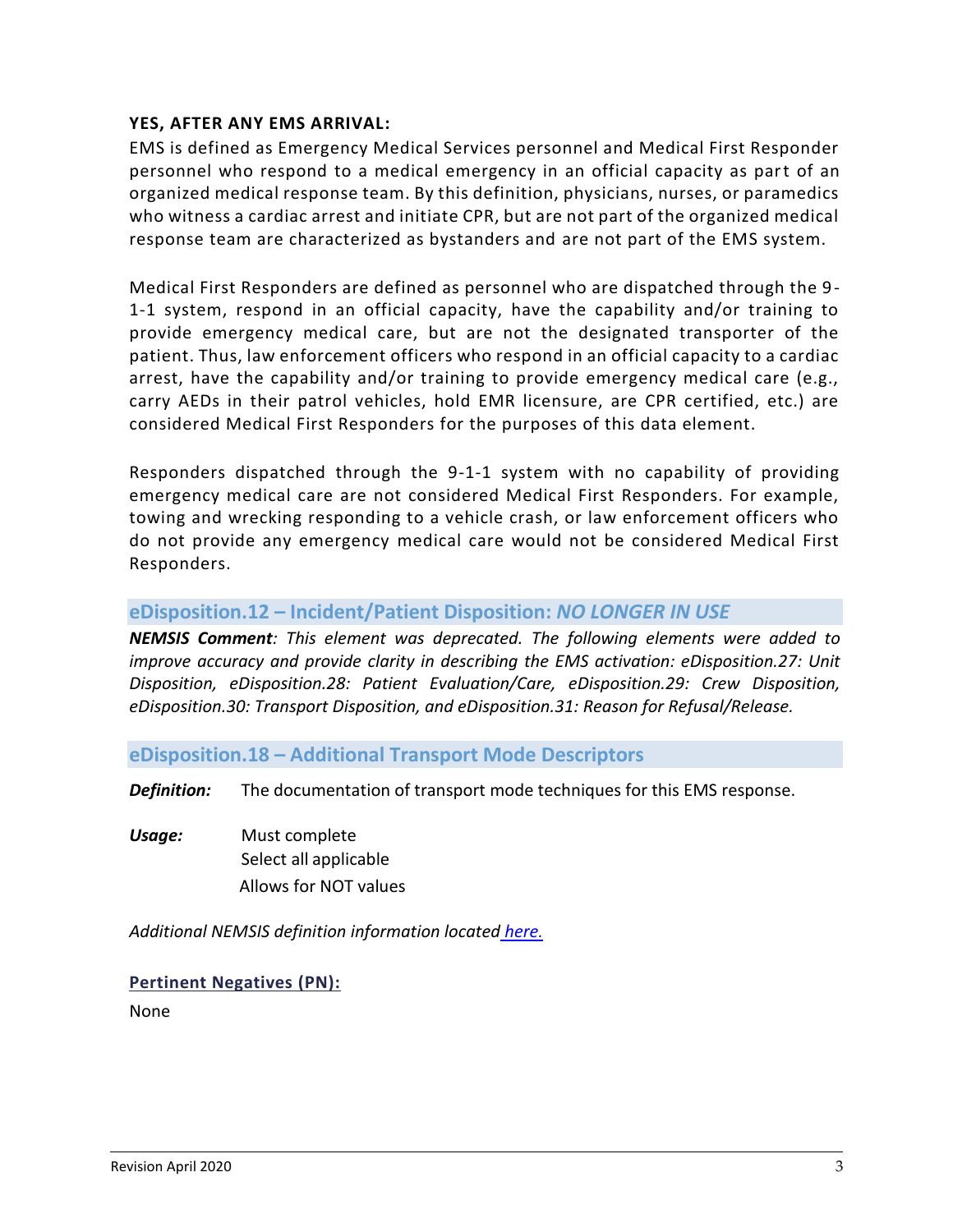# **Code List (Values)**

| Code    | <b>Description</b>                                               |  |
|---------|------------------------------------------------------------------|--|
| 4218001 | <b>Intersection Navigation-Against Normal Light Patterns</b>     |  |
| 4218003 | Intersection Navigation-With Automated Light Changing Technology |  |
| 4218005 | <b>Intersection Navigation-With Normal Light Patterns</b>        |  |
| 4218007 | Speed-Enhanced per Local Policy                                  |  |
| 4218009 | Speed-Normal Traffic                                             |  |
| 4218011 | Lights and Sirens                                                |  |
| 4218013 | Lights and No Sirens                                             |  |
| 4218015 | No Lights or Sirens                                              |  |
| 4218017 | Initial No Lights or Sirens, Upgraded to Lights and Sirens       |  |
| 4218019 | Initial Lights and Sirens, Downgraded to No Lights or Sirens     |  |

*NEMSIS Comment: Information is split between eDisposition.17 (Transport Mode from Scene) and eDisposition.18 (Additional Transport Mode Descriptors). Element eDisposition.18 (Additional Transport Mode Descriptors) has been added to document the use of lights and sirens or other descriptive information.*

# **Extended Definitions**

# <span id="page-4-0"></span>**INTERSECTION NAVIGATION-AGAINST NORMAL LIGHT PATTERNS:**

Traveled through intersections controlled by traffic lights or stop signs against the right-of-way according to standard, non-emergency traffic laws with, or without, the use of emergency lights and sirens (e.g., approached a red traffic light and proceeded through the intersection while the light was still red with cross-road traffic traveling through the intersection on their own green light).

# <span id="page-4-1"></span>**INTERSECTION NAVIGATION-WITH AUTOMATED LIGHT CHANGING TECHNOLOGY:**

Intersection navigation with the use of technology for traffic signal preemption (also called traffic signal prioritization) to manipulate traffic signals in the path of an emergency vehicle, halting conflicting traffic and allowing the emergency vehicle right-of-way, to help reduce response times and enhance traffic safety. These types of systems allow the normal operation of traffic lights to be preempted or controlled using radio or strobe light based signaling systems and may be used on conjunction with emergency lights and sirens.

# <span id="page-4-2"></span>**INTERSECTION NAVIGATION-WITH NORMAL LIGHT PATTERNS:**

Traveled through intersection-controlled traffic lights or stop signs according to standard, nonemergency state and federal traffic laws (e.g., approached a red traffic light and waited for the light to change to green before proceeding through the intersection).

**[Back to Table](#page-1-0)  of [Contents](#page-1-0)**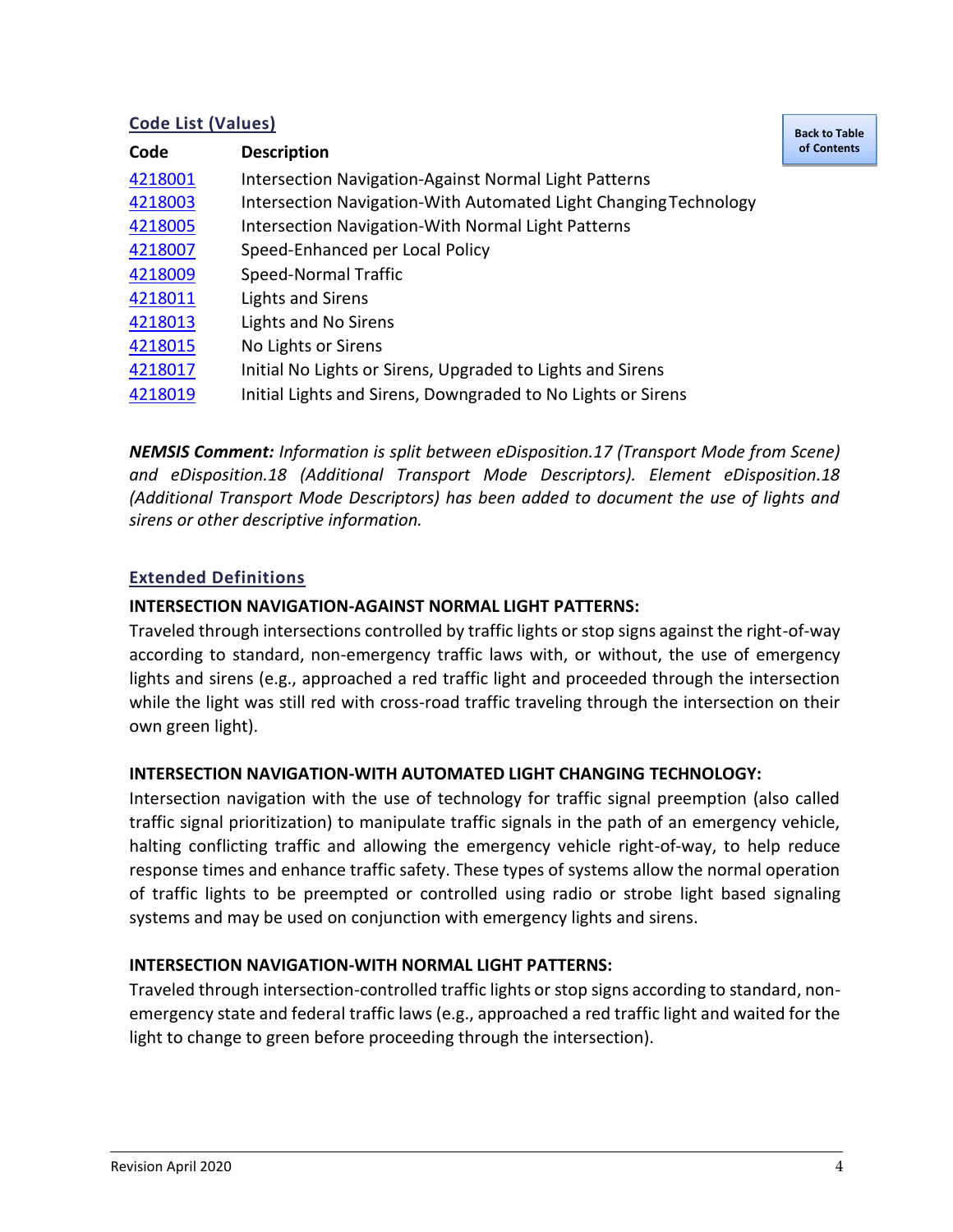# <span id="page-5-0"></span>**SPEED-ENHANCED PER LOCAL POLICY:**

When an emergency service vehicle exceeded posted speed limits, within the limits of state or local laws or agency policy during a patient transport (e.g., some laws allow emergency services vehicles to exceed posted speed limits by 10 mph when transporting an emergent patient provided the vehicle driver exercises due caution/regard).

# <span id="page-5-1"></span>**SPEED-NORMAL TRAFFIC:**

Adhered to posted speed limits while transporting a patient, regardless of patient priority or use of lights and sirens, to insure a safe and stable transport environment.

# <span id="page-5-2"></span>**LIGHTS AND SIRENS:**

Used flashing, blinking, or rotating lights (may be a combination of red, blue, white, and amber colors), and audible sirens mounted on an emergency services vehicle in order to manage and alert traffic that they need to yield the right-of-way to the emergency vehicle during patient transport.

# <span id="page-5-3"></span>**LIGHTS AND NO SIRENS:**

Use of only flashing, blinking, or rotating lights (may be a combination of red, blue, white, and amber colors), mounted on a responding emergency services vehicle in order to manage and alert traffic that they need to yield the right-of-way to the emergency vehicle.

This traffic alert mode uses lights only without any use of audible sirens.

# <span id="page-5-4"></span>**NO LIGHTS OR SIRENS:**

Transported a patient by an emergency services vehicle without the use of any emergency traffic alert lights or sirens.

# <span id="page-5-5"></span>**INITIAL NO LIGHTS OR SIRENS, UPGRADED TO LIGHTS AND SIRENS:**

A transport where the crew initiated the transport without the use of lights or sirens, but either patient condition changed, increasing the transport priority, or traffic conditions changed requiring the use of lights and sirens for a safe and timely transport.

# <span id="page-5-6"></span>**INITIAL LIGHTS AND SIRENS, DOWNGRADED TO NO LIGHTS OR SIRENS:**

A transport where the responding vehicle initiated the response with the use of lights or sirens, but either patient condition changed, decreasing the response priority, or traffic conditions improved and the use of lights and sirens was no longer required for a safe and timely response.

This value is often used with a paramedic intercept, where a BLS crew used lights and sirens to make contact with a paramedic, who then stabilized the patient such that the transport priority was decreased.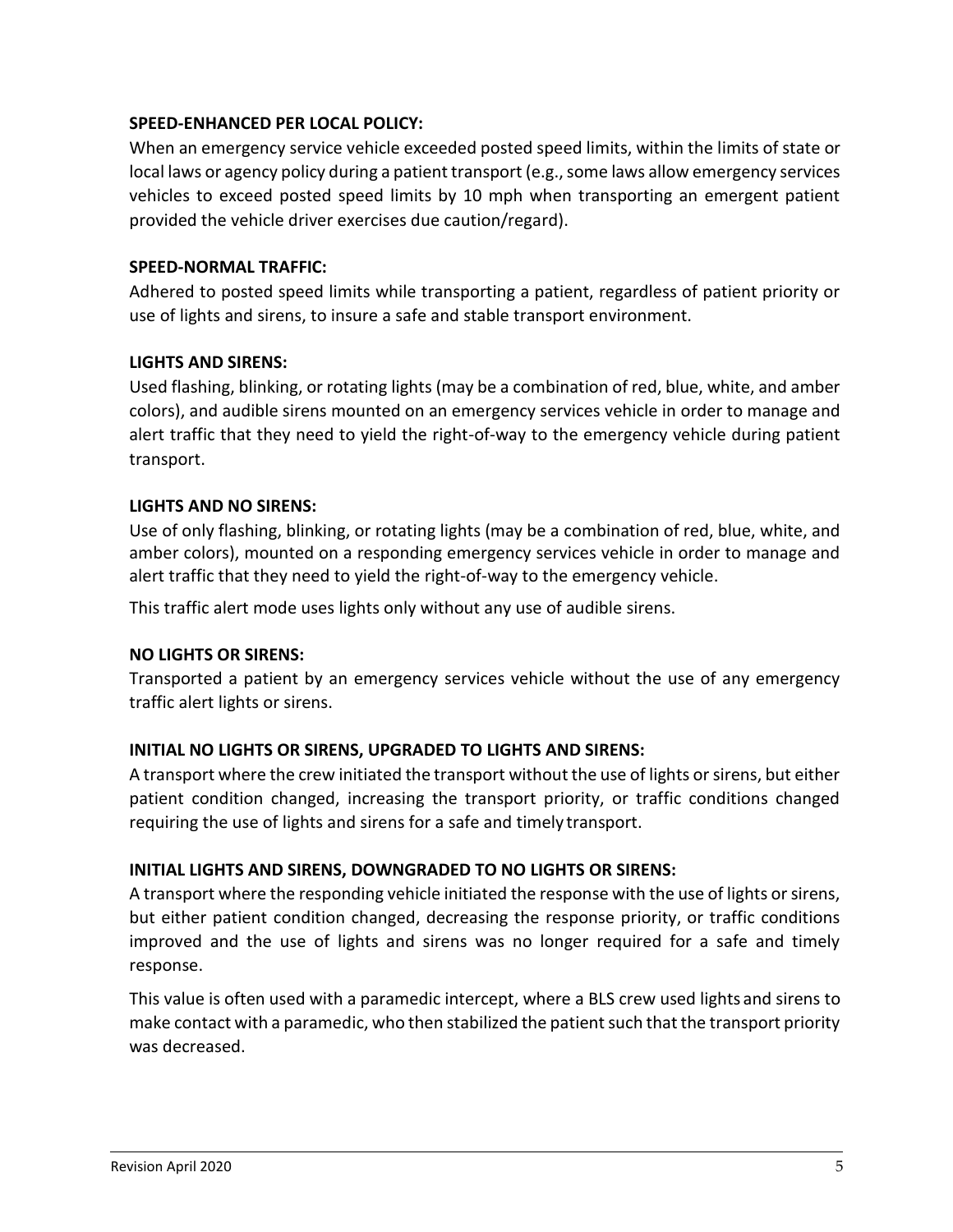# <span id="page-6-0"></span>**eDisposition.27 – Unit Disposition**

**[Back to Table](#page-1-0)  of Contents**

- *Definition:* The patient disposition for an EMS event identifying whether patient contact was made.
- *Usage:* Must complete Select only one Does not allow NOT values

# **Pertinent Negatives (PN):**

None

#### **Code List (Values)**

| Code    | <b>Description</b>                          |
|---------|---------------------------------------------|
| 4227001 | <b>Patient Contact Made</b>                 |
| 4227003 | Cancelled on Scene                          |
| 4227005 | Cancelled Prior to Arrival at Scene         |
| 4227007 | No Patient Contact                          |
| 4227009 | No Patient Found                            |
| 4227011 | Non-Patient Incident (Not Otherwise Listed) |
|         |                                             |

# **Extended Definitions**

#### <span id="page-6-1"></span>**PATIENT CONTACT MADE:**

This crew/unit arrived on-scene and made contact with a patient. The definition of a "Patient" is based on state regulations, protocols or local agency policies. There is too much variation in this definition by region and therefore no global definition should be set in the NEMSIS dataset.

# <span id="page-6-2"></span>**CANCELLED ON SCENE:**

This crew/unit arrived on-scene but was cancelled by another unit prior to having any potential patient contact or providing any services. An example scenario would be a first responder unit arrives, realizes they have a patient refusal as the transport unit arrives on scene and the first responder unit cancels the transport unit before they can do anything.

#### <span id="page-6-3"></span>**CANCELLED PRIOR TO ARRIVAL AT SCENE:**

This crew/unit was cancelled before arriving on-scene, therefore it is unknown whether there could have been a patient or not. Unit may be cancelled prior to, or during response.

#### <span id="page-6-4"></span>**NO PATIENT CONTACT:**

This crew/unit arrived on-scene but this crew/unit made no contact with a patient. Generally, this will mean a patient was present with another unit having patient contact, with this unit not having patient contact. This unit can still be providing rescue and support services to the incident in this case.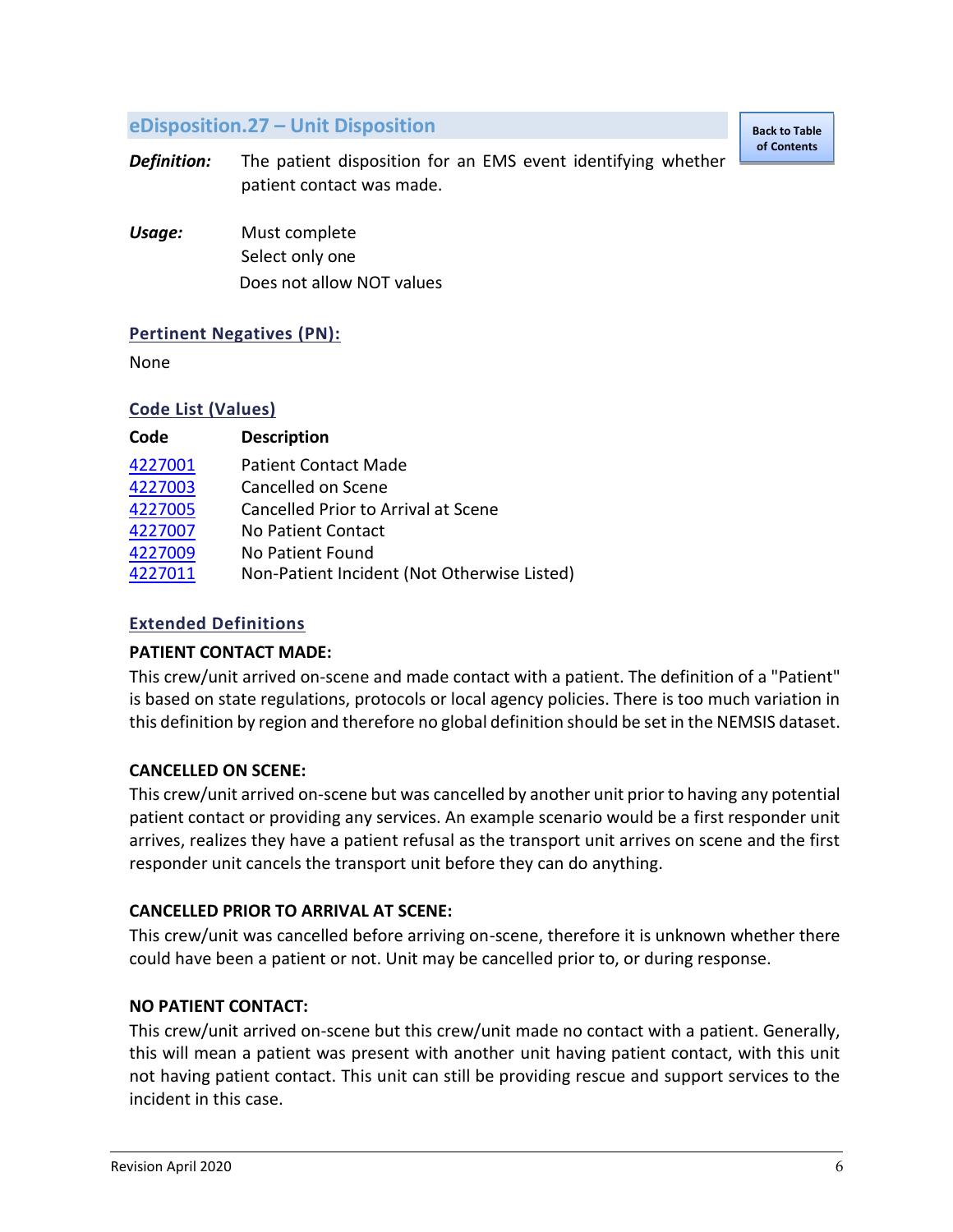#### <span id="page-7-1"></span>**NO PATIENT FOUND:**

This crew/unit arrived on-scene and looked for a patient, but none was found. The patient may have left the scene, or caller was mistaken and there never was a patient. For example, this unit may have been dispatched to an unconscious person, but arrived to find a college student just taking a nap on the lawn.

#### <span id="page-7-2"></span>**NON-PATIENT INCIDENT (NOT OTHERWISE LISTED):**

This crew/unit provided some sort of service that did not involve a patient. The definition of a "Patient" is based on state regulations, protocols or local agency policies. This type of incident could be a standby with no patient generated, organ transport, lift or public assist that was truly not a patient, or unit may have provided event command services.

#### <span id="page-7-0"></span>**eDisposition.28 – Patient Evaluation/Care**

- *Definition:* The patient disposition for an EMS event identifying whether a patient was evaluated and care or services were provided.
- *Usage:* Must complete Select only one Allows for NOT values

#### **Pertinent Negatives (PN):**

None

#### **Code List (Values)**

| Code    | <b>Description</b>                       |
|---------|------------------------------------------|
| 4228001 | Patient Evaluated and Care Provided      |
| 4228003 | Patient Evaluated and Refused Care       |
| 4228005 | Patient Evaluated, No Care Required      |
| 4228007 | Patient Refused Evaluation/Care          |
| 4228009 | <b>Patient Support Services Provided</b> |

#### **Extended Definitions**

#### <span id="page-7-3"></span>**PATIENT EVALUATED AND CARE PROVIDED:**

A patient was present, evaluated, and care was provided by this crew. This is the standard situation where a patient was present and cared for or "treated", without refusal, by EMS.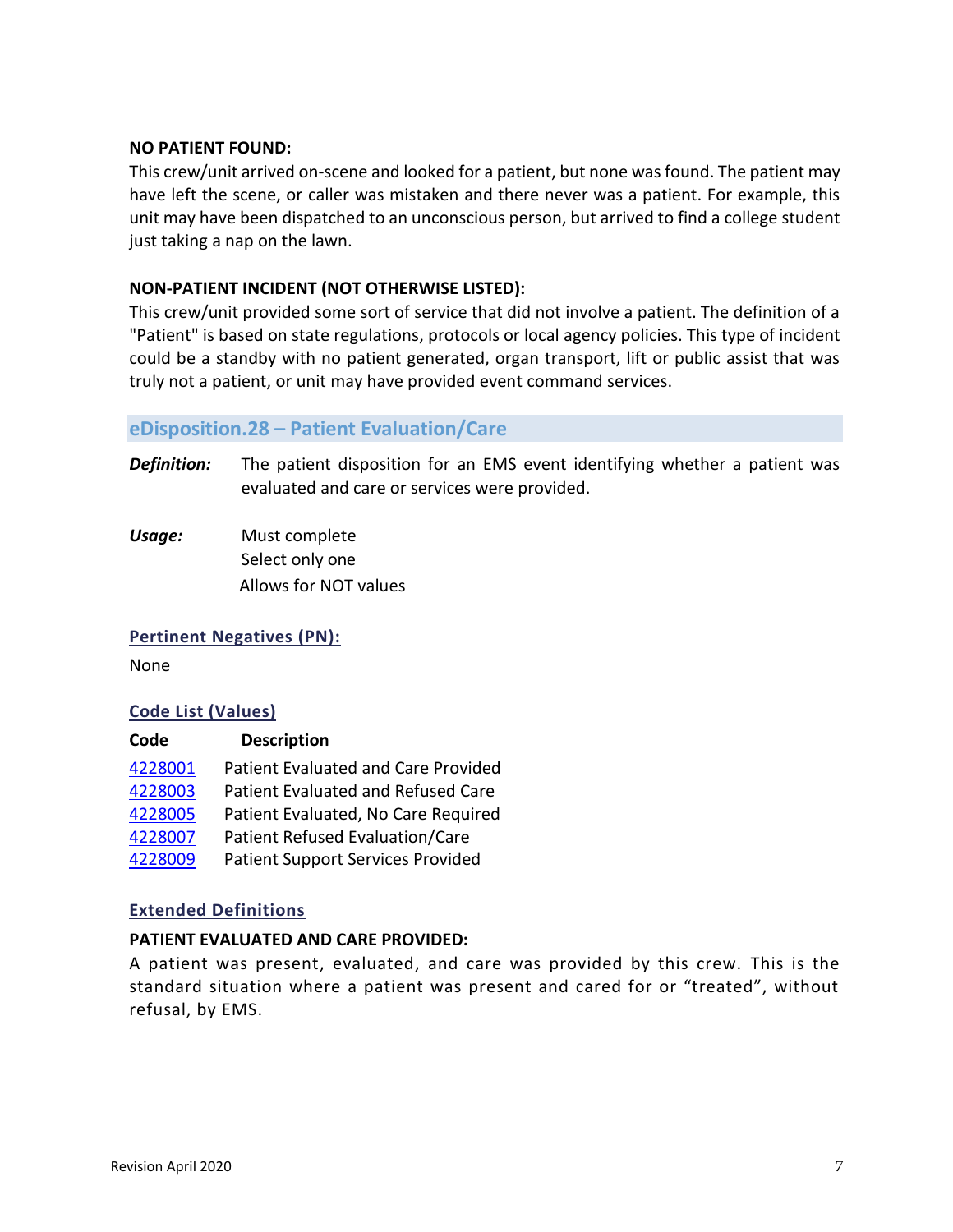#### <span id="page-8-1"></span>**PATIENT EVALUATED AND REFUSED CARE:**

A patient was present and was evaluated by this crew, but the patient refused care. The patient may or may not be transported in combination with this value.

**[Back to Table](#page-1-0)  of [Contents](#page-1-0)**

#### <span id="page-8-3"></span>**PATIENT REFUSED EVALUATION/CARE:**

A patient was present and refused any evaluation or care by this crew. This value should only be combined with "Patient Refused Transport" or "No Transport."

#### <span id="page-8-2"></span>**PATIENT EVALUATED AND NO CARE REQUIRED:**

A patient was present and was evaluated by this crew, but no care appeared to be required. Crews would need to evaluate someone in order to determine that no care was required. A classic example would be a patient only requiring a lift assist.

#### <span id="page-8-4"></span>**PATIENT SUPPORT SERVICES PROVIDED:**

This unit provided support services to another crew/unit providing care. Support services could include extrication, carrying bags or helping to move a patient.

#### **NOT VALUE**

**NOT APPLICABLE:** There was no patient per the unit disposition, therefore patient evaluation and care is not applicable.

#### <span id="page-8-0"></span>**eDisposition.29 – Crew Disposition**

- *Definition:* The crew disposition for this EMS event identifying which crew provided primary patient care or whether support services were required.
- *Usage:* Must complete Select only one Allows for NOT values

#### **Pertinent Negatives (PN):**

None

#### **Code List (Values)**

| Code    | <b>Description</b>                                         |
|---------|------------------------------------------------------------|
| 4229001 | Initiated and Continued Primary Care                       |
| 4229003 | Initiated Primary Care and Transferred to Another EMS Crew |
| 4229005 | Provided Care Supporting Primary EMS Crew                  |
| 4229007 | Assumed Primary Care from Another EMS Crew                 |
| 4229009 | Incident Support Services Provided (Including Standby)     |
| 4229011 | Back in Service, No Care/Support Services Required         |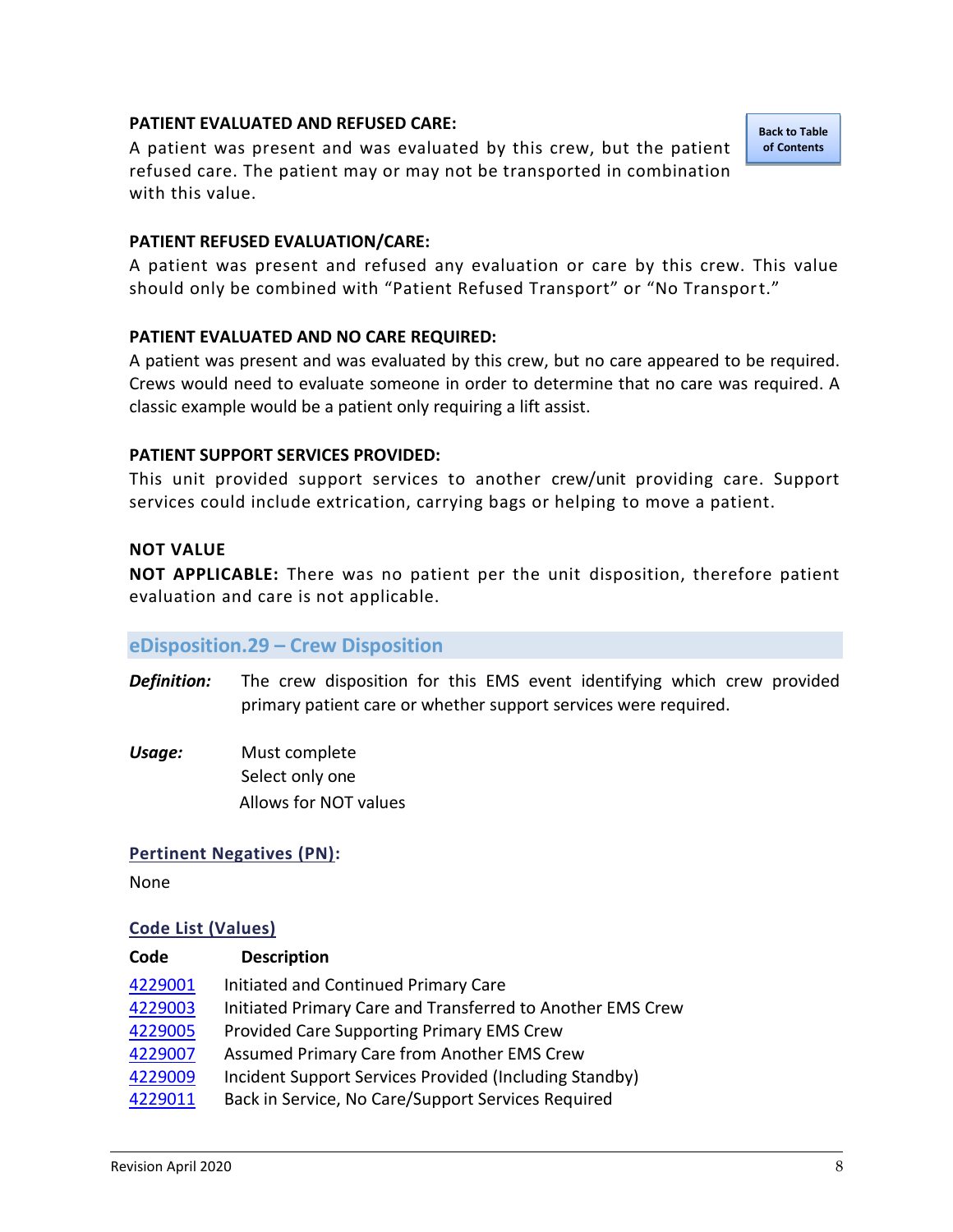# [4229013](#page-10-1) Back in Service, Care/Support Services Refused

*NEMSIS Comment: This element is grouped with Patient and Transport Dispositions.* 

#### **Extended Definitions**

#### <span id="page-9-0"></span>**INITIATED AND CONTINUED PRIMARY CARE:**

This crew began primary care for this patient with no previous care provided on-scene and did not transfer the care to another unit. Generally, this will be a one-unit response where there is only one crew on the responding unit and no other crew or unit was present. If multiple units from the same agency respond to an incident as an organized response and local rules do not require each unit to do a separate report, then this value would apply to the "agency" response of multiple units under one report. For transfers, "Primary Care" is considered to begin once crew receives responsibility for the patient and any care provided by the sending facility does not qualify as previous care for this value.

#### <span id="page-9-1"></span>**INITIATED PRIMARY CARE AND TRANSFERRED TO ANOTHER EMS CREW:**

This crew began primary care for this patient with no previous care provided on scene and then transferred the care to another unit.

#### <span id="page-9-2"></span>**PROVIDED CARE SUPPORTING PRIMARY EMS CREW:**

Another crew started and continued primary care and this unit provided patient care supporting the primary crew's care. For example, first responders arrived at the same time or later than the transport crew and helped provide care, but were not the primary crew in charge of patient care.

#### <span id="page-9-3"></span>**ASSUMED PRIMARY CARE FROM ANOTHER EMS CREW:**

This crew assumed primary care of a patient that was initiated by another EMS Crew. This would commonly be used by an ALS intercept unit arriving and taking over primary care from a BLS unit.

#### <span id="page-9-4"></span>**INCIDENT SUPPORT SERVICES PROVIDED (INCLUDING STANDBY):**

This crew/unit provided non-patient care support services to an incident in general or to another unit/crew that is providing patient care. Support services could include extrication, carrying bags or equipment, helping move a patient, standby for police or a fire or fire rehab services where no one rose to the level of a patient.

#### <span id="page-9-5"></span>**BACK IN SERVICE, NO CARE OR SUPPORT SERVICES REQUIRED:**

This crew/unit is immediately back in service as there was no patient care or support services required of the crew/unit at the incident. This would primarily apply if no patient was found or if unit was cancelled on scene.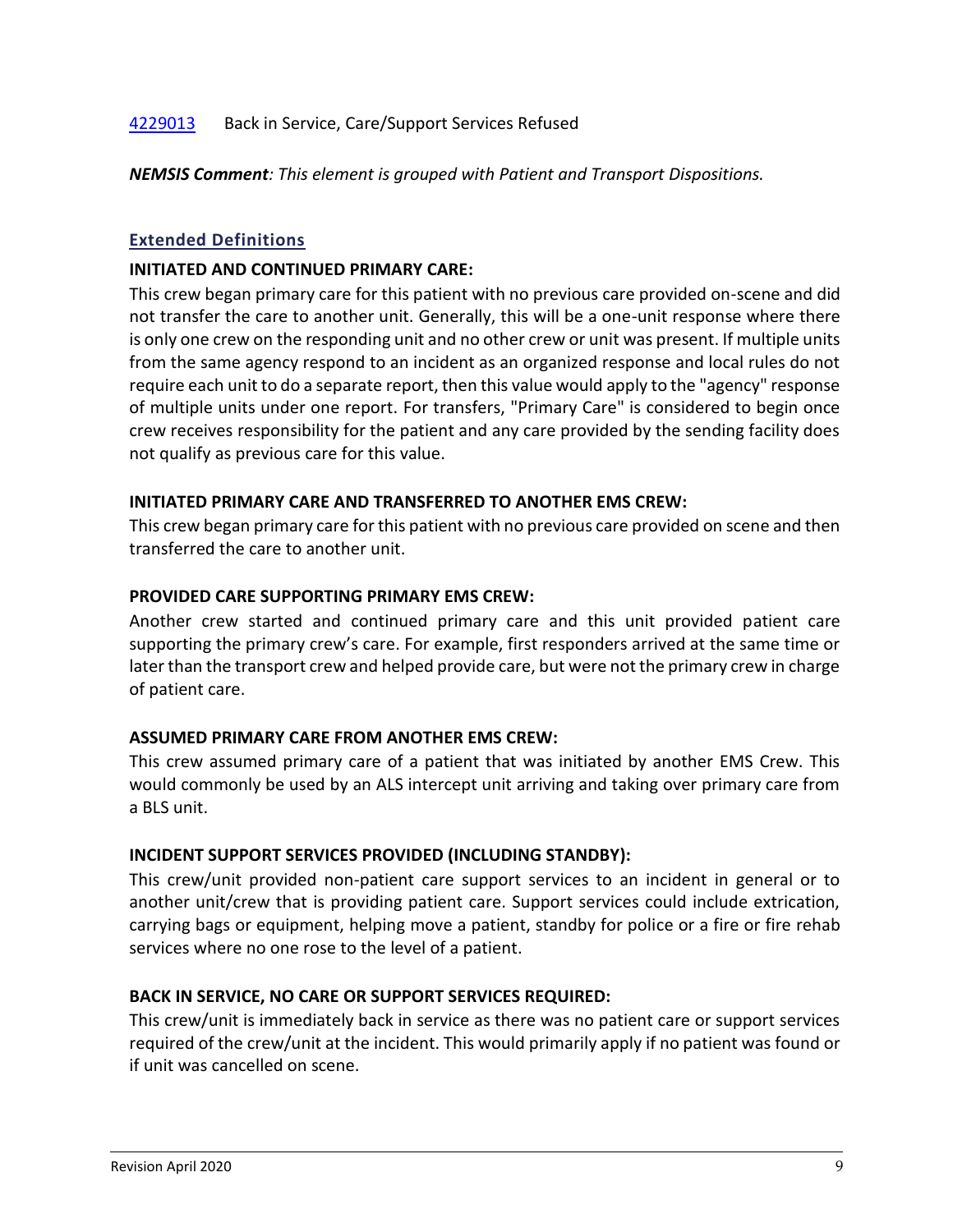# <span id="page-10-1"></span>**BACK IN SERVICE, CARE OR SUPPORT SERVICES REFUSED:**

This crew/unit is back in service after patient care or support services were refused despite being offered. No care or support services should be provided; however, an evaluation may have occurred prior to refusal of any care.

**[Back to Table](#page-1-0)  of Contents**

#### **NOT VALUE**

**NOT APPLICABLE:** The unit was cancelled prior to arrival on scene per the Unit Disposition, therefore this Crew Incident Disposition is Not Applicable.

#### <span id="page-10-0"></span>**eDisposition.30 – Transport Disposition**

*Definition:* The transport disposition for an EMS event identifying whether a transport occurred and by which unit.

*Usage:* Must complete Select only one Allows for NOT values

#### **Pertinent Negatives (PN):**

None

#### **Code List (Values)**

# **Code Description** [4230001](#page-10-2) Transport by This EMS Unit (This Crew Only) [4230003](#page-11-0) Transport by This EMS Unit, with a Member of Another Crew [4230005](#page-11-1) Transport by Another EMS Unit [4230007](#page-11-2) Transport by Another EMS Unit, with a Member of This Crew [4230009](#page-11-3) Patient Refused Transport [4230011](#page-11-4) Non-Patient Transport (Not Otherwise Listed) [4230013](#page-11-5) No Transport

*NEMSIS Comment: This element is grouped with Patient and Incident Dispositions. Provides a rapid filter for transport or no transport for incident evaluation, business entry rules and Schematron rules.*

# **Extended Definitions**

<span id="page-10-2"></span>**TRANSPORTED BY THIS EMS UNIT (THIS CREW ONLY):** A patient was transported in this crew's unit by only this crew. This would be a standard ambulance transport. This should also be used if the crew transports the patient any distance to a helicopter or other EMS ground transport unit that subsequently transports to the final destination. In this case, the type of destination for this crew should be "Other EMS Air or Ground".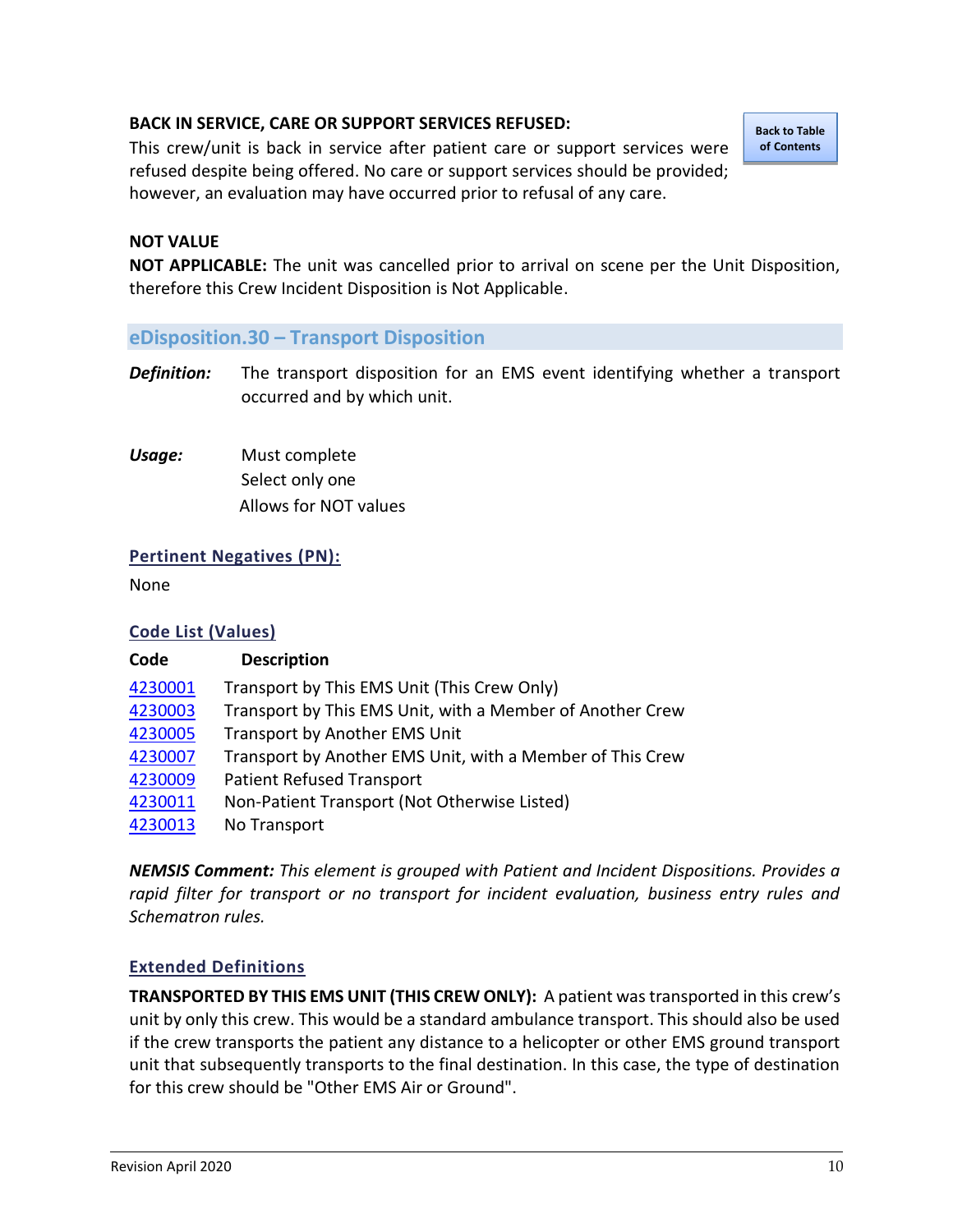# <span id="page-11-0"></span>**TRANSPORTED BY THIS EMS UNIT, WITH A MEMBER OF ANOTHER CREW:**

A patient was transported in this crew's unit with this crew and member(s) of another crew. Common uses would be when the primary transport crew needs additional assistance from another crew during transport or when an intercepting ALS provider is on board.

# <span id="page-11-1"></span>**TRANSPORTED BY ANOTHER EMS UNIT:**

The patient was transported, but by another crew/unit. For example, a non-transport unit providing and transferring care to another crew/unit who then transports the patient. A destination for the transport should be the listed so the receiving facility can access the nontransport EMS record.

#### <span id="page-11-2"></span>**TRANSPORTED BY ANOTHER EMS UNIT, WITH A MEMBER OF THIS CREW:**

The patient is transported in another crew's unit with a member of this crew. This would be used when an ALS intercept provider transports in another crew's unit or this crew provides additional assistance to the other unit during transport.

# <span id="page-11-3"></span>**PATIENT REFUSED TRANSPORT:**

Patient refused EMS transport. This would apply to a standard patient refusal of transport or when a patient was treated and chose to be transported by law enforcement or private vehicle.

## <span id="page-11-4"></span>**NON-PATIENT TRANSPORT (NOT OTHERWISE LISTED):**

A transport occurred but did not include a patient. This could include transport of organs, special equipment-such as bariatric equipment or an air crew to or from their aircraft without a patient.

#### <span id="page-11-5"></span>**NO TRANSPORT:**

No transport of a patient occurred. For example, following a lift assist that did not require a refusal.

#### **NOT VALUE**

**NOT APPLICABLE:** There was no patient per the Unit Disposition, and a non-patient transport did not occur, therefore this value would be Not Applicable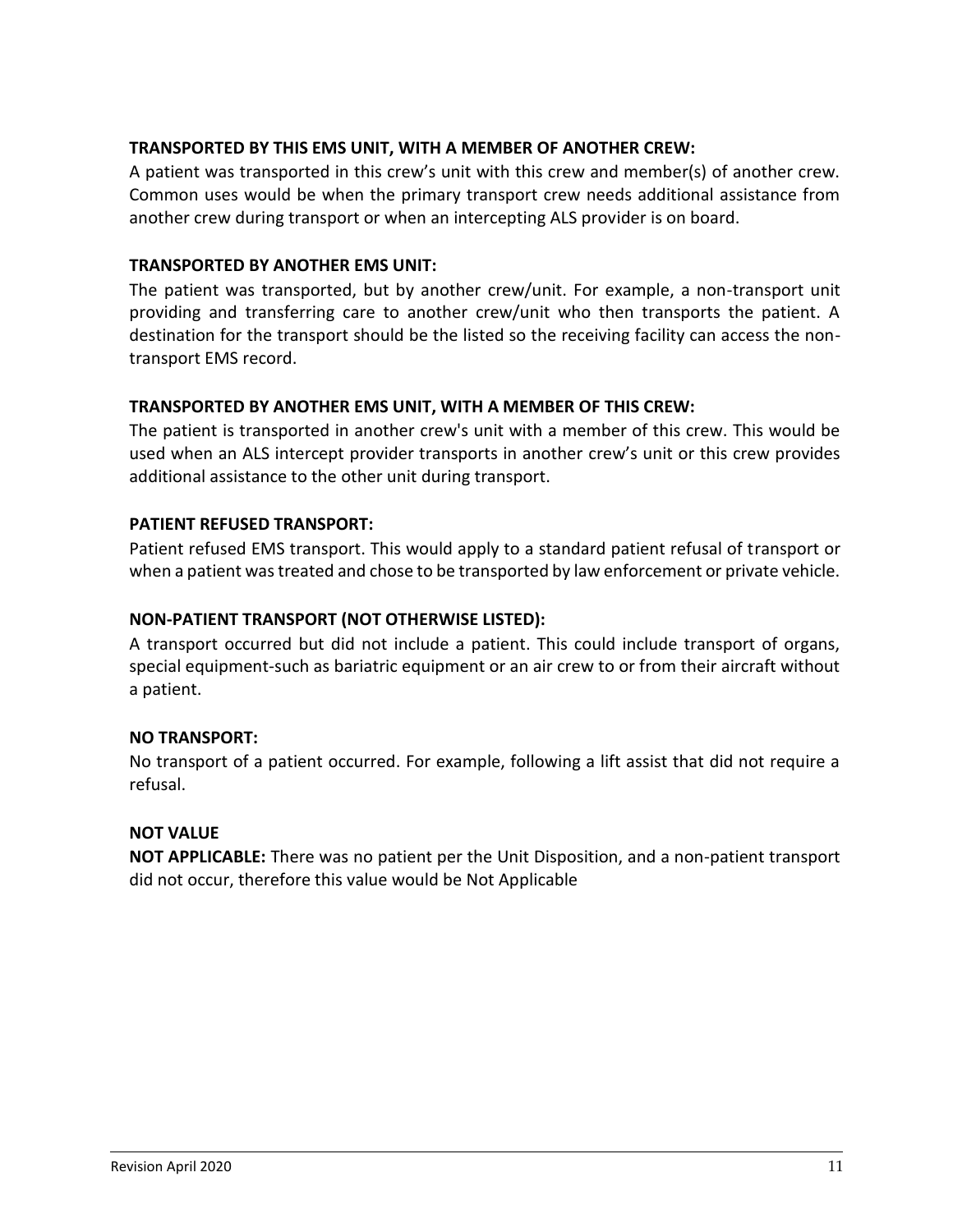# <span id="page-12-0"></span>**eHistory.17 – Alcohol/Drug Use Indicators**

**[Back to Table](#page-1-0)  of Contents**

**Definition:** Indicators for the potential use of alcohol or drugs by the patient related to the patient's current illness or injury.

*Usage:* Must complete Select all applicable Allows for NOT values

*Additional NEMSIS definition information located [here.](https://nemsis.org/media/nemsis_v3/release-3.5.0/DataDictionary/PDFHTML/EMSDEMSTATE/sections/elements/eHistory.17.xml)*

*DMC Comment:* Additional values need to be added and some tweaked to cover more scenarios (e.g., patient presents with an altered mental status with an unknown etiology, patient reported to have ingested an unknown substance).

# **Pertinent Negatives (PN):**

| Code    | <b>Description</b> |
|---------|--------------------|
| 8801015 | None Reported      |
| 8801023 | Unable to Complete |

# **Code List (Values)**

| Code    | <b>Description</b>                                           |
|---------|--------------------------------------------------------------|
| 3117001 | Alcohol Containers/Paraphernalia at Scene                    |
| 3117003 | Drug Paraphernalia at Scene                                  |
| 3117005 | <b>Patient Admits to Alcohol Use</b>                         |
| 3117007 | Patient Admits to Drug Use                                   |
| 3117009 | Positive Level known from Law Enforcement or Hospital Record |
| 3117013 | Physical Exam Indicates Suspected Alcohol or Drug Use        |

#### **Extended Definitions**

#### <span id="page-12-1"></span>**NONE REPORTED (PN):**

Situations where this option is applicable:

- The patient (or the EMS crew) identified that the use of alcohol or drugswere unrelated to the patient's condition;
- There was no apparent alcohol or drug use; or
- Patient denied the use/misuse of drugs or alcohol.

#### <span id="page-12-2"></span>**UNABLE TO COMPLETE (PN):**

Patient was unable to confirm or deny drug or alcohol use for any reason (e.g., unconsciousness, language barrier, or other physical impairment/barrier).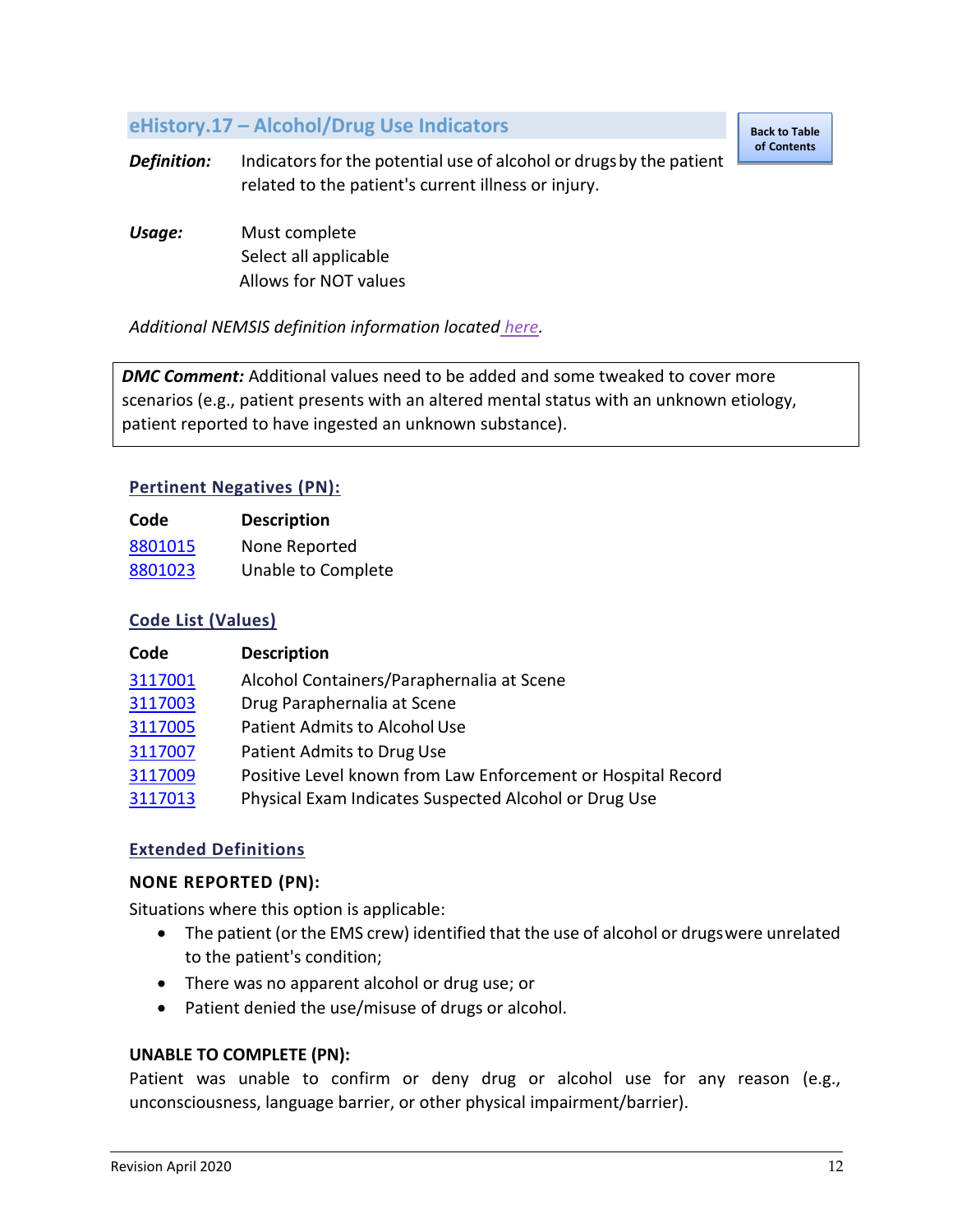This value would also be appropriate if there was not enough patient contact in order to determine.

# <span id="page-13-0"></span>**ALCOHOL CONTAINERS/PARAPHERNALIA AT SCENE:**

Refers to any material/object used in the intake of alcohol into the human body.

# <span id="page-13-1"></span>**DRUG PARAPHERNALIA AT SCENE:**

Any material/object used in manufacturing, producing, processing, preparing, injecting, ingesting, inhaling, or otherwise introducing a controlled substance into the human body.

# <span id="page-13-2"></span>**PATIENT ADMITS TO ALCOHOL USE:**

By written, verbal, or motor action (e.g., head nod), patient admitted to being under the influence of alcohol. Patient does not have to meet any legal standard of intoxication for this purpose.

# <span id="page-13-3"></span>**PATIENT ADMITS TO DRUG USE:**

By written, verbal, or motor action (e.g., head nod), patient admitted to being under the influence of drugs. Patient does not have to meet any legal standard of intoxication for this purpose.

This value would also be appropriate if patient's condition improved after administration of an opioid antagonist.

# <span id="page-13-4"></span>**POSITIVE LEVEL KNOWN FROM LAW ENFORCEMENT OR HOSPITAL RECORD:**

Third-party report of drug or alcohol use based on a diagnostic source (e.g., breathalyzer, blood, urine, or field narcotic test).

# <span id="page-13-5"></span>**PHYSICAL EXAM INDICATES SUSPECTED ALCOHOL OR DRUG USE:**

EMS clinician observation of an alcohol-like odor coming from the patient or signs and symptoms of drug use.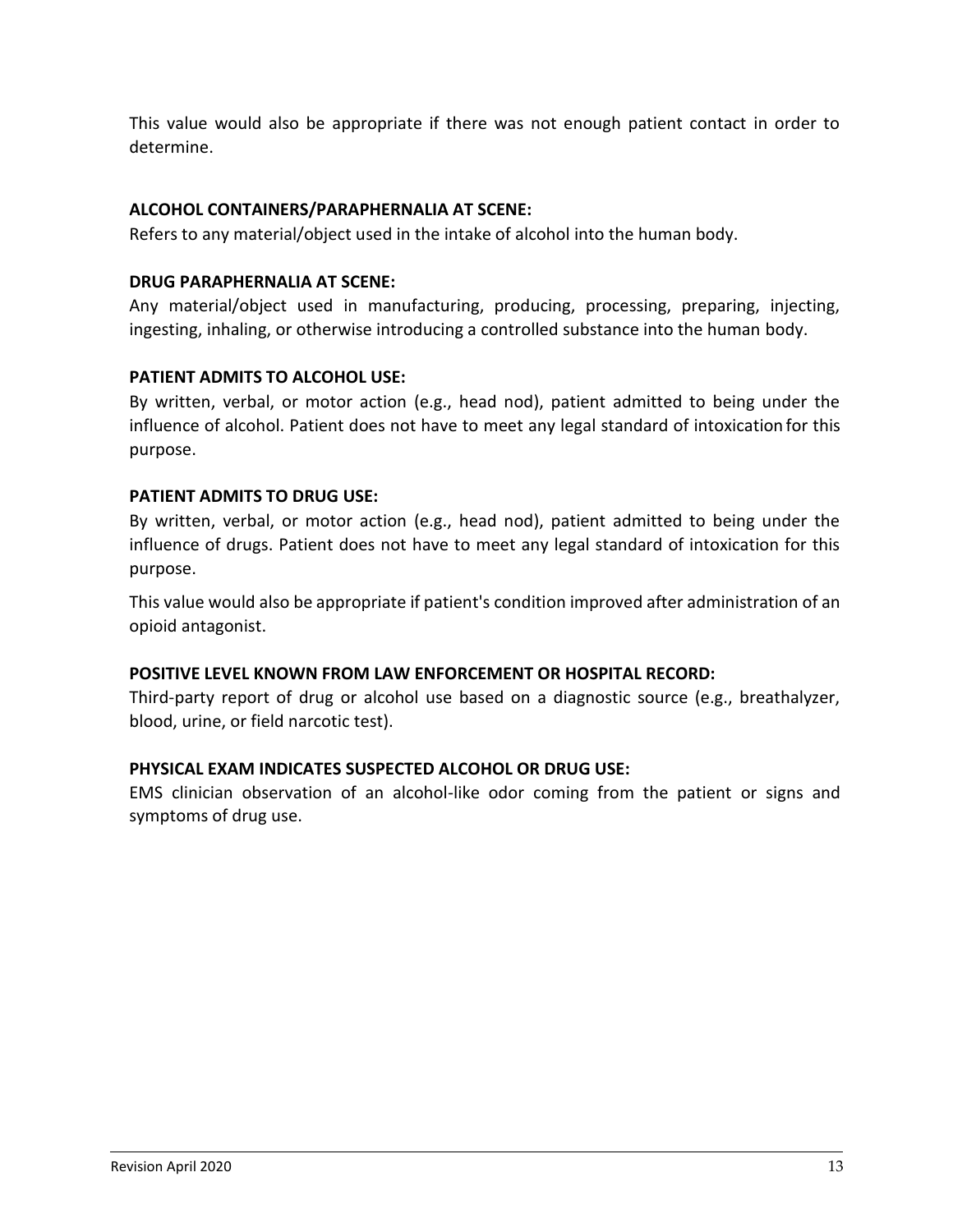# <span id="page-14-0"></span>**eMedication.07 – Response to Medication**

**[Back to Table](#page-1-0)  of [Contents](#page-1-0)**

*Definition:* The patient's response to the medication.

*Usage:* Must complete Select only one Allows for NOT values

*Additional NEMSIS definition information located [here.](https://nemsis.org/media/nemsis_v3/release-3.5.0/DataDictionary/PDFHTML/EMSDEMSTATE/sections/elements/eMedications.07.xml)*

#### **PERTINENT NEGATIVES ENTERED WITH** *EMEDICATION.03 – MEDICATION GIVEN*

When *eMedication.03 – Medication Given* has a medication entered with a Pertinent Negative ("Contraindication Noted," "Denied by Order," "Refused," "Unable to Complete," "Medication Already Taken," "Medication Allergy", etc.) a value for **eMedication.07 – Response to Medication** could be "Improved", "Unchanged," "Worse," or "Not Applicable," depending on any clinical changes by the patient or the situation as a response to receiving or not receiving the medication.

#### **Pertinent Negatives (PN):**

None

#### **Code List (Values)**

| Code    | <b>Description</b> |
|---------|--------------------|
| 9916001 | Improved           |
| 9916003 | Unchanged          |
| 9916005 | Worse              |

#### **Extended Definitions**

#### <span id="page-14-1"></span>**IMPROVED:**

The medication had its intended therapeutic effect and the patient's symptoms decreased or clinical condition improved or resolved. The word "effective" could generally be substituted for "improved."

If a patient had the intended therapeutic response to the medication, but a side effect that caused a clinical deterioration in another body system, then "Improved" should be chosen and the side effects documented as a complication (e.g., nitroglycerin improved chest pain but dropped the blood pressure).

#### <span id="page-14-2"></span>**UNCHANGED:**

The medication was ineffective and had no intended therapeutic effect or had a subtherapeutic and unnoticeable effect, AND the patient condition did not deteriorate.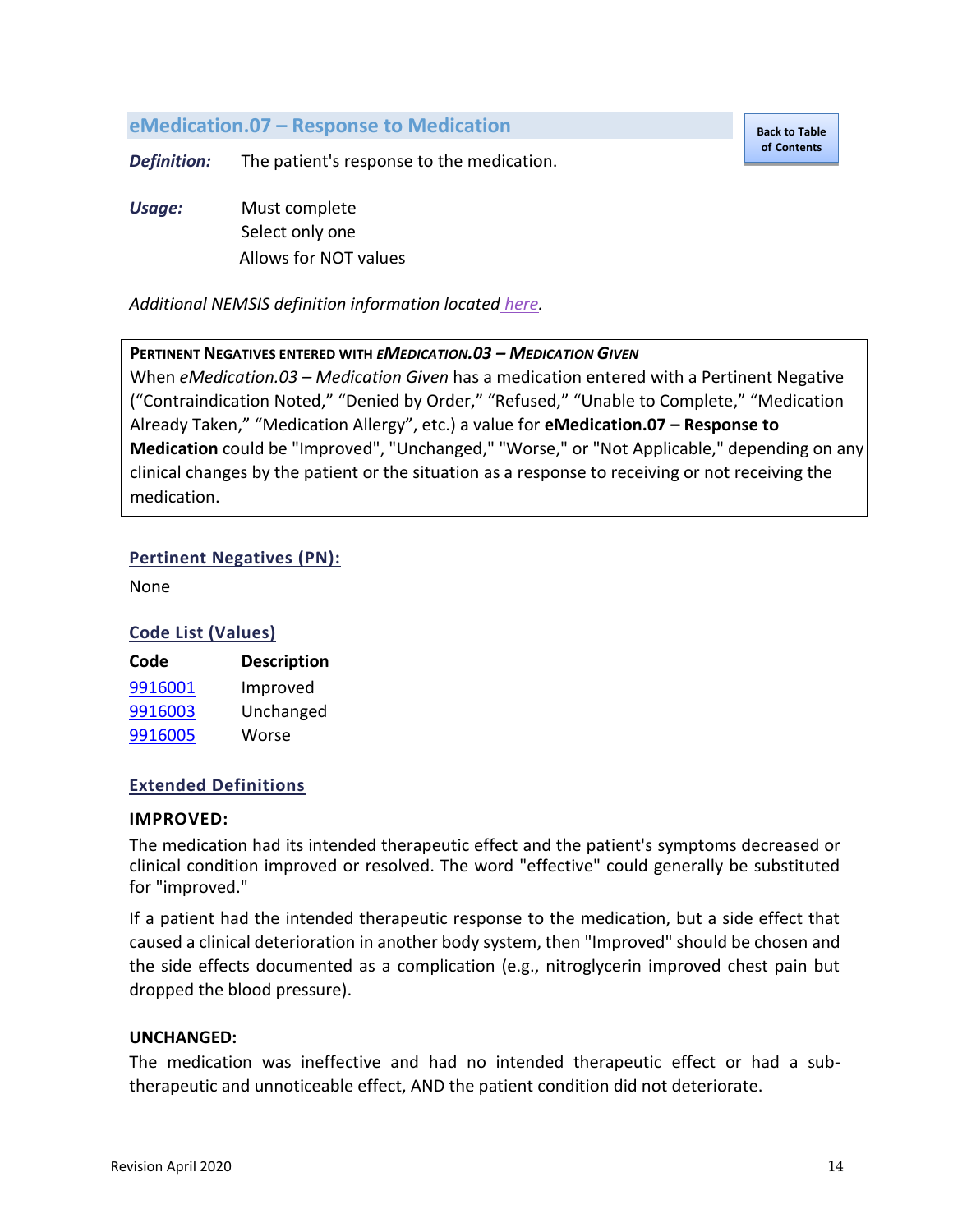# <span id="page-15-1"></span>**WORSE:**

The patient condition deteriorated or continued to deteriorate because either the medication:

- 1. Was ineffective and had no intended therapeutic effect, or
- 2. Had a sub-therapeutic effect that was unable to stop or reverse the decline in patient condition, or
- 3. Was the wrong medication for the clinical situation and the therapeutic effect caused the condition to worsen (e.g. giving glucose to a patient with hyperglycemia/diabetic ketoacidosis).

<span id="page-15-0"></span>**ePatient.14 – Race** 

- *Definition:* The patient's race as defined by the OMB (US Office of Management and Budget).
- *Usage:* Must complete Select all applicable Allows for NOT values

*Additional NEMSIS definition information located [here.](https://nemsis.org/media/nemsis_v3/release-3.5.0/DataDictionary/PDFHTML/EMSDEMSTATE/sections/elements/ePatient.14.xml)*

*If using a NOT VALUE for this element, do not use any of the Values listed below.*

# **Pertinent Negatives (PN):**

None

# **Code List (Values)**

| Code    | <b>Description</b>                        |
|---------|-------------------------------------------|
| 2514001 | American Indian or Alaska Native          |
| 2514003 | Asian                                     |
| 2514005 | <b>Black or African American</b>          |
| 2514007 | Hispanic or Latino                        |
| 2514009 | Native Hawaiian or Other Pacific Islander |
| 2514011 | White                                     |

*NEMSIS Comment: Definitions for racial and ethnic categories are established by the Office of Management and Budget (OMB) Revisions to the Standards for the Classification of Federal Data on Race and Ethnicity.* [https://grants.nih.gov/grants/guide/notice-files/NOT-OD-15-](https://grants.nih.gov/grants/guide/notice-files/NOT-OD-15-089.html) [089.html](https://grants.nih.gov/grants/guide/notice-files/NOT-OD-15-089.html)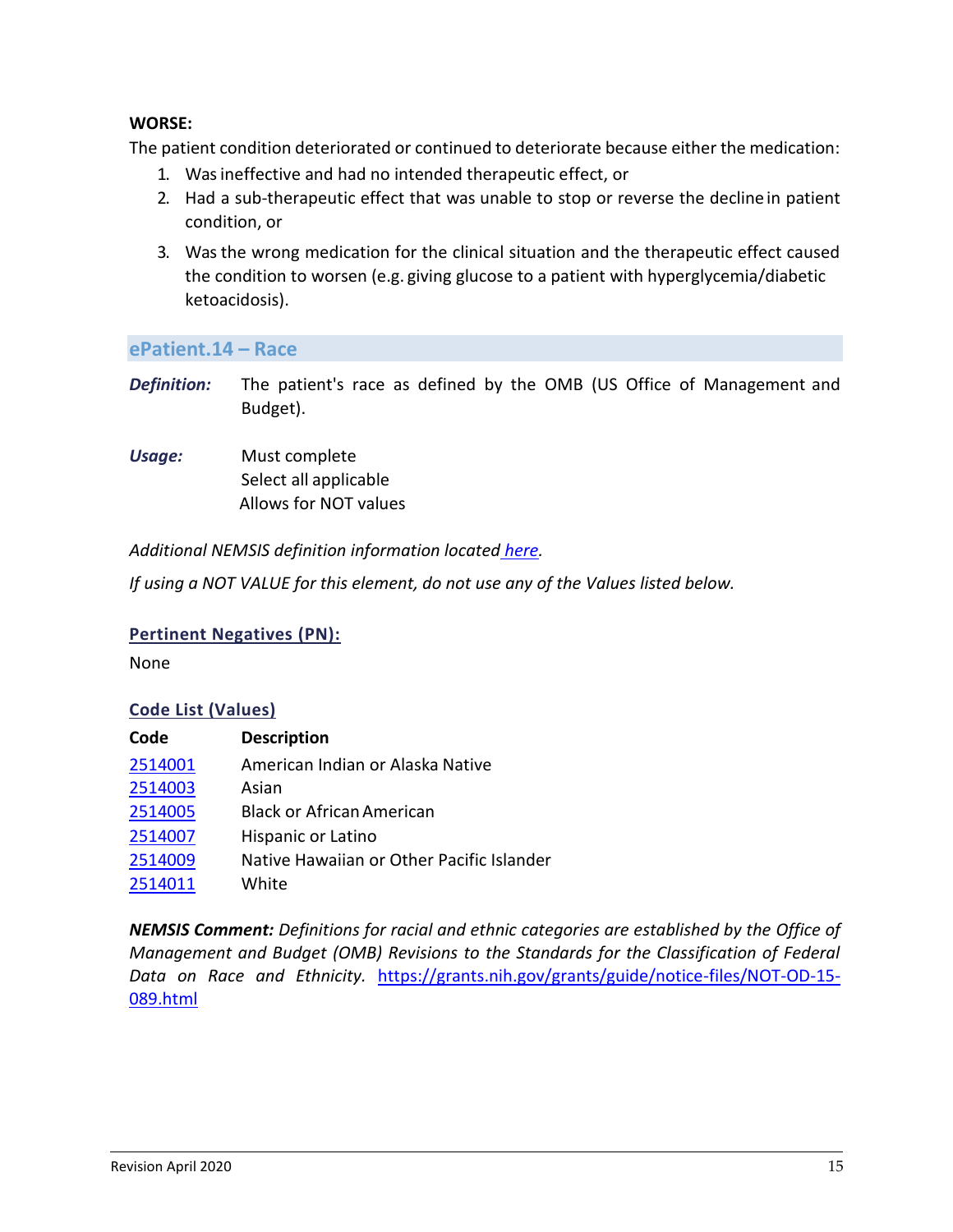# **Extended Definitions**

#### <span id="page-16-1"></span>**AMERICAN INDIAN OR ALASKA NATIVE:**

A person having origins in any of the original peoples of North, Central, and South America and who maintains tribal affiliation or community attachment.

#### <span id="page-16-2"></span>**ASIAN:**

A person having origins in any of the original peoples of the Far East, Southeast Asia, or the Indian subcontinent including Cambodia, China, India, Japan, Korea, Malaysia, Pakistan, the Philippine Islands, Thailand, and Vietnam.

#### <span id="page-16-3"></span>**BLACK OR AFRICAN AMERICAN:**

A person having origins in any of the black racial groups of Africa. Terms such as "Haitian" or "Negro" can be used in addition to "Black or African American."

#### <span id="page-16-4"></span>**HISPANIC OR LATINO:**

*When selecting this value, you should also select at least one additional value (e.g., "Hispanic," "Black," or "Hispanic" and "White."*

A person of Cuban, Mexican, Puerto Rican, Cuban, South or Central American, or other Spanish culture or origin, regardless of race. The term, "Spanish origin," can be used in addition to "Hispanic or Latino."

#### <span id="page-16-5"></span>**NATIVE HAWAIIAN OR OTHER PACIFIC ISLANDER:**

A person having origins in any of the original peoples of Hawaii, Guam, Samoa, or other Pacific Islands.

#### <span id="page-16-6"></span>**WHITE:**

A person having origins in any of the original peoples of Europe, the Middle East, or North Africa.

#### <span id="page-16-0"></span>**ePayment.50 – CMS Service Level**

*Definition:* The CMS service level for this EMS encounter.

*Usage:* Must complete Select only one Allows for NOT values

*Additional NEMSIS definition information located [here.](https://nemsis.org/media/nemsis_v3/release-3.5.0/DataDictionary/PDFHTML/EMSDEMSTATE/sections/elements/ePayment.50.xml)*

#### **Pertinent Negatives (PN):**

None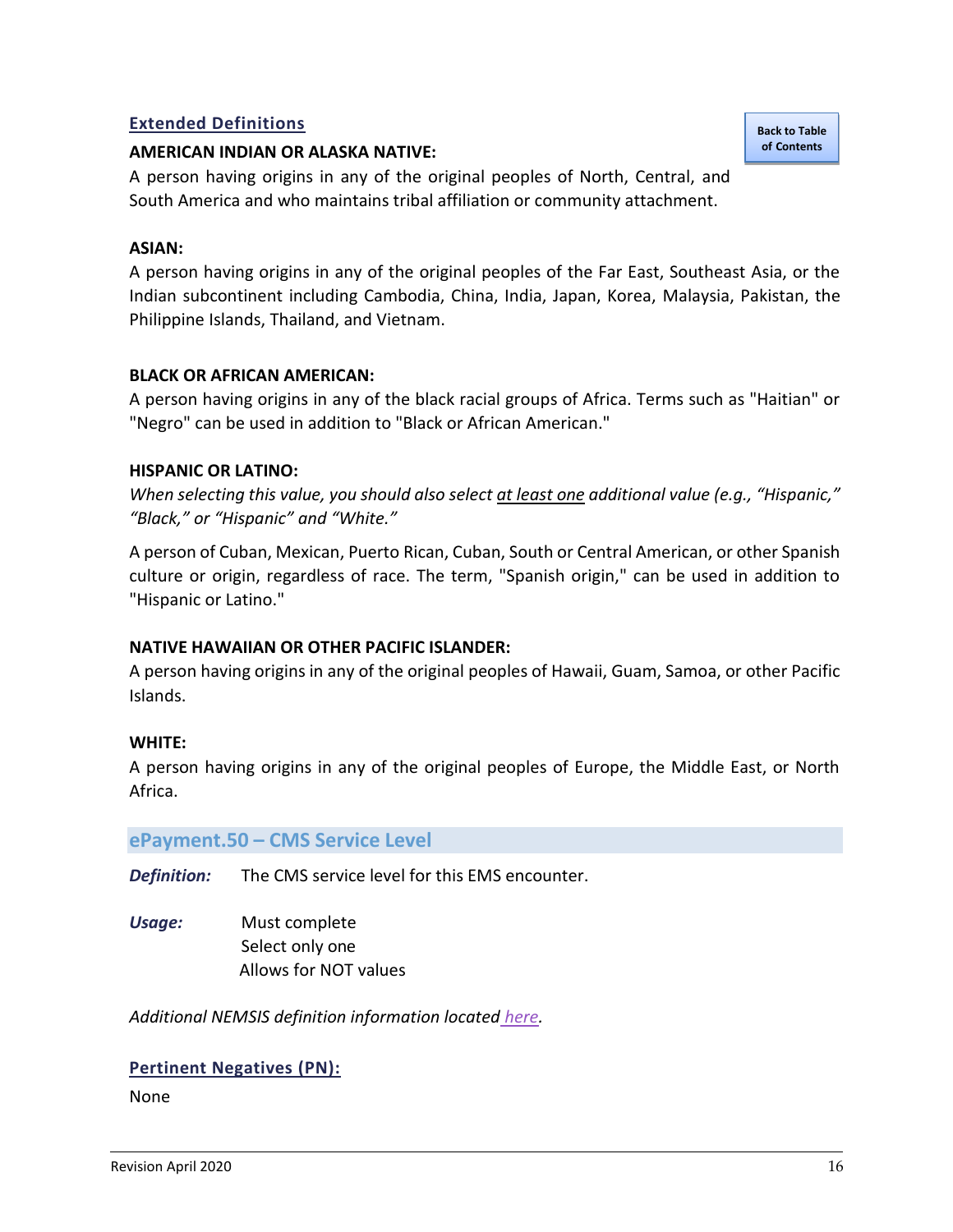## **Code List (Values)**

| Code    | <b>Description</b>              |
|---------|---------------------------------|
| 2650001 | ALS, Level 1                    |
| 2650003 | ALS, Level 1 Emergency          |
| 2650005 | ALS, Level 2                    |
| 2650007 | <b>BLS</b>                      |
| 2650009 | <b>BLS, Emergency</b>           |
| 2650011 | Fixed Wing (Airplane)           |
| 2650013 | Paramedic Intercept             |
| 2650015 | <b>Specialty Care Transport</b> |
| 2650017 | Rotary Wing (Helicopter)        |
|         |                                 |

# **Extended Definitions**

#### <span id="page-17-0"></span>**ALS, LEVEL 1:**

Transportation by ground ambulance vehicle and the provision of medically necessary supplies and services including the provision of at least one ALS intervention by ALS personnel trained to the level of the EMT-Intermediate or paramedic.

*ALS Intervention: An ALS intervention must be medically necessary to qualify as an intervention for payment for an ALS level of service. An ALS intervention applies only to ground transports.*

#### <span id="page-17-1"></span>**ALS, LEVEL 1 EMERGENCY:**

When medically necessary, the provision of ALS1 services (ALS assessment or ALS intervention per state guidelines), are performed in the context of an emergency response and responds immediately. ALS personnel trained to the level of the EMT- Intermediate or paramedic.

*ALS Assessment: An ALS assessment is an assessment performed by an ALS crew as part of an emergency response that was necessary because the patient's reported condition at the time of dispatch was such that only an ALS crew was qualified to perform the assessment.*

*ALS Intervention: An ALS intervention must be medically necessary to qualify as an intervention for payment for an ALS level of service. An ALS intervention applies only to ground transports.*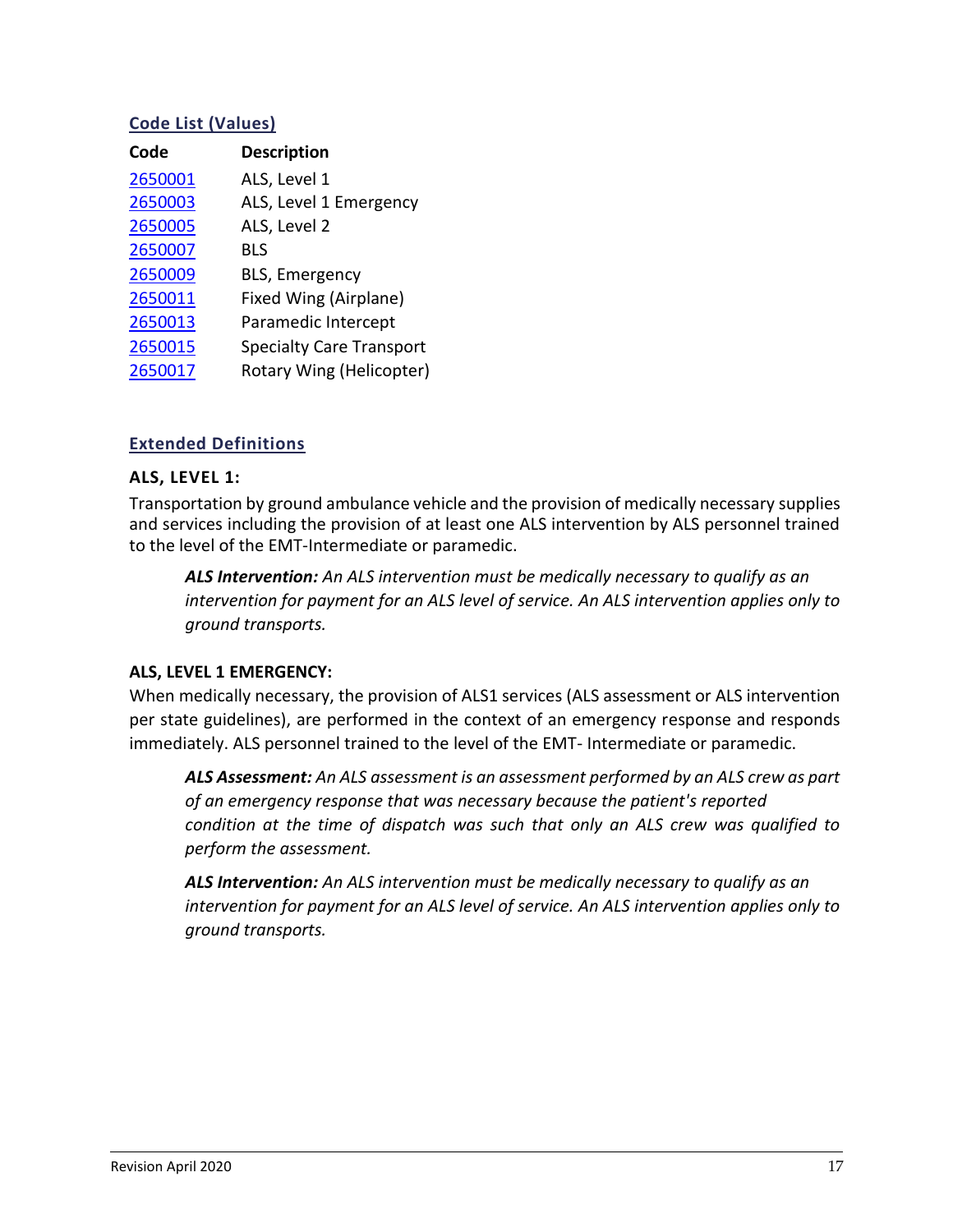# <span id="page-18-0"></span>**ALS, LEVEL 2:**

Transportation by ground ambulance vehicle staffed with ALS personnel and the provision of medically necessary supplies and services including:

**[Back to Table](#page-1-0)  of [Contents](#page-1-0)**

- 1. At least three separate administrations of one or more medications by intravenous push/bolus or by continuous infusion (excluding crystalloid fluids), OR
- 2. Ground ambulance transport, medically necessary supplies and services, and the provision of at least one of the following ALS2 procedures:
	- a. Manual defibrillation/cardioversion;
	- b. Endotracheal intubation;
	- c. Central venous line;
	- d. Cardiac pacing;
	- e. Chest decompression;
	- f. Surgical airway; or
	- g. Intraosseous line.

*Application: Crystalloid fluids include fluids such as 5 percent Dextrose in water, Saline and Lactated Ringer's. Medications that are administered by other means (e.g., intramuscular/subcutaneous injection, oral, sublingually, or nebulized) do not qualify to determine whether the ALS2 level rate is payable. The criterion of multiple administrations of the same drug requires a suitable quantity and amount of time between administrations that is in accordance with standard medical practice guidelines.*

#### <span id="page-18-1"></span>**BLS:**

Transportation by ground ambulance vehicle as defined by the state. The ambulance must be staffed by an individual who is qualified as an EMT-Basic per state guidelines.

# <span id="page-18-2"></span>**BLS, EMERGENCY:**

When the ambulance provider or supplier is called, it responds immediately. The ambulance must be staffed by an individual who is qualified as an EMT-Basic per state guidelines.

# <span id="page-18-3"></span>**FIXED WING (AIRPLANE):**

Furnished when the beneficiary's medical condition is such that transport by ground ambulance, in whole or in part, is not appropriate. Generally, transport by fixed wing air ambulance may be necessary because the beneficiary's condition requires rapid transport to a treatment facility, and either great distances or other obstacles (e.g., heavy traffic) precludes rapid delivery to the nearest appropriate facility. Transport by fixed wing air ambulance may also be necessary because the beneficiary is inaccessible by a ground or water ambulance vehicle.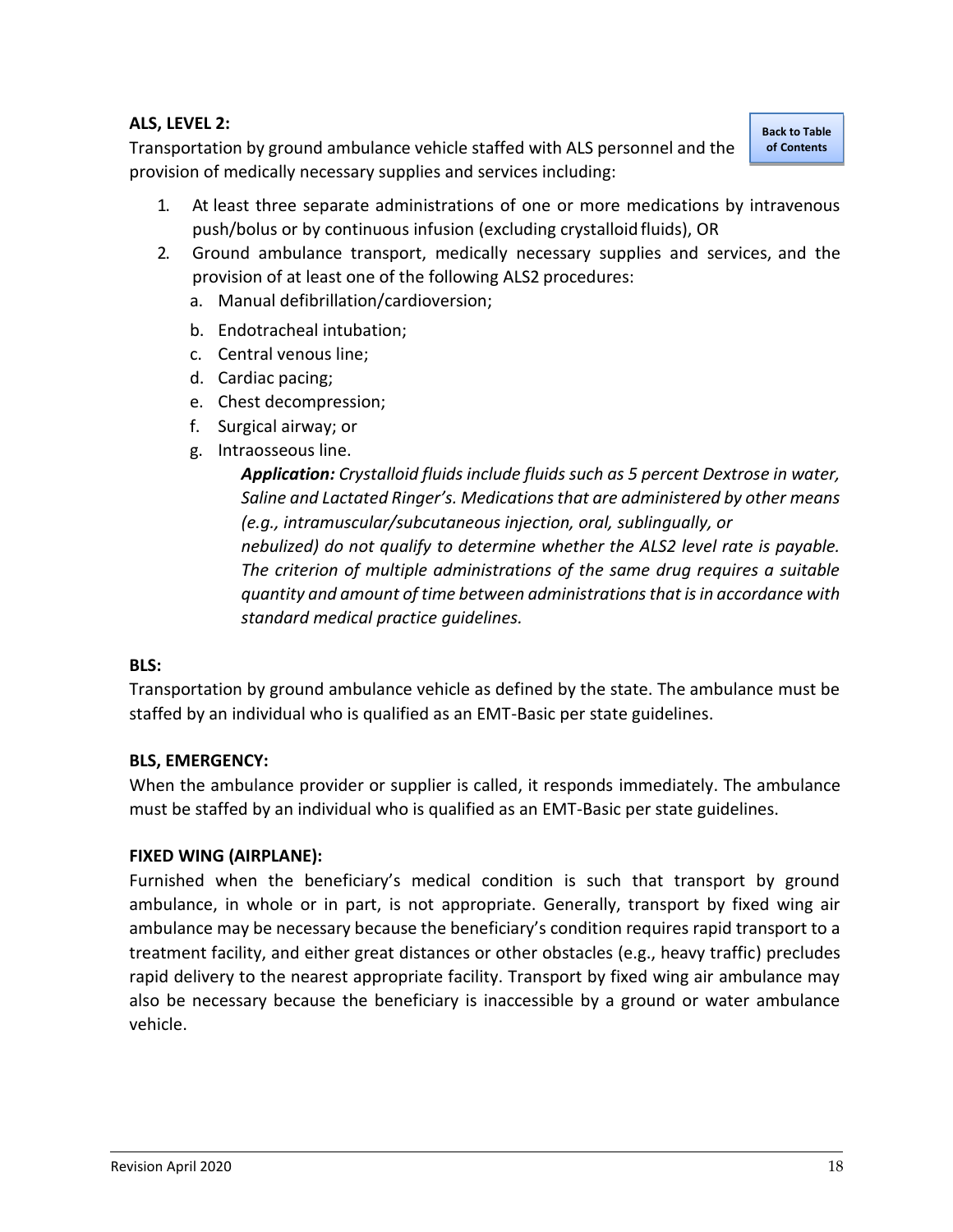# <span id="page-19-0"></span>**PARAMEDIC INTERCEPT:**

ALS emergency services, provided by an entity that does not provide the ambulance transport to a BLS level of service, is dispatched to transport a patient.

Paramedic intercept services furnished on or after March 1, 1999, may be payable separate from the ambulance transport, subject to the requirements specified below.

The intercept service(s) is:

- Furnished in a rural area;
- Furnished under a contract with one or more volunteer ambulance services; and, medically necessary based on the condition of the beneficiary receiving the ambulance service.

In addition, the volunteer ambulance service involved must:

- Furnish services only at the BLS level at the time of the intercept; and,
- Be prohibited by State law from billing anyone for any service.

Finally, the entity furnishing the ALS paramedic intercept service must:

• Bill all recipients who receive ALS paramedic intercept services from the entity, regardless of whether or not those recipients are Medicare beneficiaries.

For purposes of the paramedic intercept benefit, a rural area is an area that is designated as rural by a State law or regulation or any area outside of a Metropolitan Statistical Area or in New England, outside a New England County Metropolitan Area as defined by the Office of Management and Budget. The current list of these areas is periodically published in the Federal Register.

See the [Medicare Claims Processing Manual,](https://www.cms.gov/Regulations-and-Guidance/Guidance/Manuals/Downloads/clm104c15.pdf) Chapter 15, "Ambulance," §20.1.4 for payment of paramedic intercept services.

**Services in a Rural Area:** Services that are furnished:

- 1. In an area outside a Metropolitan Statistical Area (MSA); or,
- 2. In New England, outside a New England County Metropolitan Area (NECMA); or,
- 3. An area identified as rural using the Goldsmith modification even though the area is within an MSA.

#### <span id="page-19-1"></span>**SPECIALTY CARE TRANSPORT:**

The interfacility transportation of a critically injured or ill beneficiary by a ground ambulance vehicle at a level of service beyond the scope of the EMT-Paramedic. This transport is necessary when a beneficiary's condition requires ongoing care that must be furnished by one or more health professionals in an appropriate specialty area (e.g., emergency or critical care nursing, emergency medicine, respiratory care,

cardiovascular care, or a paramedic with additional training).

*Additional training: the specific additional training that a state requires a paramedic to*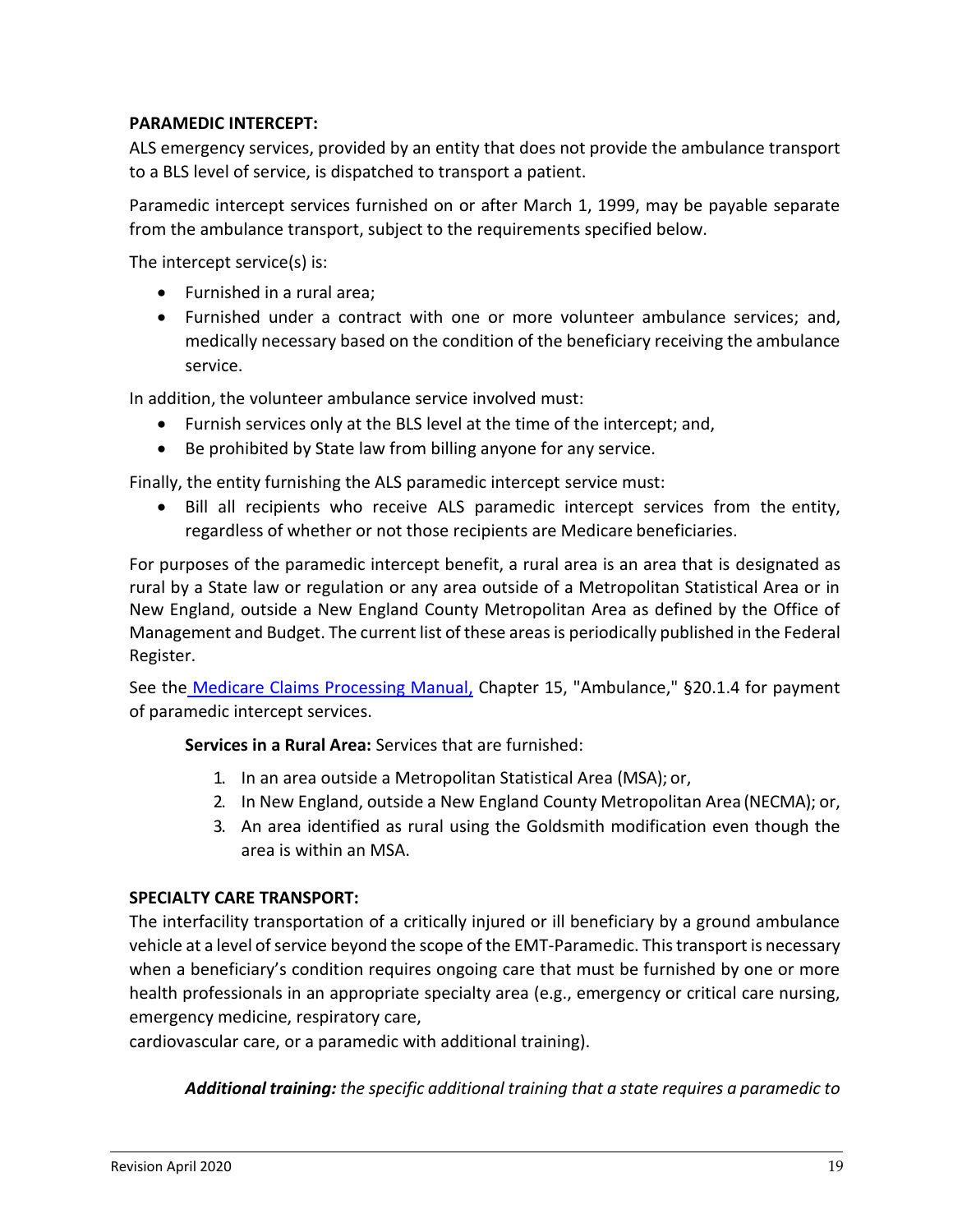*complete in order to qualify to furnish specialty care to a critically ill or injured patient during a specialty care transport.*

# <span id="page-20-1"></span>**ROTARY WING (HELICOPTER):**

Furnished when the beneficiary's medical condition is such that transport by ground ambulance, in whole or in part, is not appropriate. Generally, transport by rotary wing air ambulance may be necessary because the beneficiary's condition requires rapid transport to a treatment facility, and either great distances or other obstacles (e.g., heavy traffic) precludes such rapid delivery to the nearest appropriate facility. Transport by rotary wing air ambulance may also be necessary because the beneficiary is inaccessible by a ground or water ambulance vehicle.

# <span id="page-20-0"></span>**eProcedure.08 – Response to Procedure**

*Definition:* The patient's response to the procedure.

*Usage:* Must complete Select only one Allows for NOT values

*Additional NEMSIS definition information located [here.](https://nemsis.org/media/nemsis_v3/release-3.5.0/DataDictionary/PDFHTML/EMSDEMSTATE/sections/elements/eProcedures.08.xml)*

# **PERTINENT NEGATIVES ENTERED WITH** *EPROCEDURES.03 – PROCEDURE*

When *eProcedures.03 – Procedure* has a Value entered with a Pertinent Negative ("Contraindication Noted," "Denied by Order," "Refused," "Unable to Complete", etc.) a Value for *eProcedure.08 – Response to Procedure* could be "Improved," "Unchanged," "Worse," or "Not Applicable," depending on any clinical changes by the patient or the situation as a response to receiving or not receiving the procedure.

# **Pertinent Negatives (PN):**

None

# **Code List (Values)**

| Code    | <b>Description</b> |
|---------|--------------------|
| 9916001 | Improved           |
| 9916003 | Unchanged          |
| 9916005 | Worse              |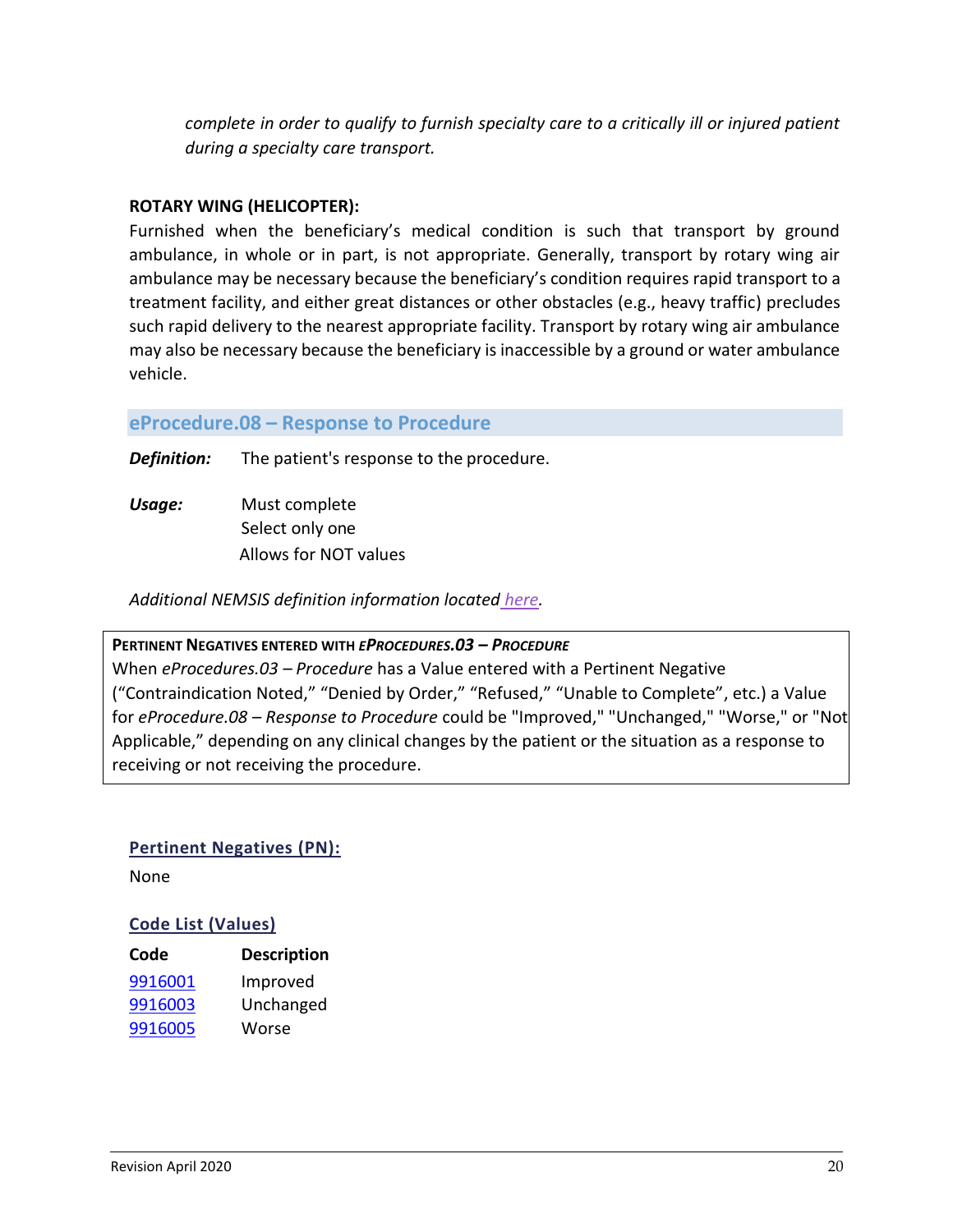# **Extended Definitions**

# **NOT APPLICABLE (NOT):**

The nature of the procedure has no direct expected clinical response (e.g., patient assessment, 12-lead ECG acquisition).

# <span id="page-21-0"></span>**IMPROVED:**

The procedure performed had the intended effective outcome and/or the patient's symptoms decreased or clinical condition improved or resolved (e.g., defibrillation resolved v-fib into a perfusing rhythm, intubation controlled the airway and allowed effective management of breathing).

An effective procedure that caused an improvement in the patient condition may also have resulted in a procedure complication and the complication should be documented (e.g. intubation caused minor airway trauma, but the intubation successfully secured the airway).

# <span id="page-21-1"></span>**UNCHANGED:**

The procedure performed did not have the clinical effect intended, but did not directly worsen the patient's symptoms or clinical condition (e.g., attempted defibrillation and the person **remained** in v-fib)**;** OR

Had a sub-therapeutic effect and the symptoms continued (e.g., a bandage applied to a bleeding wound failed to stop the bleeding); OR

The nature of the procedure has no direct expected clinical response (e.g. patient assessment). "Not Applicable" would also be appropriate to choose for these cases.

# <span id="page-21-2"></span>**WORSE:**

The results of the procedure performed lead to a worsening of the patient's symptoms or condition (e.g. defibrillation converted v-fib into asystole, application of a splint caused **significant** increase in pain or loss of sensation and pulses).

In the case of worsening condition, documentation of procedure complications may also be appropriate.

Just because a patient got worse, doesn't necessarily mean the clinician performed the procedure incorrectly.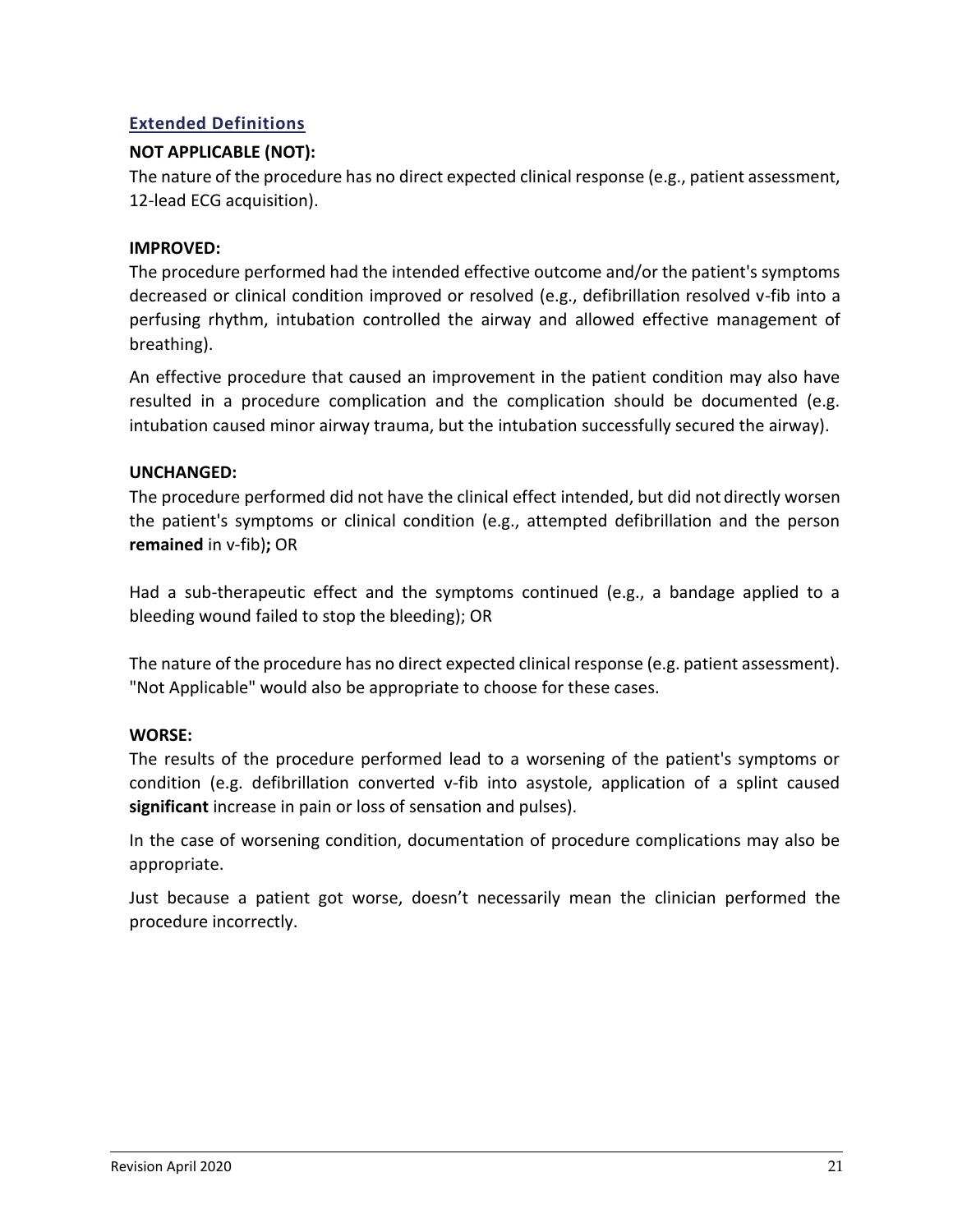# <span id="page-22-0"></span>**eResponse.05 – Type of Service Requested**

**[Back to Table](#page-1-0)  of Contents**

*Definition:* The type of service or category of service requested of the EMS Agency responding for this specific EMS event.

*Usage:* Must complete Select only one Does not allow for NOT values

*Additional NEMSIS definition information located [here.](https://nemsis.org/media/nemsis_v3/release-3.5.0/DataDictionary/PDFHTML/EMSDEMSTATE/sections/elements/eResponse.05.xml)*

*DMC Comment:* These values represent the service **requested**, not necessarily the service provided.

# **Pertinent Negatives (PN):**

None

#### **Code List (Values)**

| Code    | <b>Description</b>                                      |
|---------|---------------------------------------------------------|
| 2205001 | Emergency Response (Primary Response Area)              |
| 2205003 | Emergency Response (Intercept)                          |
| 2205009 | Emergency Response (Mutual Aid)                         |
| 2205005 | Hospital-to-Hospital Transfer                           |
| 2205015 | Hospital to Non-Hospital Facility Transfer              |
| 2205017 | Non-Hospital Facility to Non-Hospital Facility Transfer |
| 2205019 | Non-Hospital Facility to Hospital Transfer              |
| 2205007 | <b>Other Routine Medical Transport</b>                  |
| 2205011 | <b>Public Assistance</b>                                |
| 2205013 | Standby                                                 |
| 2205021 | <b>Support Services</b>                                 |
| 2205023 | Non-Patient Care Rescue/Extrication                     |
| 2205025 | <b>Crew Transport Only</b>                              |
| 2205027 | <b>Transport of Organs or Body Parts</b>                |
| 2205029 | <b>Mortuary Services</b>                                |
| 2205031 | Mobile Integrated Health Care Encounter                 |
| 2205033 | Evaluation for Special Referral/Intake Programs         |
| 2205035 | <b>Administrative Operations</b>                        |

*NEMSIS Comment: Values for "911 Response (Scene)", "Intercept", and "Mutual Aid" have been relabeled to start with "Emergency Response" to more easily identify these options. "Interfacility Transport" was relabeled to "Hospital-to-Hospital Transfer" to be more accurate.*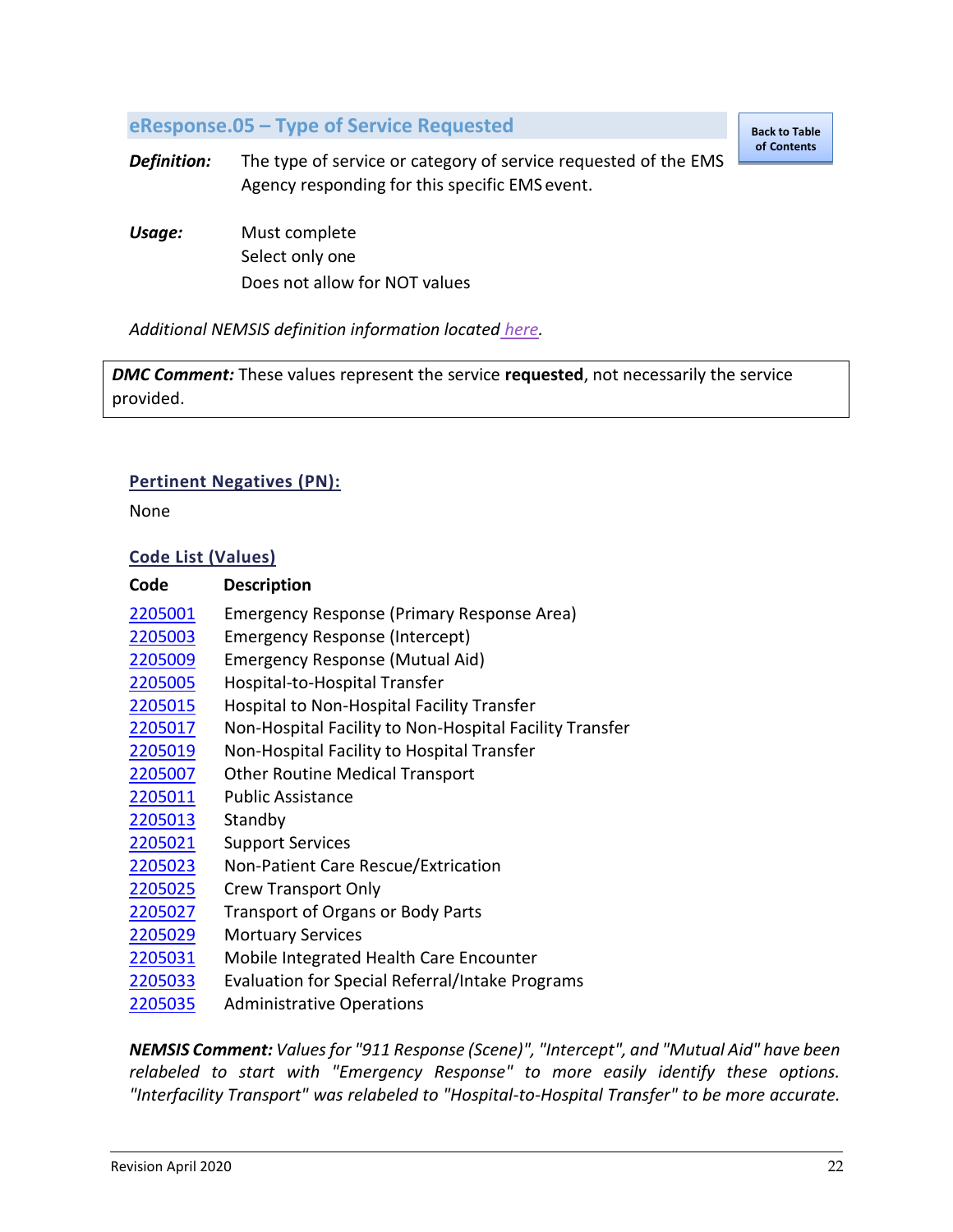*"Medical Transport" was relabeled to "Other Routine Medical Transport" to cover any other medical transports such as transports to and from dialysis, doctor appointments, return home, or nursing homes. Values added to consolidate types of service previously captured in "Primary Role of Unit" and eDisposition.12 as found in V3.4.0. Additional values added to reflect emerging service types.*

# **Extended Definitions**

#### <span id="page-23-0"></span>**EMERGENCY RESPONSE (PRIMARY RESPONSE AREA):**

Emergent or immediate response to an incident location, regardless of method of notification (e.g., 9-1-1, direct dial, walk-in, flagging down, air ambulance scene flight).

# <span id="page-23-1"></span>**EMERGENCY RESPONSE (INTERCEPT):**

When one EMS clinician meets a transporting EMS unit vehicle with the intent of receiving a patient or providing a higher level of care.

#### <span id="page-23-2"></span>**EMERGENCY RESPONSE (MUTUAL AID):**

Response of emergency medical services, and other emergency personnel and equipment, to a request for assistance in an emergency when local resources have been expended.

#### <span id="page-23-3"></span>**HOSPITAL-TO-HOSPITAL TRANSFER:**

Any transfer, after initial assessment and stabilization, from and to a healthcare facility, to include specialty hospitals, for the purpose of continuation of acute care, this would also include emergent transfer requests (e.g., hospital to hospital, clinic to hospital).

#### <span id="page-23-4"></span>**HOSPITAL TO NON-HOSPITAL FACILITY TRANSFER:**

Any transfer from a hospital to a non-hospital facility. An example of this is a transfer from a hospital to a care center.

#### <span id="page-23-5"></span>**NON-HOSPITAL TO NON-HOSPITAL FACILITY TRANSFER:**

Any transfer from one facility to another facility neither of which qualify as a hospital. An example of this is a transfer from a dialysis center to an out-patient clinic.

#### <span id="page-23-6"></span>**NON-HOSPITAL FACILITY TO HOSPITAL TRANSFER:**

Any transfer from a non-hospital facility to a hospital. An example of this is a transfer from a dialysis center to a hospital.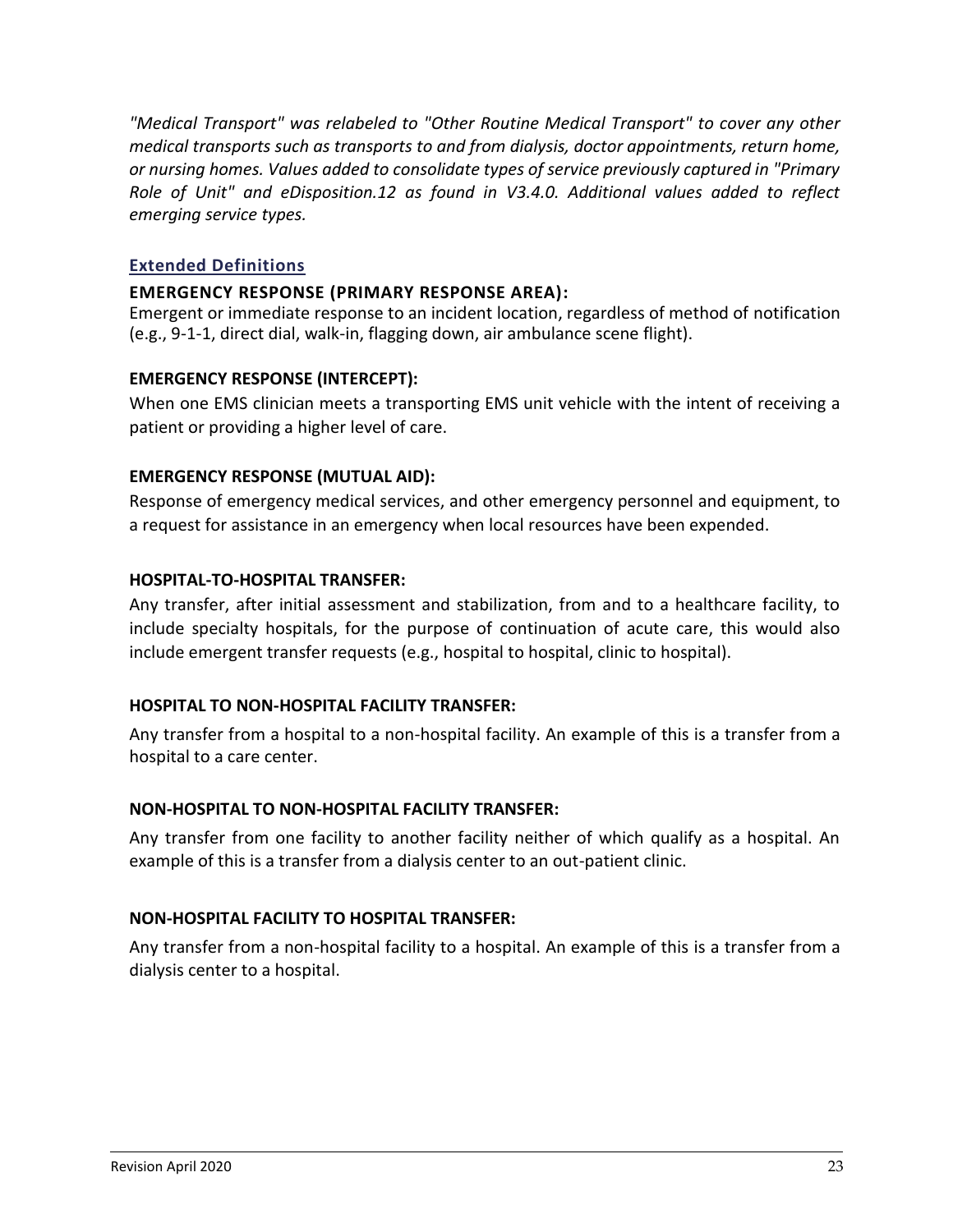## <span id="page-24-0"></span>**OTHER ROUTINE MEDICAL TRANSPORT:**

Transports that are not between hospitals or that do not require an immediate response; these are generally for the purpose of transportation to or from an

appointment, performance of a procedure, or long-term care (e.g., hospital to home/hospice/rehabilitation/long-term care facility).

# <span id="page-24-1"></span>**PUBLIC ASSISTANCE:**

The unit responded to provide non-traditional or EMS services not otherwise specified here (e.g., elderly or disabled patient assistance, public education, injury prevention, community paramedicine/mobile integrated healthcare, immunization programs).

#### <span id="page-24-2"></span>**STANDBY:**

Initial request for service was for purposes of being available in case of a medical/traumatic emergency (e.g., sporting/public events, fires, police action).

# <span id="page-24-3"></span>**SUPPORT SERVICES:**

The unit responded to provide support not otherwise specified.

# <span id="page-24-4"></span>**NON-PATIENT CARE RESCUE/EXTRICATION:**

The unit responded to provide rescue and/or extrication service, personnel or equipment.

## <span id="page-24-5"></span>**CREW TRANSPORT ONLY:**

The unit responded to transport crew only.

# <span id="page-24-6"></span>**TRANSPORT OF ORGANS OR BODY PARTS:**

This includes tissues, biological samples, organs, and body parts.

#### <span id="page-24-7"></span>**MORTUARY SERVICES:**

The unit responded to provide service or assistance in the event of a deceased patient.

#### <span id="page-24-8"></span>**MOBILE INTEGRATED HEALTH CARE ENCOUNTER:**

The responding unit provided mobile resources in the out-of-hospital environment. It may include, but is not limited to, services such as providing telephone advice to 9-1-1 callers instead of resource dispatch; providing community paramedicine care, chronic disease management, preventive care or post-discharge follow-up visits.

# <span id="page-24-9"></span>**EVALUATION FOR SPECIAL REFERRAL/INTAKE PROGRAMS:**

EMS provides an initial medical screening as part of the intake process for various specialty referral services or programs (such as "Safe Baby Haven", mental health or addiction, or similar programs).

# <span id="page-24-10"></span>**ADMINISTRATIVE OPERATIONS:**

The unit provided EMS coordination, oversight and/or supervision of services.

Revision April 2020 24 and 2020 24 and 2010 25 and 2010 25 and 2010 25 and 2010 25 and 2010 25 and 2010 25 and 201

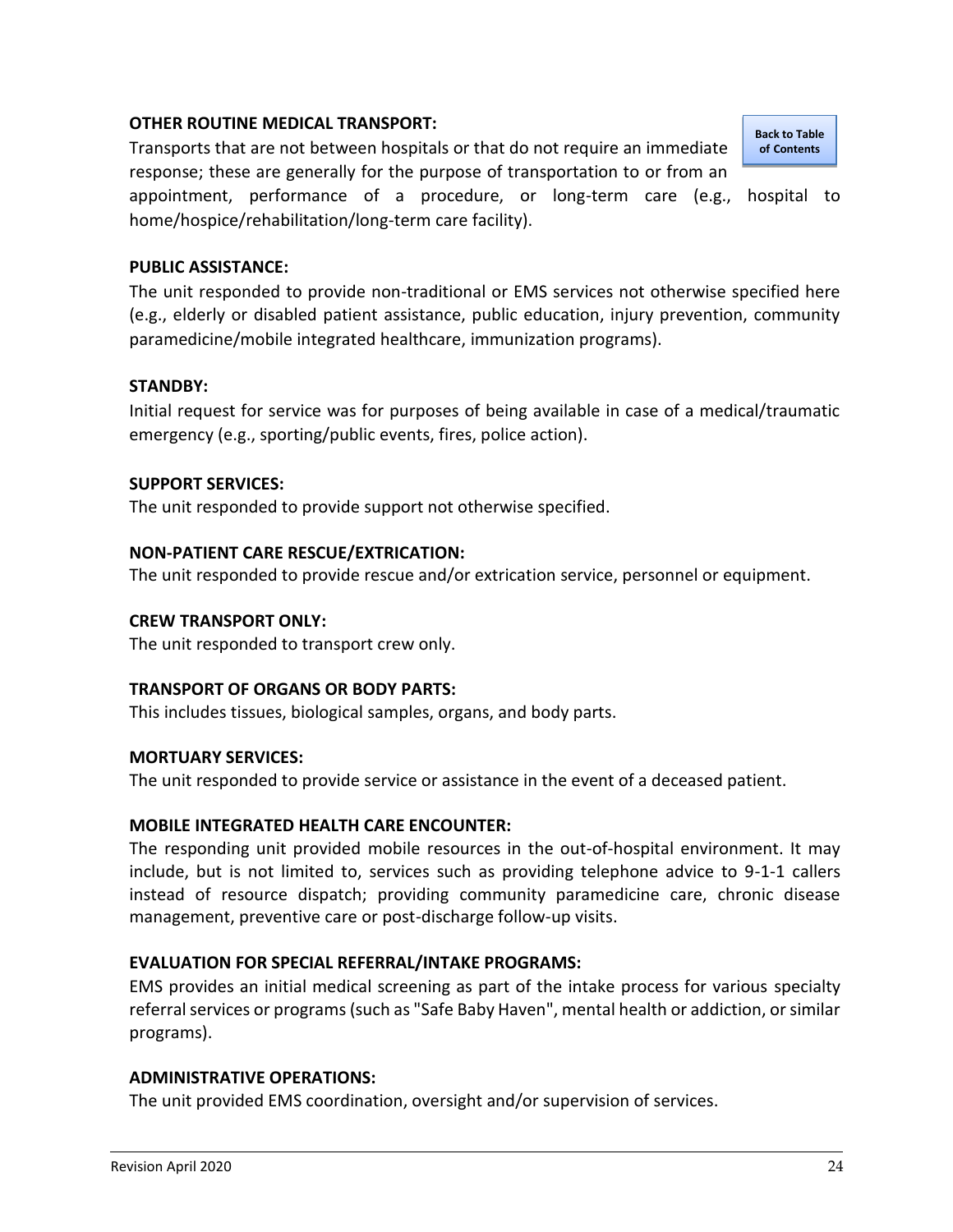# <span id="page-25-0"></span>**eResponse.07 – Unit Transport and Equipment Capability**

*Definition:* The transport and equipment capabilities of the EMS Unit which responded to this specific EMS event.

*Usage:* Must complete Select only one Does not allow for NOT values

*Additional NEMSIS definition information located [here.](https://nemsis.org/media/nemsis_v3/release-3.5.0/DataDictionary/PDFHTML/EMSDEMSTATE/sections/elements/eResponse.07.xml)*

#### **Pertinent Negatives (PN):**

None

#### **Code List (Values)**

| Code    | <b>Description</b>                             |
|---------|------------------------------------------------|
| 2207011 | Air Transport-Helicopter                       |
| 2207013 | Air Transport-Fixed Wing                       |
| 2207015 | Ground Transport (ALS Equipped)                |
| 2207017 | Ground Transport (BLS Equipped)                |
| 2207019 | Ground Transport (Critical Care Equipped)      |
| 2207021 | Non-Transport-Medical Treatment (ALS Equipped) |
| 2207023 | Non-Transport-Medical Treatment (BLS Equipped) |
| 2207025 | Wheel Chair Van/Ambulette                      |
| 2207027 | Non-Transport-No Medical Equipment             |

*NEMSIS Comment: Element relabeled from "Primary Role of Unit" to "Unit Transport and Equipment Capability" to better reflect its new defined purpose and allow the deprecation of eResponse.15 "Level of Care of This Unit". V3.4.0 Non-Transport values deprecated as these are types of service and were moved to eResponse.05 "Type of Service Requested". Values have been added to better capture transport capability and available equipment. These values should be tied to the capabilities and role of the unit and not reflect the level of providers responding to an event.*

*Supervisor clarified to Administrative Only. If the Supervisor is responding to assist, that would be considered Non-Transport.* 

# **Extended Definitions**

#### <span id="page-25-1"></span>**AIR TRANSPORT-HELICOPTER:**

This unit's intended role in this incident at the time of response was to provide rotor-wing transportation of a patient, even if no transport resulted.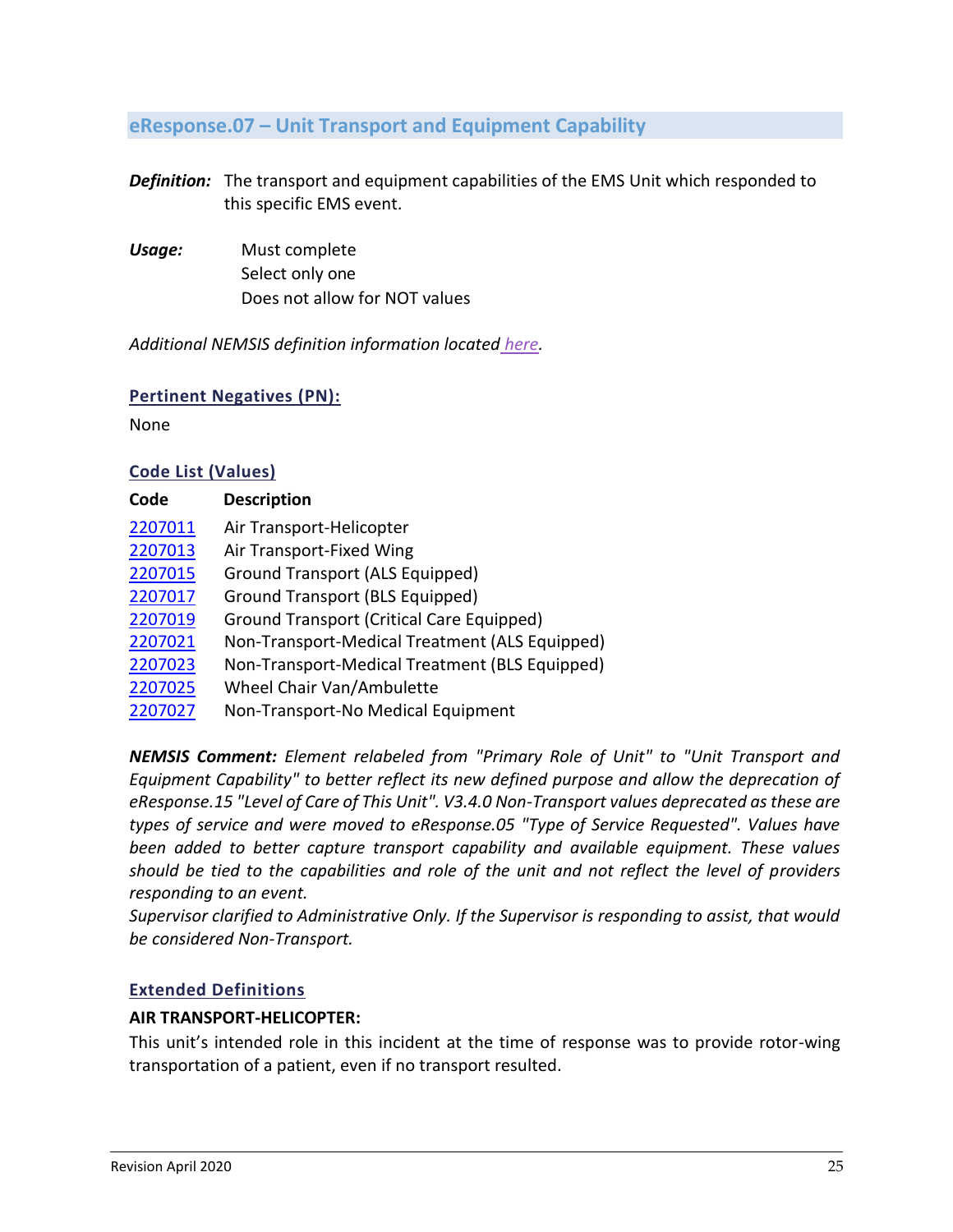#### <span id="page-26-0"></span>**AIR TRANSPORT-FIXED WING:**

This unit's intended role in this incident at the time of response was to provide fixed-wing transportation of a patient even if no transport resulted.

# <span id="page-26-1"></span>**GROUND TRANSPORT (ALS EQUIPPED):**

This unit's intended role in this incident at the time of response was to provide ground transportation of the patient even if no transport resulted. The unit is equipped as an ALS service.

# <span id="page-26-2"></span>**GROUND TRANSPORT (BLS EQUIPPED):**

This unit's intended role in this incident at the time of response was to provide ground transportation of the patient even if no transport resulted. The unit is equipped as a BLS service.

# <span id="page-26-3"></span>**GROUND TRANSPORT (CRITICAL CARE EQUIPPED):**

This unit's intended role in this incident at the time of response was to provide ground transportation of the patient even if no transport resulted. The unit is equipped as a Critical Care service.

#### <span id="page-26-4"></span>**NON-TRANSPORT-MEDICAL TREATMENT (ALS EQUIPPED):**

This unit's intended role in this incident at the time of response was to provide EMS care and/or transportation support but was not to provide transport (e.g. fire apparatus, first response units, quick response vehicles, chase cars, etc.).

*Examples: Assistance moving the patient to the transporting unit. First Response unit providing treatment until transport unit arrives (to include non-transporting ALS units).*

#### <span id="page-26-5"></span>**NON-TRANSPORT-MEDICAL TREATMENT (BLS EQUIPPED):**

This unit's intended role in this incident at the time of response was to provide EMS care and/or transportation support but was not to provide transport (e.g. fire apparatus, first response units, quick response vehicles, chase cars, etc.).

*Examples: Assistance moving the patient to the transporting unit. First Response unit providing treatment until transport unit arrives.*

#### <span id="page-26-6"></span>**WHEEL CHAIR VAN/AMBULETTE:**

This unit's intended role in this incident at the time of response was to provide specialty transport as a wheel chair accessible van or ambulette.

#### <span id="page-26-7"></span>**NON-TRANSPORT-NO MEDICAL EQUIPMENT:**

This unit's intended role in this incident at the time of response was to provide EMS coordination, oversight and/or supervision of services.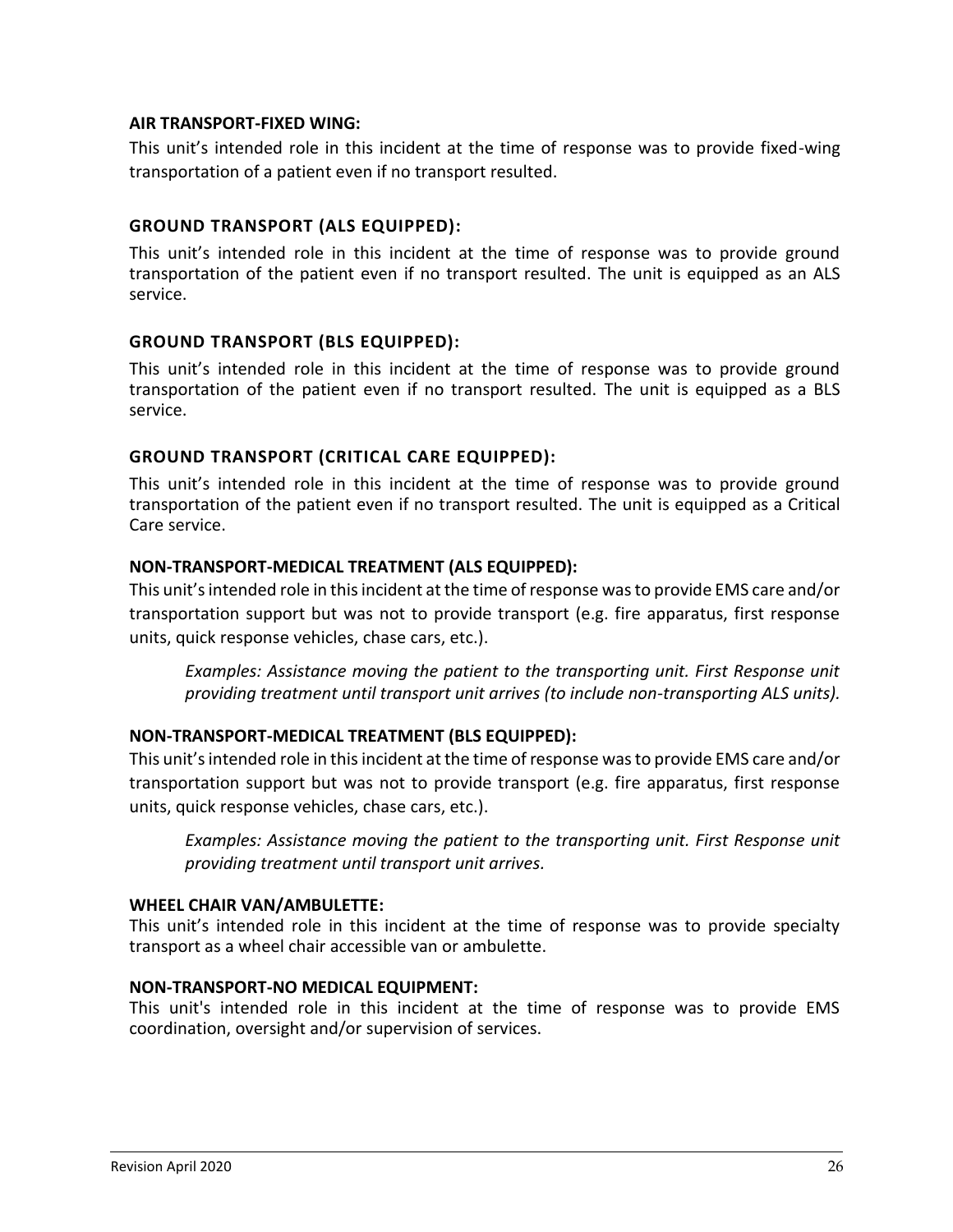# <span id="page-27-0"></span>**eResponse.08 – Type of Dispatch Delay**

- *Definition:* The dispatch delays, if any, associated with the dispatch of the EMS unit to the EMS event.
- *Usage:* Must complete Select all applicable Allows for NOT values

*NEMSIS Comment: A dispatch delay is any time delay that occurs from the time of PSAP call (eTimes.01) to the time the unit is notified by dispatch (eTimes.03).*

#### **Pertinent Negatives (PN):**

None

#### **Code List (Values)**

| Code    | <b>Description</b>                               |
|---------|--------------------------------------------------|
| 2208001 | Caller (Uncooperative)                           |
| 2208003 | Diversion/Failure (of previous unit)             |
| 2208005 | <b>High Call Volume</b>                          |
| 2208007 | Language Barrier                                 |
| 2208009 | <b>Incomplete Address Information Provided</b>   |
| 2208011 | No EMS Vehicles (Units) Available                |
| 2208013 | None/No Delay                                    |
| 2208015 | Other                                            |
| 2208017 | Technical Failure (Computer, Phone etc.)         |
| 2208019 | <b>Communication Specialist-Assignment Error</b> |
| 2208021 | No Receiving MD, Bed, Hospital                   |
| 2208023 | <b>Specialty Team Delay</b>                      |

#### **Extended Definitions**

# <span id="page-27-1"></span>**CALLER (UNCOOPERATIVE):**

PSAP/Secondary Dispatch ability to gather information and/or provide instructions was impeded by caller behavior (e.g., caller was unhelpful).

#### <span id="page-27-2"></span>**DIVERSION/FAILURE (OF PREVIOUS UNIT):**

Unit initially dispatched was unable to complete the response resulting in a second unit dispatched; or call was re-directed to another unit after initial dispatch.

#### <span id="page-27-3"></span>**HIGH CALL VOLUME:**

Capacity to receive and process calls in a timely manner was exceeded.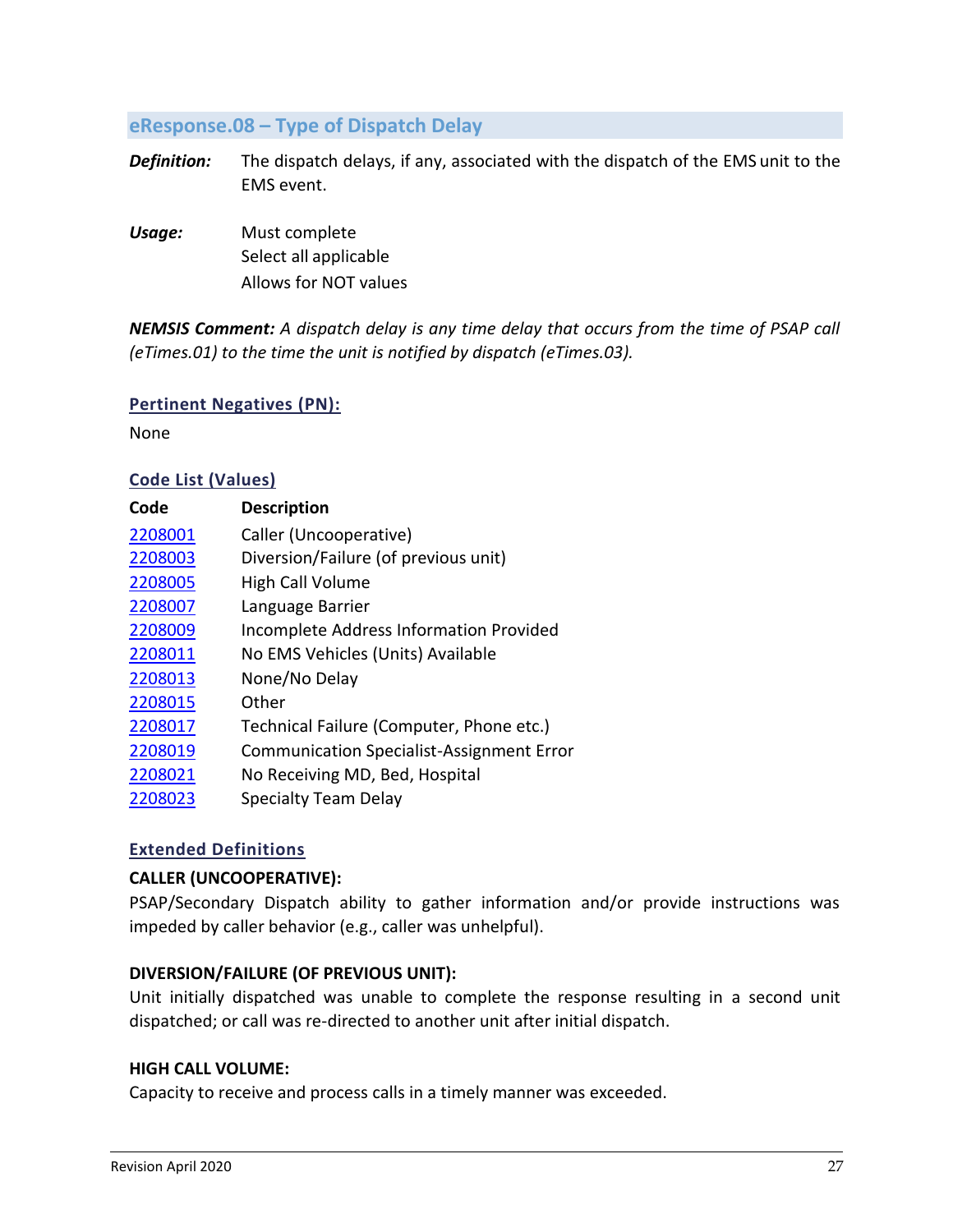# <span id="page-28-0"></span>**LANGUAGE BARRIER:**

Ability of PSAP/Secondary Dispatch and caller to understand one another was limited (e.g., due to lack of a common language, regional dialect differences, caller speech impediments, distraught caller, etc.).

#### <span id="page-28-1"></span>**INCOMPLETE ADDRESS INFORMATION PROVIDED:**

PSAP/Secondary Dispatch had difficulty determining an accurate location for the event/incident.

#### <span id="page-28-2"></span>**NO EMS VEHICLES (UNITS) AVAILABLE:**

At the time requested, the PSAP/Secondary Dispatch was unable to identify an appropriate EMS unit to assign.

#### <span id="page-28-3"></span>**NONE/NO DELAY:**

At the time requested, the PSAP/Secondary Dispatch was able to assign an EMS unit to the EMS event/incident without delay.

#### <span id="page-28-4"></span>**OTHER:**

At the time requested, the PSAP/Secondary Dispatch was delayed assigning an EMS unit for a reason not otherwise specified here.

#### <span id="page-28-5"></span>**TECHNICAL FAILURE (COMPUTER, PHONE ETC.):**

The ability to receive calls and/or dispatch EMS units was impeded by issues with one or more physical communication channels (e.g., phones, radios, a local network, the internet, power/utility outage, etc.).

#### <span id="page-28-6"></span>**COMMUNICATION SPECIALIST-ASSIGNMENT ERROR:**

The Communication Specialist or Dispatch Operator assigned, classified, or reported the call with an incorrect code or assigned the call to an incorrect unit.

#### <span id="page-28-7"></span>**NO RECEIVING MD, BED, HOSPITAL:**

Dispatching a unit is impeded due to the lack of a receiving advanced clinician (such as an MD), no available hospital/healthcare facility bed, or there is no available hospital currently receiving EMS patients.

#### <span id="page-28-8"></span>**SPECIALTY TEAM DELAY:**

Dispatch is delayed due to securing a specialty team appropriate for the EMS request.

**[Back to Table](#page-1-0)  of [Contents](#page-1-0)**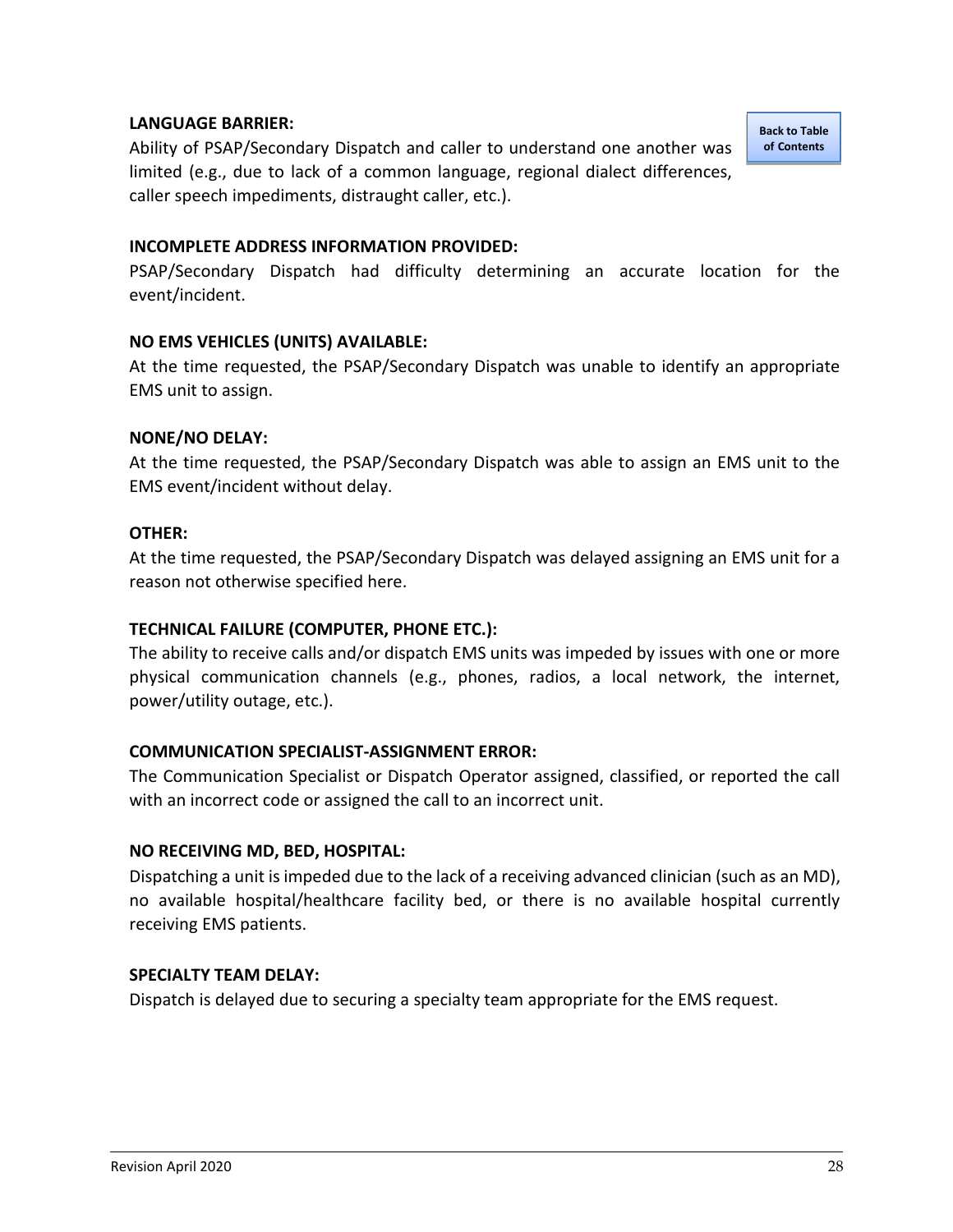# <span id="page-29-0"></span>**eResponse.09 – Type of Response Delay**

*Definition:* The response delays, if any, of the EMS unit associated with the EMS event.

*Usage:* Must complete Select all applicable Allows for NOT values

*NEMSIS Comment: Rendezvous Transport Unavailable added for situations where there is a wait for an EMS Transport Unit, a Ferry, Air Medical, etc. to return to service.*

A response delay is any time delay that occurs from the time the unit is notified by dispatch (eTimes.03) to the time the unit arrived on scene (eTimes.06)

**DMC Comment:** Remember to review all and pick all applicable values.

#### **Pertinent Negatives (PN):**

None

#### **Code List (Values)**

| Code    | <b>Description</b>                     |
|---------|----------------------------------------|
| 2209001 | Crowd                                  |
| 2209003 | Directions/Unable to Locate            |
| 2209005 | Distance                               |
| 2209007 | Diversion (Different Incident)         |
| 2209009 | HazMat                                 |
| 2209011 | None/No Delay                          |
| 2209013 | Other                                  |
| 2209015 | Rendezvous Transport Unavailable       |
| 2209017 | Route Obstruction (e.g., Train)        |
| 2209019 | Scene Safety (Not Secure for EMS)      |
| 2209021 | <b>Staff Delay</b>                     |
| 2209023 | <b>Traffic</b>                         |
| 2209025 | Vehicle Crash Involving this Unit      |
| 2209027 | Vehicle Failure of this Unit           |
| 2209029 | Weather                                |
| 2209031 | Mechanical Issue-Unit, Equipment, etc. |
| 2209033 | <b>Flight Planning</b>                 |

#### **Extended Definitions**

#### <span id="page-29-1"></span>**CROWD:**

The combination of number, density, and location of people encountered en route to an EMS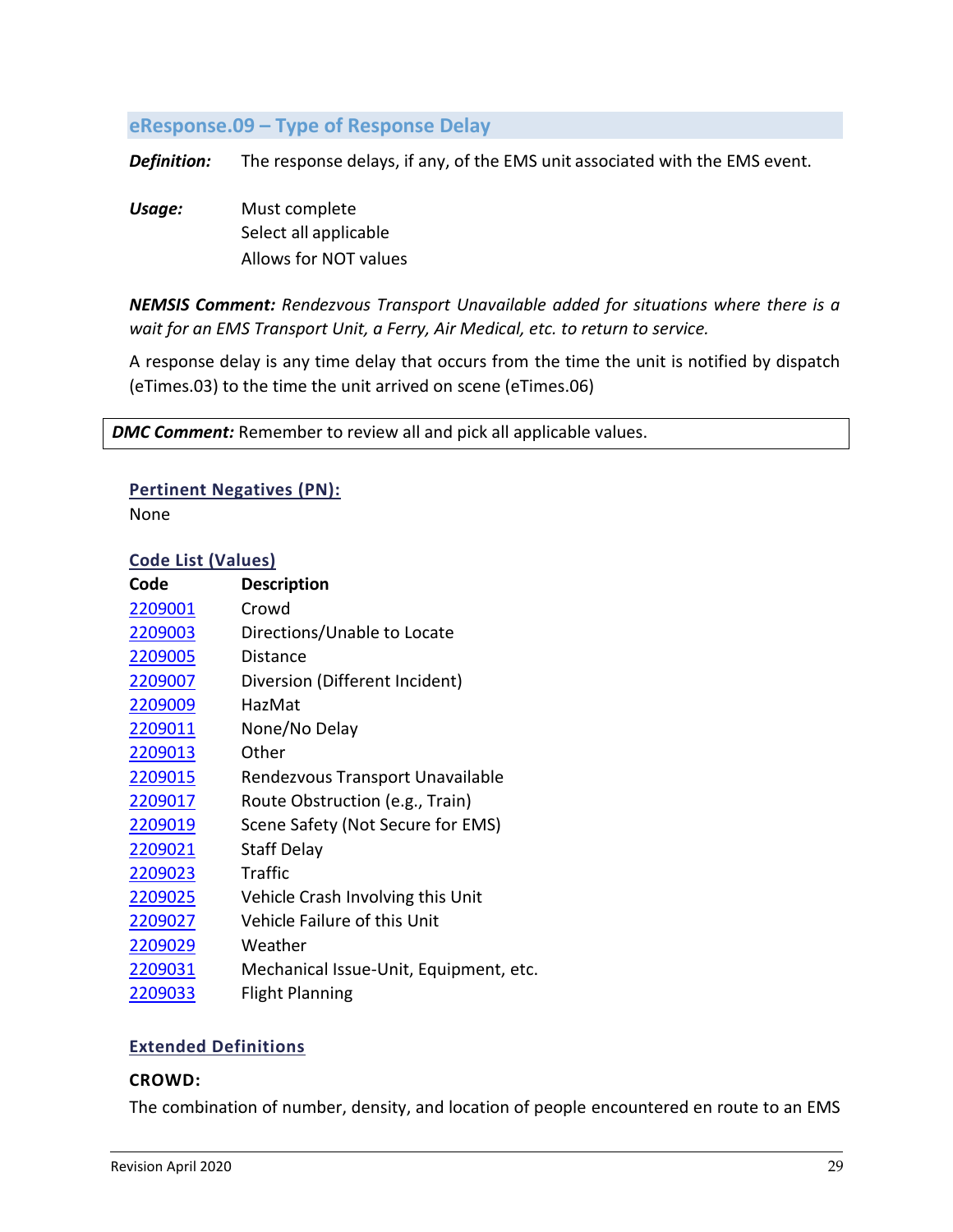event/incident was sufficient enough to slow the unit's progress.

# <span id="page-30-0"></span>**DIRECTIONS/UNABLE TO LOCATE:**

Problems with directions and/or the ability to follow directions slowed or prevented the unit's progress to an EMS event/incident (e.g., dispatched to the wrong address, GPS issue).

## <span id="page-30-1"></span>**DISTANCE:**

An atypically long distance to an EMS event/incident resulted in a longer than normal response time for the unit.

# <span id="page-30-2"></span>**DIVERSION (DIFFERENT INCIDENT):**

While en route to an EMS event/incident, the unit was re-directed to a different EMS event/incident.

# <span id="page-30-3"></span>**HAZMAT:**

The actual or presumed presence of one or more dangerous substances slowed or prevented the unit's progress to an EMS event/incident.

# <span id="page-30-4"></span>**NONE/NO DELAY:**

The unit's progress to an EMS event/incident was completed without delay.

# <span id="page-30-5"></span>**OTHER:**

The unit's progress to an incident took longer than expected due to one or more factors not otherwise specified here.

#### <span id="page-30-6"></span>**RENDEZVOUS TRANSPORT UNAVAILABLE:**

The unit's progress to an incident was slowed due to the delay or unavailability of an additional mode of transportation needed to achieve the shortest overall response time (e.g., ferry).

#### <span id="page-30-7"></span>**ROUTE OBSTRUCTION (E.G., TRAIN):**

One or more obstacles encountered en route to an incident slowed the unit's progress (e.g., train, drawbridge, bridge or road washout, wildfire, mud/rock slide, parade, marathon).

# <span id="page-30-8"></span>**SCENE SAFETY (NOT SECURE FOR EMS):**

Arrival on scene was delayed due to actual or presumed unsafe conditions at the scene (e.g., observed or suspected criminal activity involving weapons).

#### <span id="page-30-9"></span>**STAFF DELAY:**

The response was slowed due to crewmember issues (e.g., full crew not present, illness, injury, family emergency).

**[Back to Table](#page-1-0)  of [Contents](#page-1-0)**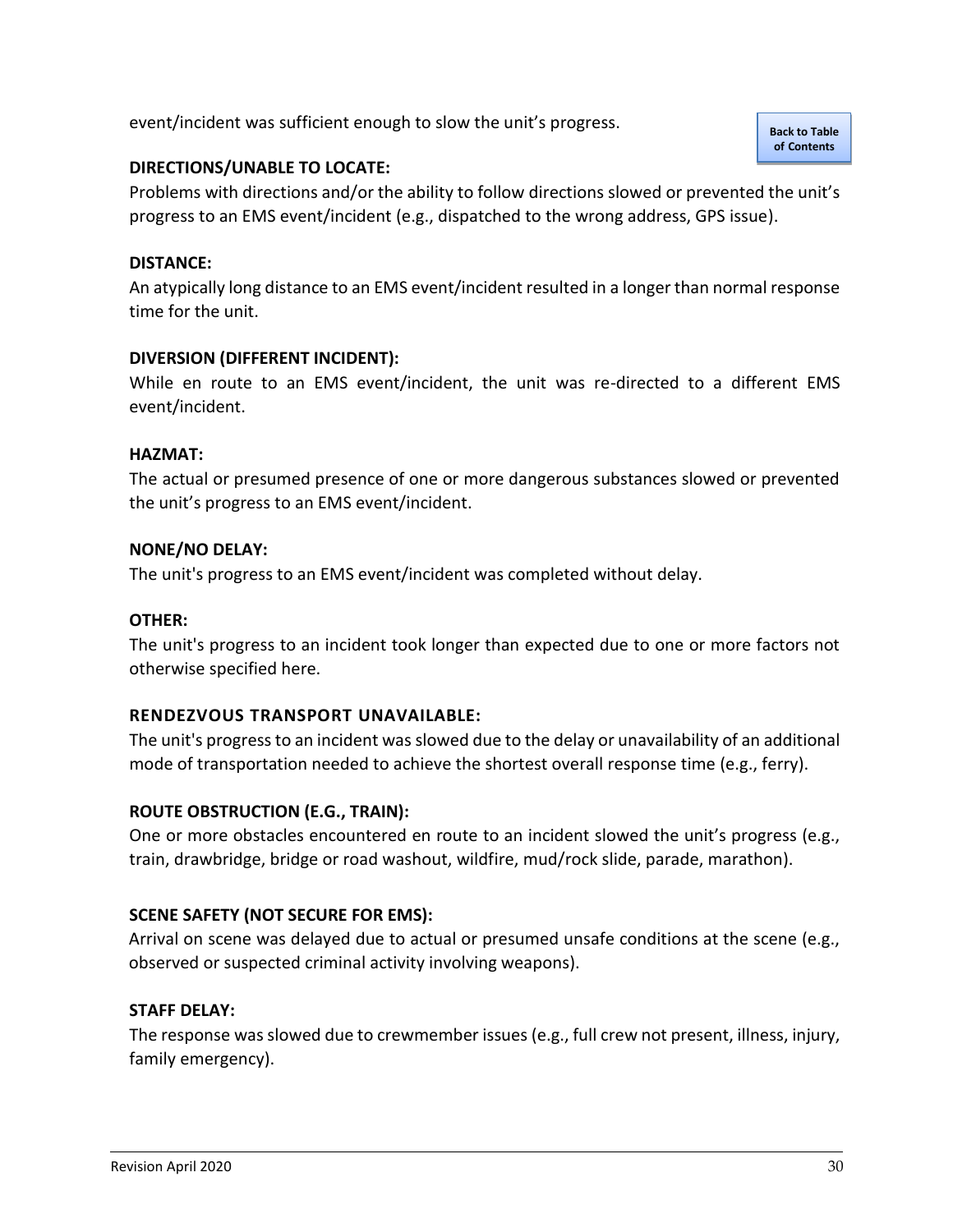# <span id="page-31-1"></span>**TRAFFIC:**

Vehicular congestion encountered en route to an incident was sufficient enough to slow the unit's progress.

## <span id="page-31-2"></span>**VEHICLE CRASH INVOLVING THIS UNIT:**

The unit's involvement in a crash slowed or prevented its progress to an incident.

## <span id="page-31-3"></span>**VEHICLE FAILURE OF THIS UNIT:**

Progress to an incident was slowed or prevented by vehicle issues (e.g., failure to start, a flat tire, a broken axle).

#### <span id="page-31-4"></span>**WEATHER:**

Weather conditions slowed or prevented the unit's progress to an incident (e.g., flood, blizzard).

#### <span id="page-31-5"></span>**MECHANICAL ISSUE-UNIT, EQUIPMENT, ETC.:**

Issues with one or more devices slowed or prevented the unit's ability to proceed to an EMS event/incident within the expected amount of time (e.g., garage door not rising, switching out O2).

# <span id="page-31-6"></span>**FLIGHT PLANNING**

The aircraft's response to an incident was slowed by additional pre-flight preparations (e.g., re-routing due to weather conditions, loading specialized equipment).

# <span id="page-31-0"></span>**eResponse.10 – Type of Scene Delay**

*Definition:* The scene delays, if any, of the EMS unit associated with the EMS event.

*Usage:* Must complete Select all applicable Allows for NOT values

*Additional NEMSIS definition information located [here.](https://nemsis.org/media/nemsis_v3/release-3.5.0/DataDictionary/PDFHTML/EMSDEMSTATE/sections/elements/eResponse.10.xml)*

#### **Pertinent Negatives (PN):**

None

#### **Code List (Values)**

| Code    | <b>Description</b>          |
|---------|-----------------------------|
| 2210001 | <b>Awaiting Air Unit</b>    |
| 2210003 | <b>Awaiting Ground Unit</b> |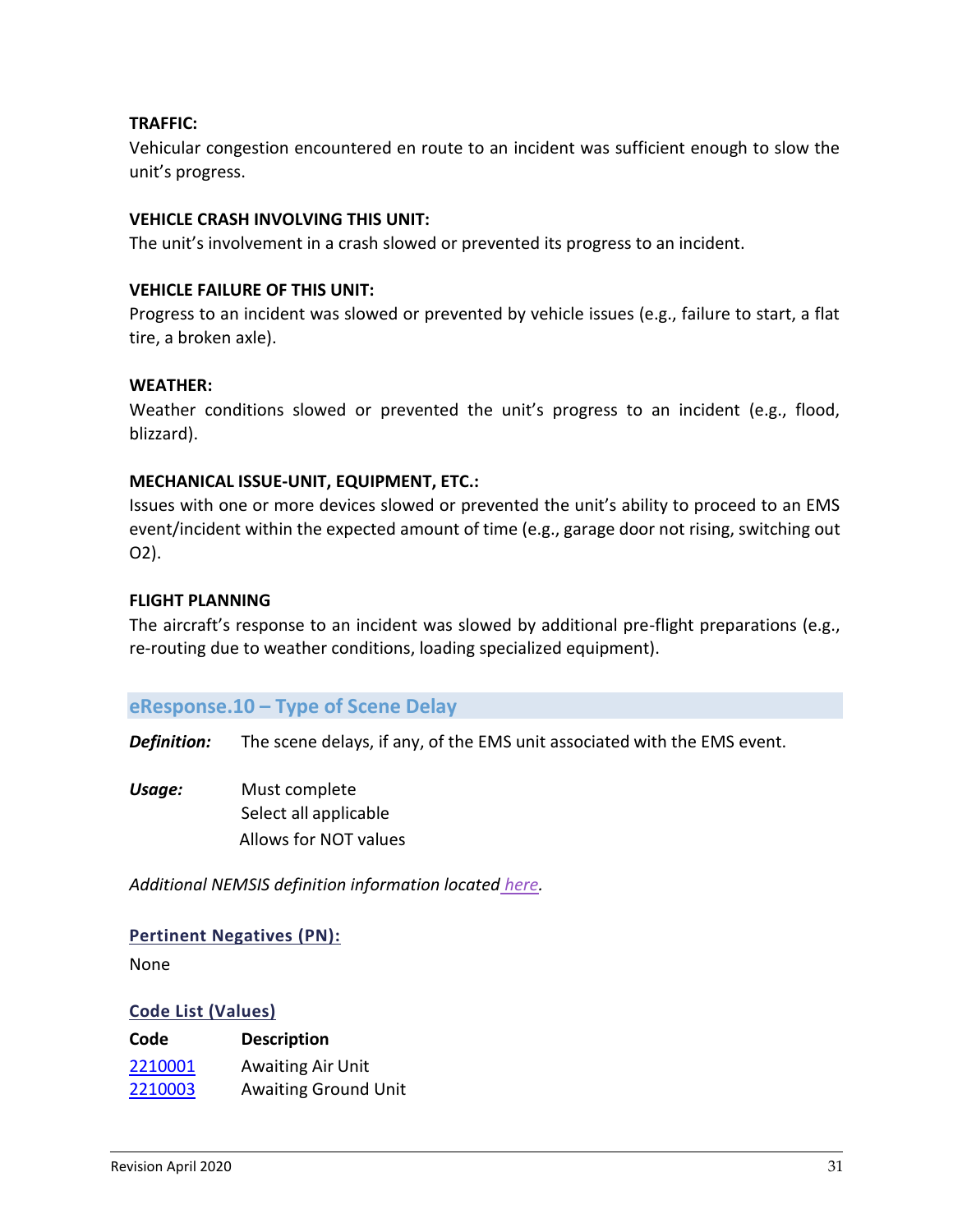| Crowd                                  |
|----------------------------------------|
| Directions/Unable to Locate            |
| Distance                               |
| Extrication                            |
| HazMat                                 |
| Language Barrier                       |
| None/No Delay                          |
| Other                                  |
| <b>Patient Access</b>                  |
| Safety-Crew/Staging                    |
| Safety-Patient                         |
| <b>Staff Delay</b>                     |
| <b>Traffic</b>                         |
| Triage/Multiple Patients               |
| Vehicle Crash Involving this Unit      |
| Vehicle Failure of this Unit           |
| Weather                                |
| Mechanical Issue-Unit, Equipment, etc. |
|                                        |

# **Extended Definitions**

#### <span id="page-32-0"></span>**AWAITING AIR UNIT:**

Waiting for aeromedical unit arrival at an EMS event/incident extended time on scene.

#### <span id="page-32-1"></span>**AWAITING GROUND UNIT:**

Waiting for EMS ground unit arrival, transport or otherwise, at the EMS event/incident extended time on scene.

#### <span id="page-32-2"></span>**CROWD:**

The combination of number, density, and location of people encountered at the EMS event/incident was sufficient enough to extend time on scene.

#### <span id="page-32-3"></span>**DIRECTIONS/UNABLE TO LOCATE:**

Difficulty finding the patient after arrival at an EMS event/incident extended time on scene.

#### <span id="page-32-4"></span>**DISTANCE:**

Separation between the EMS response vehicle and the patient at the EMS event/incident extended time on scene.

#### <span id="page-32-5"></span>**EXTRICATION:**

EMS activities to remove the patient from the EMS event/incident extended time on scene (e.g., stair-chair, technical rescue or auto extrication to gain patient access).

**[Back to Table](#page-1-0)  of [Contents](#page-1-0)**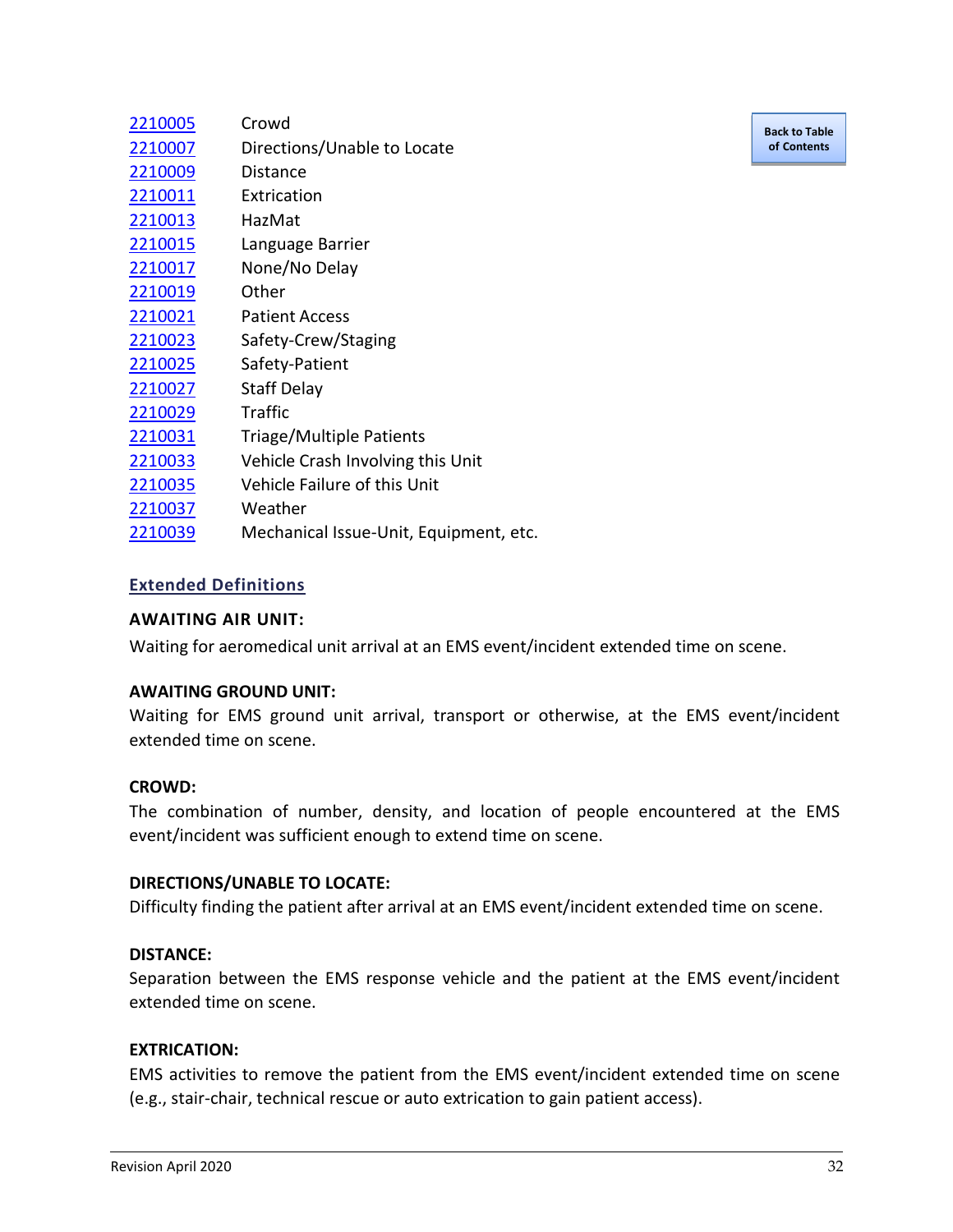# <span id="page-33-0"></span>**HAZMAT:**

The management (e.g., identification, decontamination, removal, mitigation) of actual or presumed presence of one or more dangerous substances at or near the EMS event/incident extended time on scene.

## <span id="page-33-1"></span>**LANGUAGE BARRIER:**

Limited ability of EMS crewmembers to communicate with the patient and/or bystanders at the EMS event/incident extended time on scene.

#### <span id="page-33-2"></span>**NONE/NO DELAY:**

Nothing occurred at the EMS event/incident that extended the EMS unit's time on scene.

#### <span id="page-33-3"></span>**OTHER:**

The EMS unit's time on scene was extended for one or more reasons not otherwise specified (e.g., extended patient care, securing pets/residence, waiting for guardian to arrive).

# <span id="page-33-4"></span>**PATIENT ACCESS:**

Barriers to physical contact with the patient at the EMS event/incident extended time on scene (e.g., locked door, entrapment, patient resists access to care, animals).

Often used in combination with "Extrication" and/or "Safety-Patient."

#### <span id="page-33-5"></span>**SAFETY-CREW/STAGING:**

Actual or presumed dangerous conditions at the EMS event/incident, or actions taken to protect EMS crewmembers (e.g.., staging area and scene management) extended time on scene.

Select "Patient Access," "Crowd," "Weather," and/or "HazMat" if the danger is a direct result of any of those factors.

#### <span id="page-33-6"></span>**SAFETY-PATIENT:**

Actual or presumed dangerous conditions at the EMS event/incident, or actions taken to protect the patient from harm, extended time on scene.

#### <span id="page-33-7"></span>**STAFF DELAY:**

Crewmember issues (e.g., injury, illness, waiting for additional staff) at the EMS event/incident extended time on scene.

#### <span id="page-33-8"></span>**TRAFFIC:**

Vehicular congestion or other roadway conditions (e.g., navigating a parking area, entrance/egress from a parade/concert, incident is on a busy roadway, other responding resource is obstructed from arrival) encountered at the EMS event/incident extended time on scene.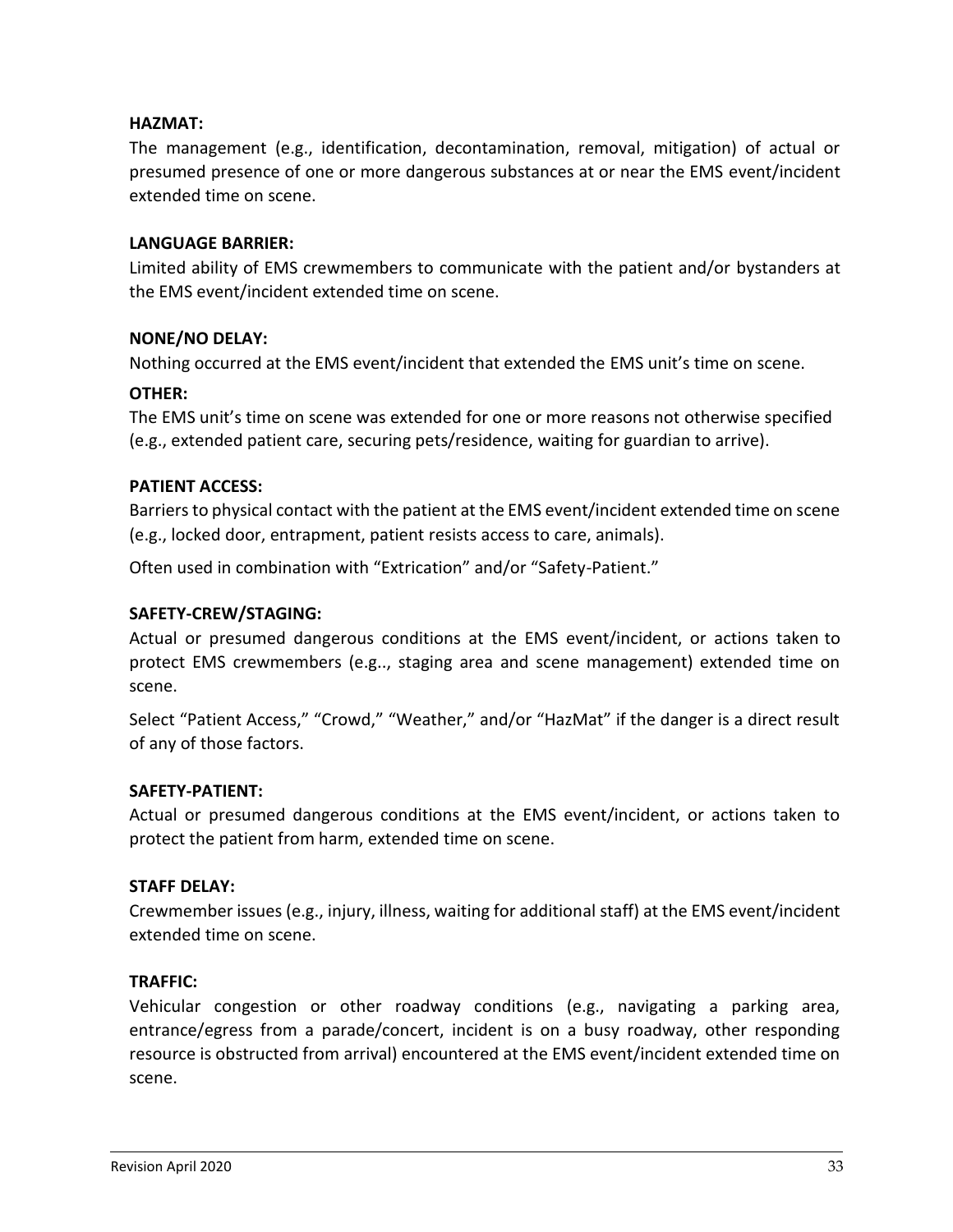#### <span id="page-34-1"></span>**TRIAGE/MULTIPLE PATIENTS:**

Activities associated with managing an EMS event/incident involving more than one patient (e.g., sorting, prioritizing, processing) extended time on scene.

#### <span id="page-34-2"></span>**VEHICLE CRASH INVOLVING THIS UNIT:**

The unit's involvement in a crash (e.g., unit is struck by another vehicle while on scene, crash of associated rescue vehicle (ATV) while accessing patient, unit backs into something while navigating scene) extended time on scene.

#### <span id="page-34-3"></span>**VEHICLE FAILURE OF THIS UNIT:**

EMS unit mechanical issue (e.g., failure to start, a flat tire, a broken axle) at the EMS event/incident extended time on scene.

#### <span id="page-34-4"></span>**WEATHER:**

Weather conditions, current or result of past event (e.g., standing water, ice, blizzard), extended time on scene.

#### <span id="page-34-5"></span>**MECHANICAL ISSUE-UNIT, EQUIPMENT, ETC.:**

Functional issues with one or more devices needed by the EMS crew (e.g., stretcher or monitor failure, locked out of ambulance) extended time on scene.

#### <span id="page-34-0"></span>**eResponse.24 – Additional Response Mode Descriptors**

*Definition:* The documentation of response mode techniques used for this EMS response.

*Usage:* Must complete Select all that apply Allows for NOT values

#### **Pertinent Negatives (PN):**

None

#### **Code List (Values)**

| Code    | <b>Description</b>                                               |
|---------|------------------------------------------------------------------|
| 2224001 | Intersection Navigation-Against Normal Light Patterns            |
| 2224003 | Intersection Navigation-With Automated Light Changing Technology |
| 2224005 | Intersection Navigation-With Normal Light Patterns               |
| 2224007 | Scheduled                                                        |
| 2224009 | Speed-Enhanced per Local Policy                                  |
| 2224011 | Speed-Normal Traffic                                             |

**[Back to Table](#page-1-0)  of [Contents](#page-1-0)**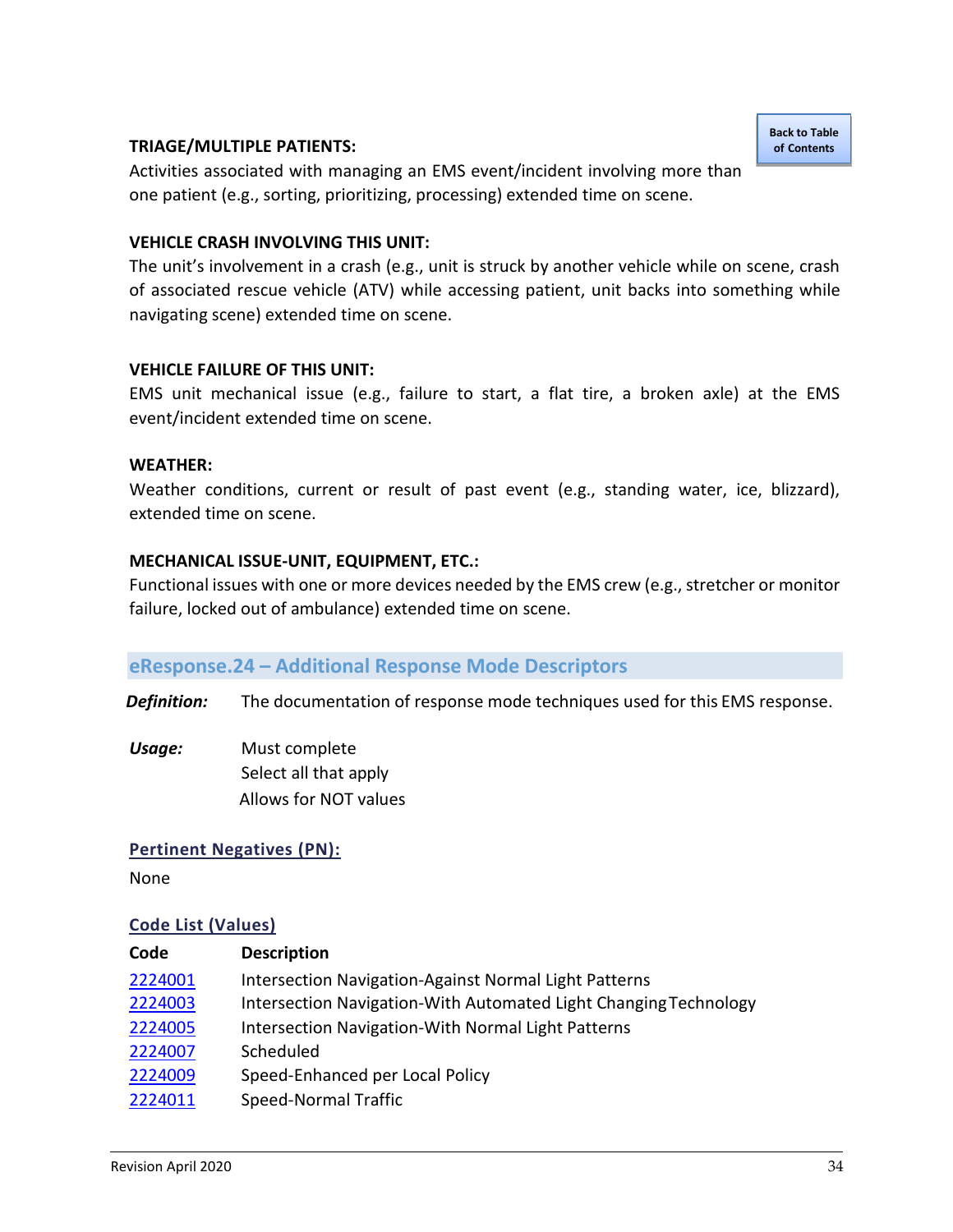| 2224013 | Unscheduled                                                |
|---------|------------------------------------------------------------|
| 2224015 | Lights and Sirens                                          |
| 2224017 | Lights and No Sirens                                       |
| 2224019 | No Lights or Sirens                                        |
| 2224021 | Initial No Lights or Sirens, Upgraded to Lights and Sirens |

[2224023](#page-36-6) Initial Lights and Sirens, Downgraded to No Lights or Sirens

# **Extended Definitions**

# <span id="page-35-0"></span>**INTERSECTION NAVIGATION-AGAINST NORMAL LIGHT PATTERNS:**

Traveled through intersections controlled by traffic lights or stop signs against the right-of-way according to standard, non-emergency traffic laws with, or without, the use of emergency lights and sirens (e.g., approached a red traffic light and proceeded through the intersection, while the light was still red, when there was cross-road traffic traveling through the intersection on their own green light).

# <span id="page-35-1"></span>**INTERSECTION NAVIGATION-WITH AUTOMATED LIGHT CHANGING TECHNOLOGY:**

Intersection navigated with the use of technology for traffic signal preemption (also called traffic signal prioritization) to manipulate traffic signals in the path of an emergency vehicle, halted conflicting traffic and allowed the emergency vehicle right-of-way, to help reduce response times and enhance traffic safety.

These types of systems allow the normal operation of traffic lights to be preempted or controlled using radio or strobe light based signaling systems and may be used in conjunction with emergency lights and sirens.

# <span id="page-35-2"></span>**INTERSECTION NAVIGATION-WITH NORMAL LIGHT PATTERNS:**

Traveled through intersection-controlled traffic lights or stop signs according to standard, nonemergency state and federal traffic laws (e.g., approached a red traffic light and waited for the light to change to green before proceeding through the intersection).

# <span id="page-35-3"></span>**SCHEDULED:**

For use with *eResponse.05 – Type of Service Requested* Values of "Interfacility Transport," "Medical Transport," and "Public Assistance/Other Not Listed or Standby," where the service or resources requested have been prescheduled prior to the "Unit En Route Date/Time" in order to meet a planned "Unit Arrived on Scene Date/Time."

# <span id="page-35-4"></span>**SPEED-ENHANCED PER LOCAL POLICY:**

When an emergency service vehicle exceeded posted speed limits within the limits of state or local laws or agency policy when responding to an emergency (e.g., some laws allow emergency services vehicles to exceed posted speed limits by 10 mph when responding to an emergency event, provided the vehicle driver exercises due caution/regard).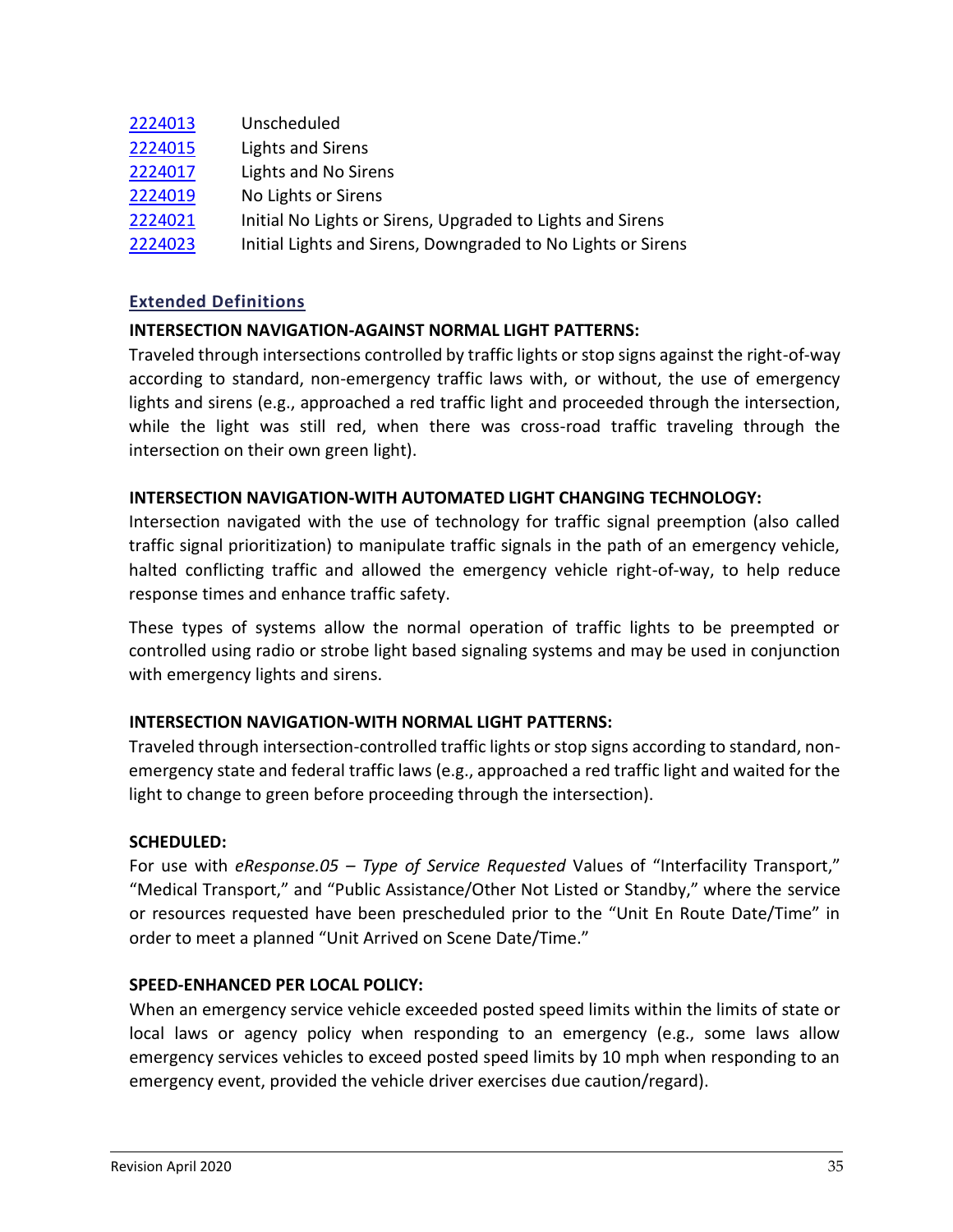# <span id="page-36-0"></span>**SPEED-NORMAL TRAFFIC:**

Adhered to posted speed limits when responding to a request for service, regardless of dispatch priority and use of lights and sirens, in order to arrive in a safe and timely manner.

**[Back to Table](#page-1-0)  of [Contents](#page-1-0)**

## <span id="page-36-1"></span>**UNSCHEDULED:**

For use *with eResponse.05 – Type of Service Requested* Values of "Interfacility Transport," "Medical Transport," or "Public Assistance/Other Not Listed," where the service or resources requested have not been prescheduled prior to the request for service.

For Interfacility Transports, this may be an emergency transport, which can be further defined using *eResponse.23 – Response Mode to Scene.*

*This Value is not intended to be used with eResponse.05 – Type of Service Requested values of "911Response (Scene)," "Intercept," "Mutual Aid," or "Standby."*

#### <span id="page-36-2"></span>**LIGHTS AND SIRENS:**

Used flashing, blinking, or rotating lights (which may be a combination of red, blue, white and amber colors) and audible sirens mounted on a responding emergency services vehicle, in order to manage and alert traffic that they need to yield the right-of- way to the emergency vehicle.

#### <span id="page-36-3"></span>**LIGHTS AND NO SIRENS:**

Used only flashing, blinking, or rotating lights (which may be a combination of red, blue, white and amber colors) mounted on a responding emergency services vehicle, in order to manage and alert traffic that they need to yield the right-of-way to the emergency vehicle.

This traffic alert mode uses lights only without any use of audible sirens.

#### <span id="page-36-4"></span>**NO LIGHTS OR SIRENS:**

Responded in an emergency services vehicle without the use of any emergency traffic alert lights or sirens.

#### <span id="page-36-5"></span>**INITIAL NO LIGHTS OR SIRENS, UPGRADED TO LIGHTS AND SIRENS:**

A response where the responding vehicle initiated the response without the use of lights or sirens, but either received new information from the incident increasing the response priority, or where traffic conditions changed requiring the use of lights and sirens for a safe and timely response.

#### <span id="page-36-6"></span>**INITIAL LIGHTS AND SIRENS, DOWNGRADED TO NO LIGHTS OR SIRENS:**

A response where the responding vehicle initiated the response with the use of lights or sirens, but either received new information from the incident decreasing the response priority, or where traffic conditions improved and the use of lights and sirens was no longer required for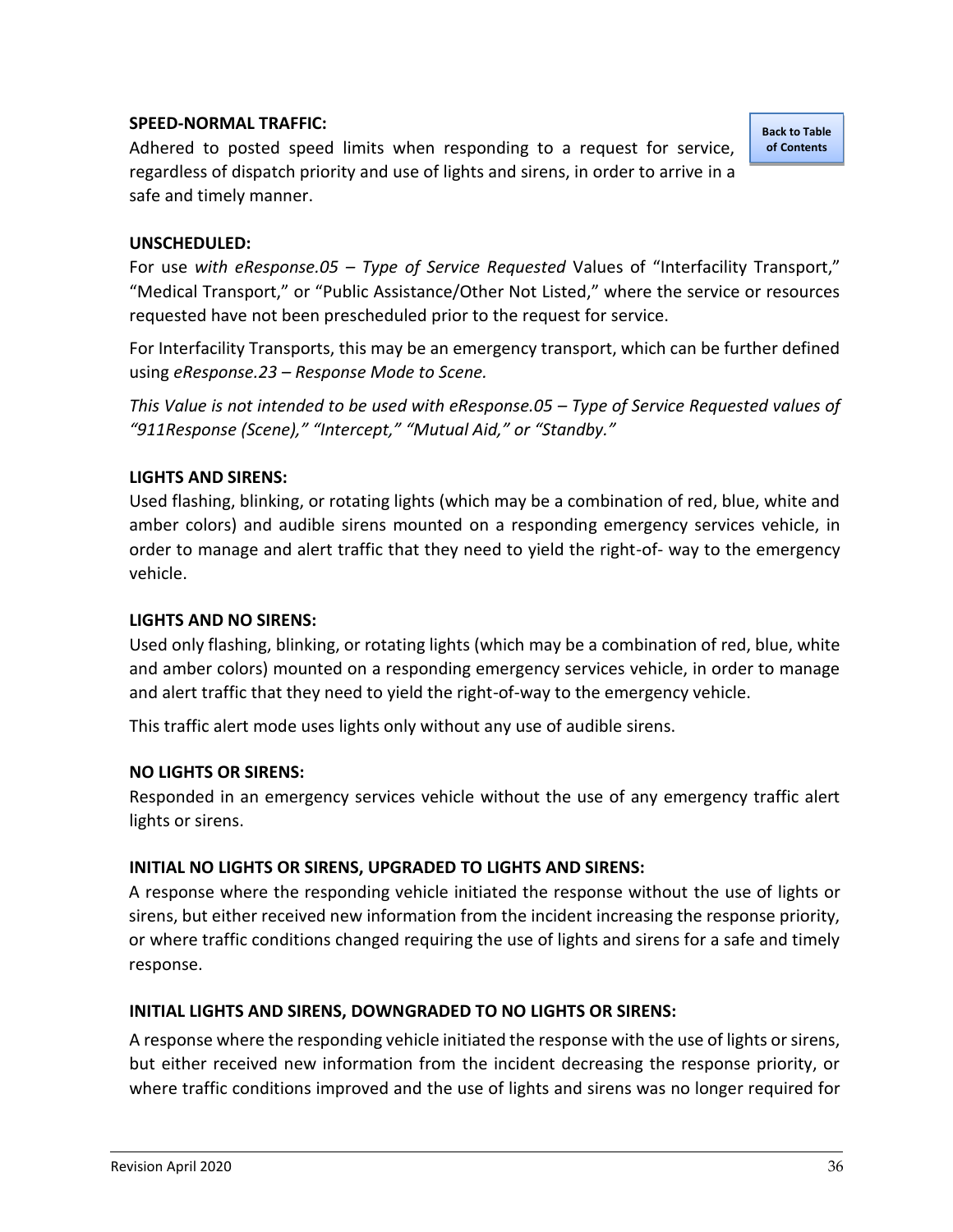a safe and timely response.

## <span id="page-37-0"></span>**eScene.01 – First EMS Unit on Scene**

- *Definition:* Documentation that this EMS Unit was the first EMS Unit for the EMS Agency on the Scene.
- *Usage:* Must complete Select only one Allows for NOT values

#### **Pertinent Negatives (PN):**

None

#### **Code List (Values)**

| Code    | <b>Description</b> |
|---------|--------------------|
| 9923001 | Nο                 |
| 9923003 | Yes                |

*NEMSIS Comment: Added to improve the evaluation of Response Times when multiple EMS units are responding to the same scene.* 

# <span id="page-37-1"></span>**eScene.06 – Number of Patients at Scene**

*Definition:* Indicator of how many total patients were at the scene.

*Usage:* Must complete Select only one Allows for NOT values

**Pertinent Negatives (PN):**

None

#### **Code List (Values)**

| Code    | <b>Description</b> |
|---------|--------------------|
| 2707001 | Multiple           |
| 2707003 | None               |
| 2707005 | Single             |

*NEMSIS Comment: This element defines how many patients were at the scene – not how many patients this EMS unit evaluated.*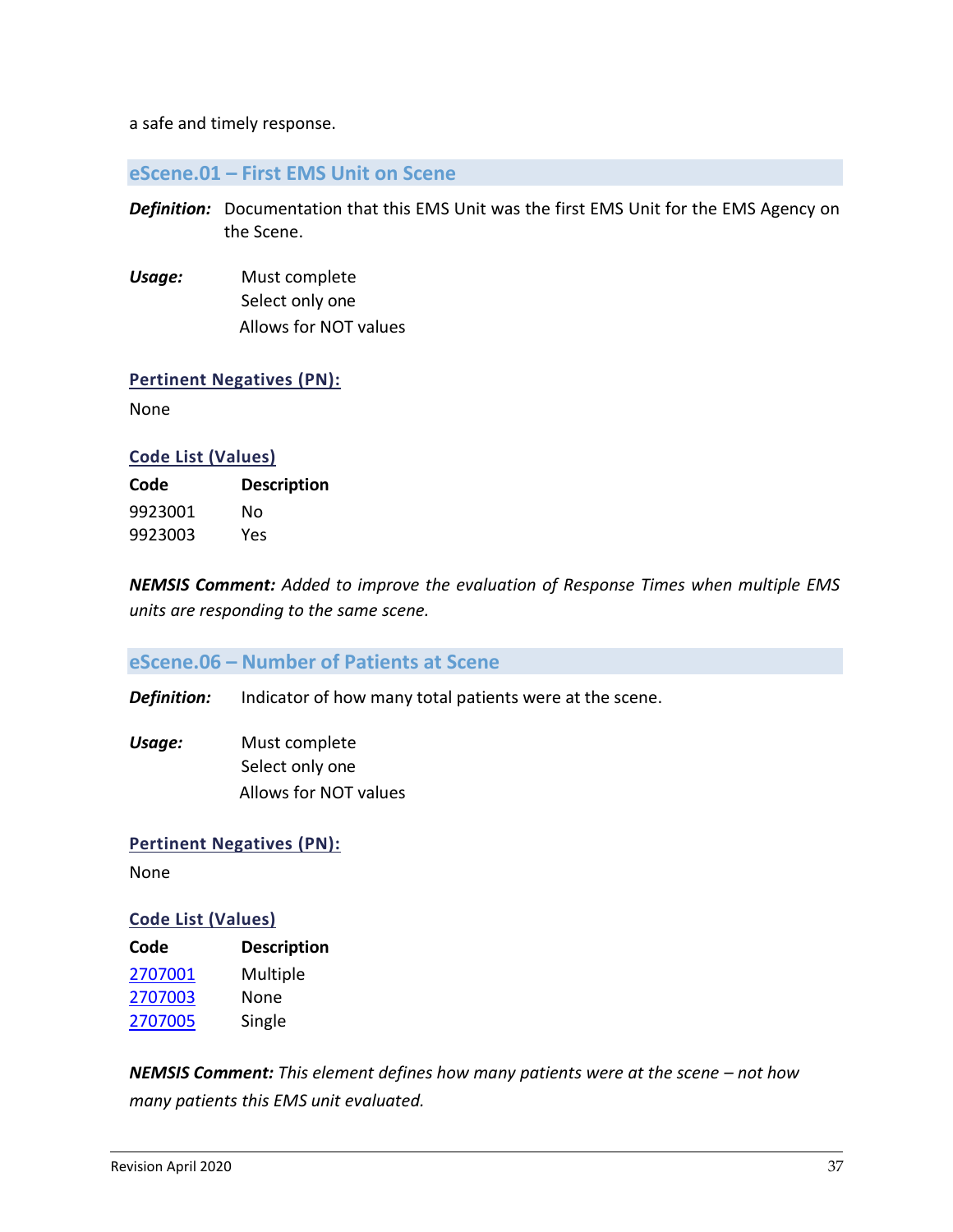# **Extended Definitions**

#### <span id="page-38-1"></span>**MULTIPLE:**

There was more than one person at the scene of an emergency who was evaluated and/or treated and transported by responding EMS resources.

### <span id="page-38-2"></span>**NONE:**

This ambulance and crew were unable to locate anyone at the scene (locally defined as a patient) who needed to be evaluated and/or treated and transported.

#### <span id="page-38-3"></span>**SINGLE:**

There was one person (locally defined as a patient) at the scene of an emergency who was evaluated and/or treated and transported by responding EMS resources.

The value of "Single" does not reflect how many patients this unit evaluated, treated and/or transported, only that there was only one patient identified at the scene, regardless of the number of EMS units on scene and their dispositions.

# <span id="page-38-0"></span>**eScene.07 – Mass Casualty Incident**

- *Definition:* Indicator if this event would be considered a mass casualty incident (overwhelmed existing EMS resources).
- *Usage:* Must complete Select only one Allows for NOT values

#### **Pertinent Negatives (PN):**

None

#### **Code List (Values)**

**Code Description** 9923001 No [9923003](#page-38-4) Yes

#### **Extended Definitions**

#### <span id="page-38-4"></span>**YES:**

A local Mass Casualty Incident (MCI) plan was activated or where EMS resources, such as personnel and equipment, were overwhelmed by the number and severity of victims at an emergency scene.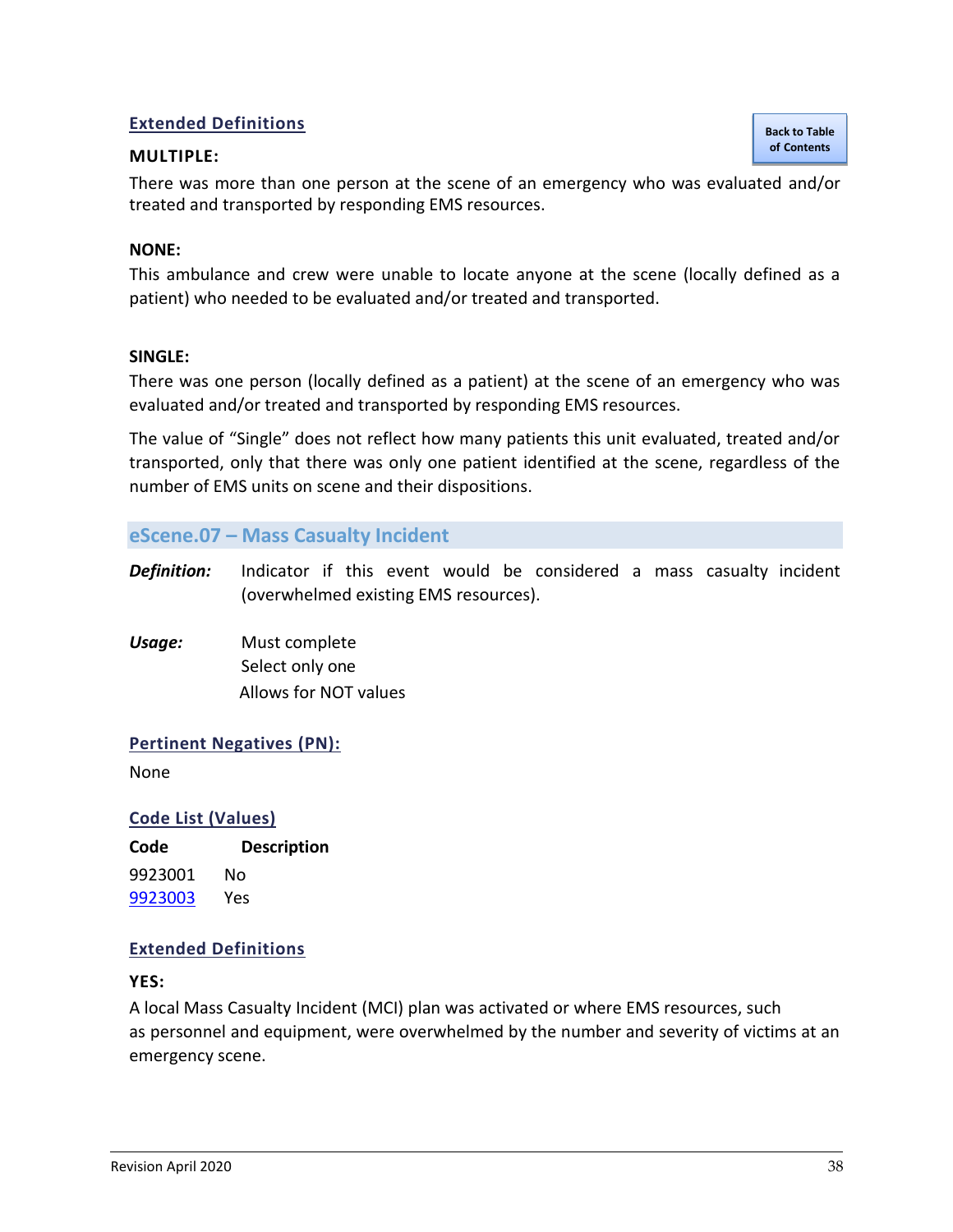# <span id="page-39-0"></span>**eScene.08 – Triage Classification for MCI Patient**

- *Definition:* The color associated with the initial triage assessment/classification of the MCI patient.
- *Usage:* Must complete Select only one Allows for NOT values

# **Pertinent Negatives (PN):**

None

# **Code List (Values)**

| Code    | <b>Description</b>      |
|---------|-------------------------|
| 2708001 | Red - Immediate         |
| 2708003 | Yellow - Delayed        |
| 2708005 | Green - Minimal (Minor) |
| 2708007 | Gray - Expectant        |
| 2708009 | Black - Deceased        |

# **Extended Definitions**

# <span id="page-39-1"></span>**RED – IMMEDIATE:**

Patient is critical, but has a chance of survival, and cannot survive without immediate treatment (e.g., head injuries, severe burns, severe bleeding, heart-attack, breathingimpaired, internal injuries).

#### <span id="page-39-2"></span>**YELLOW – DELAYED:**

Patient condition is stable but serious and they are not in immediate danger of death (e.g., fractures). These patients should be able to follow a simple command (e.g., "Squeeze my hand").

# <span id="page-39-3"></span>**GREEN – MINIMAL (MINOR):**

Patient is considered "walking wounded" (e.g., patient is ambulatory), and may need medical care at some point, after more critical injuries have been treated. Generally, these patients will have been escorted to a staging area out of the "hot zone" to await delayed evaluation and transportation.

# <span id="page-39-4"></span>**GRAY – EXPECTANT:**

Patient's injuries are so extensive that they may not be able to survive given the care currently available.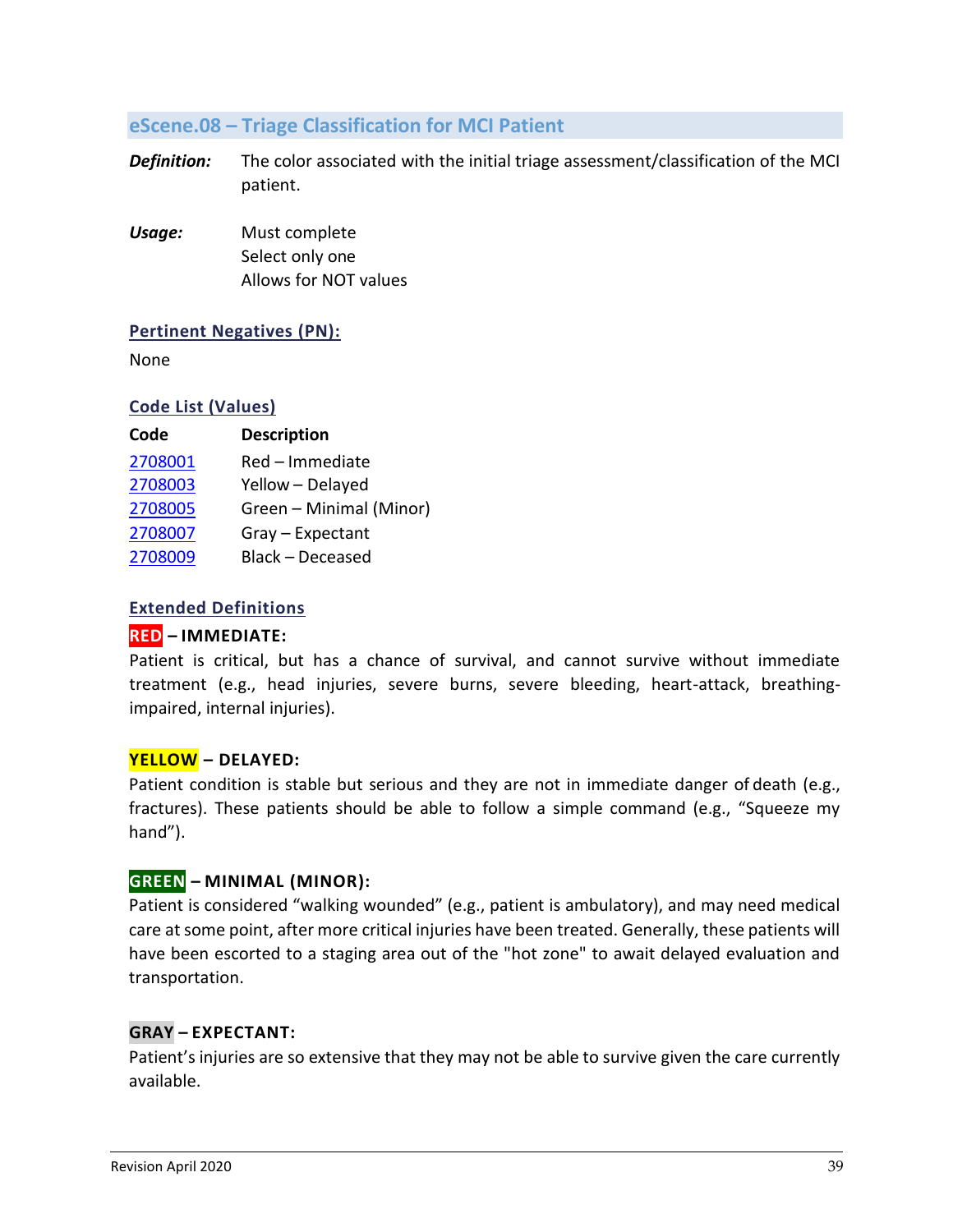It is important to note that victims of mass casualty incidents (MCI) who are still presenting some vital signs but may have life-threatening or potentially fatal injuries, may be classified as "unsalvageable" bythe Triage officer. Although this

**[Back to Table](#page-1-0)  of Contents**

is a very difficult decision, it is necessary when many casualties require more resources than may be available.

*In some systems, this may be the same as black.*

# <span id="page-40-1"></span>**BLACK – DECEASED:**

Individual who has no clinical signs of life and/or obviously fatal injuries.

*In some systems, this may be the same as gray.*

#### <span id="page-40-0"></span>**eSitutation.11 – Provider's Primary Impression**

- *Definition:* The EMS personnel's impression of the patient's primary problem or most significant condition which led to the management given to the patient (treatments, medications, or procedures).
- *Usage:* Must complete Select only one Allows for NOT values

#### *NASEMSO DMC Statement:*

The National Association of State EMS Officials Data Managers Council affirms the NEMSIS Primary Impression definition.

The primary impression is based on the clinical judgment of the provider and could be considered a field impression, or working/differential diagnosis. The value chosen should reflect the EMS professional's determination of the patient's **primary condition needing treatment based on assessment**. This treatment approach uses the providers training, experience and patient assessment knowledge/skills.

**Primary refers to the highest acuity condition of the patient, not necessarily the first condition noticed**. The majority of the treatment will be focused on addressing this issue.

This is the field provider's diagnosis, and may not necessarily reflect the hospital diagnosis. Additionally, this record is part of the patient's medical record, and must not get mistaken for a physician's diagnosis; these values should NOT be linked to the hospital's diagnosis fields or their longitudinal diagnosis record.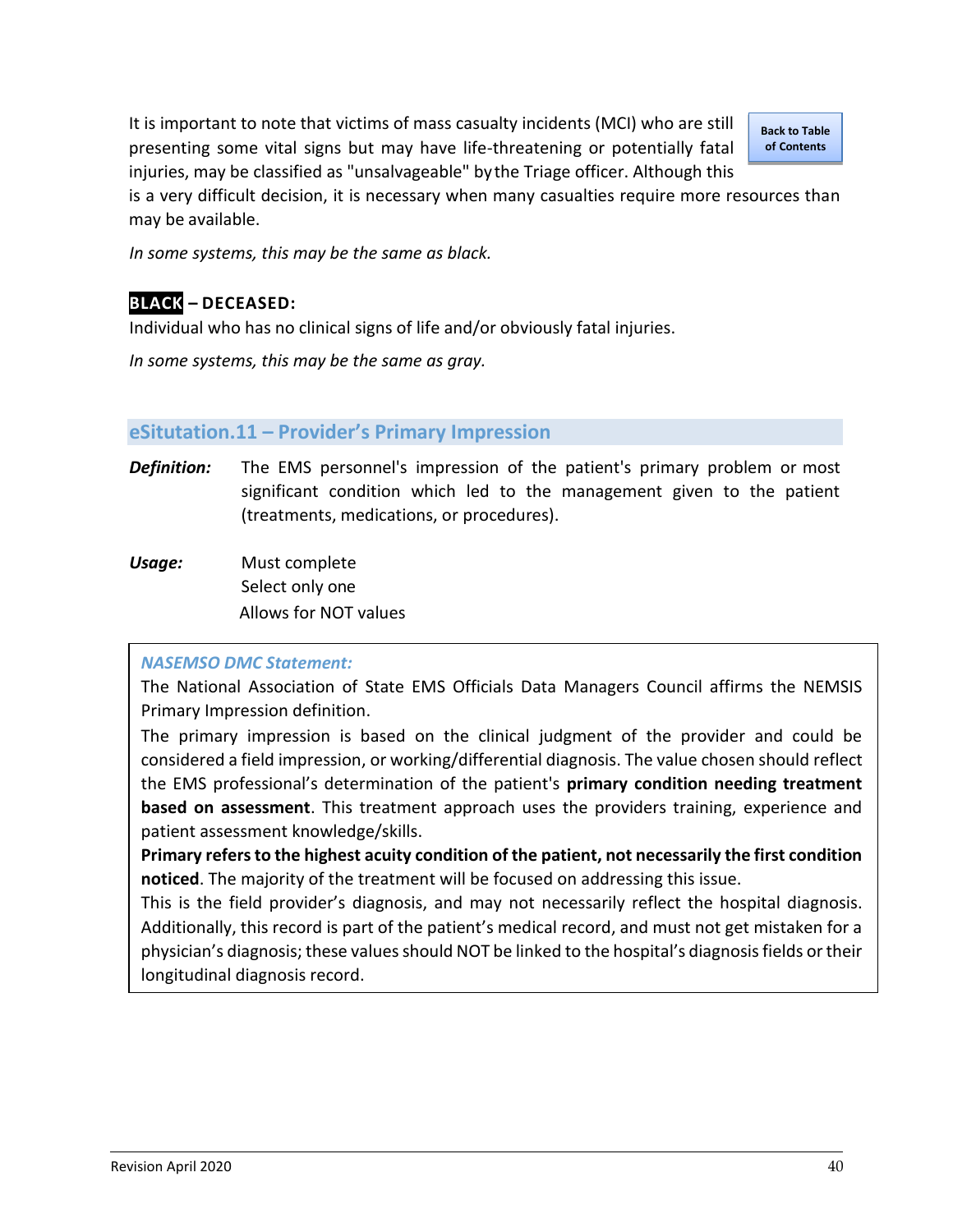# <span id="page-41-0"></span>**eSitutation.12 – Provider's Secondary Impression**

- *Definition:* The EMS personnel's impression of the patient's secondary problem or most significant condition which led to the management given to the patient (treatments, medications, or procedures).
- *Usage:* Must complete Select all applicable Allows for NOT values

#### *NASEMSO Data Managers Council Statement:*

The National Association of State EMS Officials Data Managers Council affirms the NEMSIS Secondary Impression definition.

The secondary impression is based on the clinical judgment of the provider and could be considered a field impression, or working/differential diagnosis. The value chosen should reflect the EMS professional's determination of the patient's secondary condition needing treatment based on assessment. This treatment approach uses the providers training, experience and patient assessment knowledge/skills.

This is the field provider's diagnosis, and may not necessarily reflect the hospital

diagnosis. Additionally, this record is part of the patient's medical record, and must not get mistaken for a physician's diagnosis; these values should NOT be linked to the hospital's diagnosis fields or their longitudinal diagnosis record.

# <span id="page-41-1"></span>**eVitals.29 – Stroke Scale Score**

- **Definition:** The findings or results of the Stroke Scale Type (eVitals.30) used to assess the patient exhibiting stroke-like symptoms.
- *Usage:* Must complete Select only one Allows for NOT values

#### **Pertinent Negatives (PN):**

| Code    | <b>Description</b> |
|---------|--------------------|
| 8801019 | Refused            |
| 8801023 | Unable to Complete |

#### **Code List (Values)**

| Code    | <b>Description</b> |
|---------|--------------------|
| 3329001 | Negative           |
| 3329003 | Non-Conclusive     |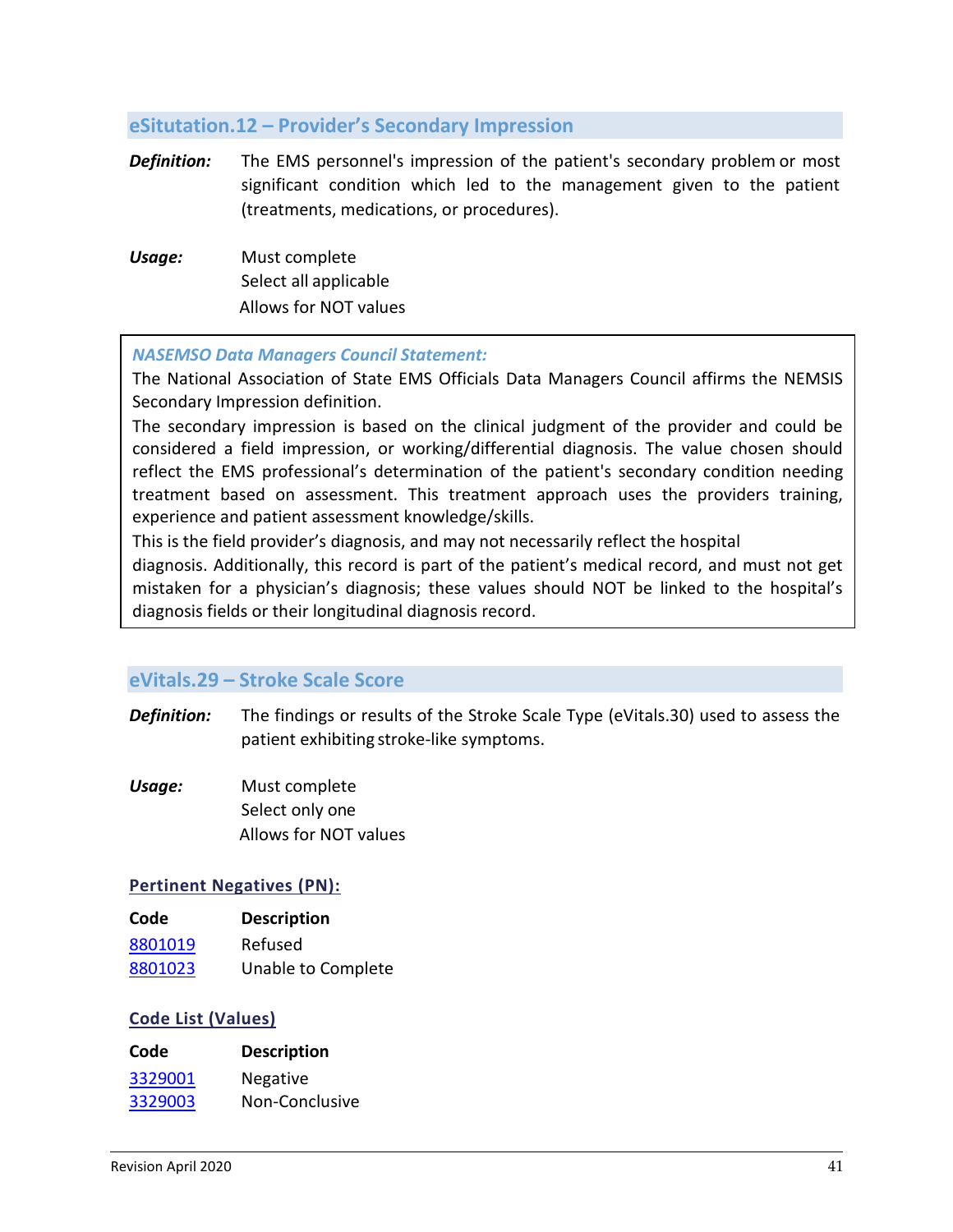# [3329005](#page-42-4) Positive

# **Extended Definitions**

# <span id="page-42-0"></span>**REFUSED (PN):**

Used when a patient, who has a normal mental status, refuses to participate in the exam.

# <span id="page-42-1"></span>**UNABLE TO COMPLETE (PN):**

Used when conditions prevent the ability to perform or complete a stroke exam for some reason (e.g., unconscious patient, patient with an altered mental status or organic mental impairment such as dementia, patient with significant pre-existing stroke symptoms, patient with other injury or illness that would prevent a reliable exam, other barrier to patient care preventing the ability to perform the exam).

Any barrier to patient care should also be documented in *eHistory.01 – Barriers to Patient Care.*

# <span id="page-42-2"></span>**NEGATIVE:**

*A negative stroke scale score does not mean a patient does not have a stroke, but simply that the stroke exam itself did not return any positive findingsto indicate a stroke.*

This is a normal test finding. This score means each of the stroke assessment criteria for the stroke scale exam used by the clinician was negative or "normal/baseline" for the patient (e.g., using the Cincinnati Stroke Scale, the patient is "Negative" if they had NO facial droop, NO arm drift and NO slurred speech).

# <span id="page-42-3"></span>**NON-CONCLUSIVE:**

If a patient has a clear positive finding in any stroke exam criteria, it is conclusively a positive exam and this value should not be chosen.

This score indicates there may be very subtle finding in the stroke scale exam that can't be concluded to be positive or negative. This may be due a pre-existing condition that is normal for the patient, but which makes it difficult to determine if you are seeing new findings or baseline (e.g., a patient with a history of a previous stroke or arm or shoulder injury; an elderly patient with loose facial skin who has one side of the mouth slightly lower than the other whose face may just be that way).

Generally, these patients will have a complaint or symptom that could be associated with a stroke, such as syncope, weakness or altered sensation, but which does not combine with the subtle stroke scale findings to strongly indicate a stroke either way.

# <span id="page-42-4"></span>**POSITIVE:**

This is an abnormal test finding. A positive score means a positive or "abnormal from baseline" finding in any ONE of the stroke assessment criteria for the stroke scale exam used by the clinician and indicates that the patient may be experiencing a stroke (e.g., using the Cincinnati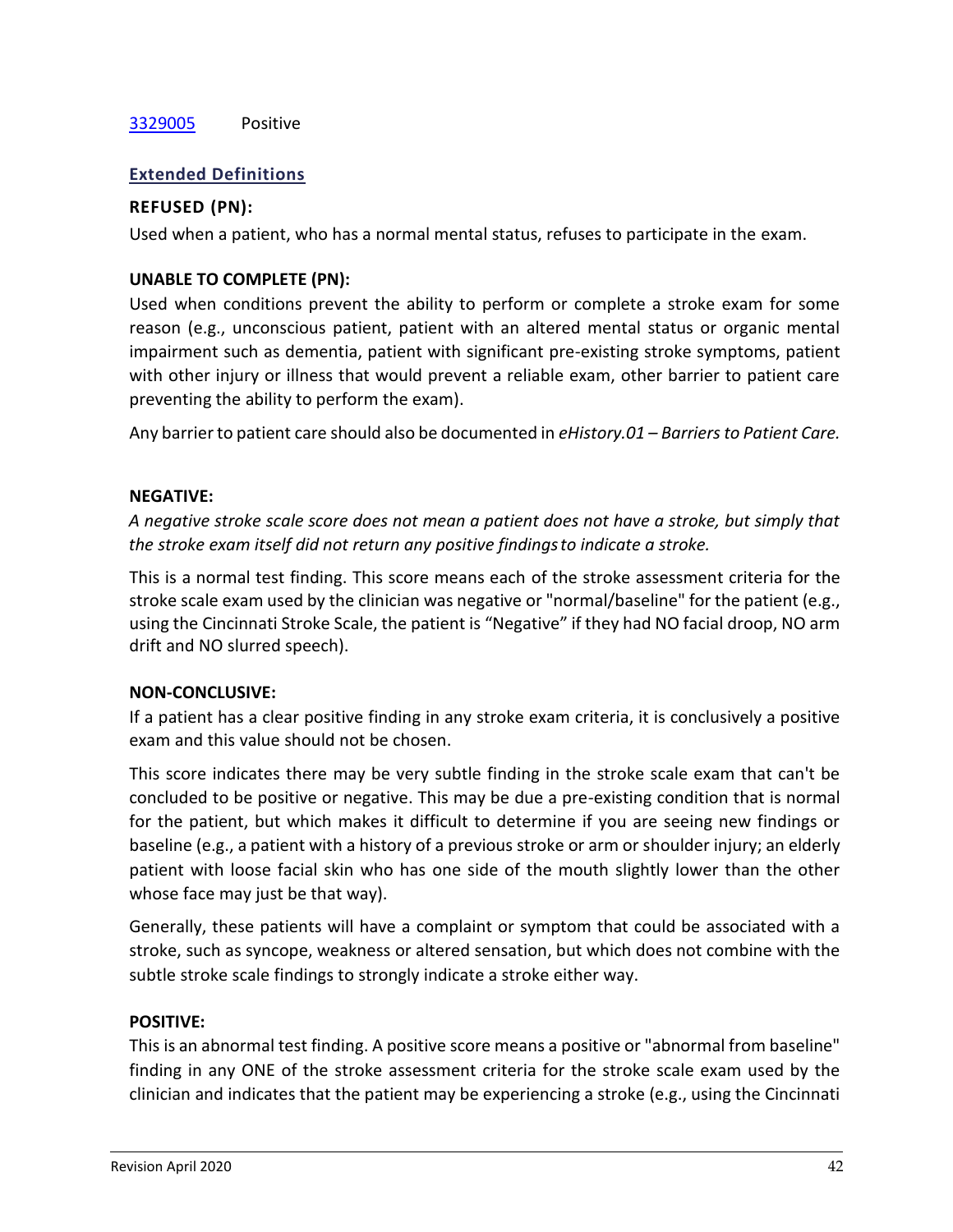Stroke Scale, the patient is "Positive" if they have a positive or "abnormal from baseline" finding for Facial Droop, and/or Arm Drift and/or Slurred Speech).

A Positive /Abnormal stroke scale score indicates a 72-85% probability of the patient having a stroke.